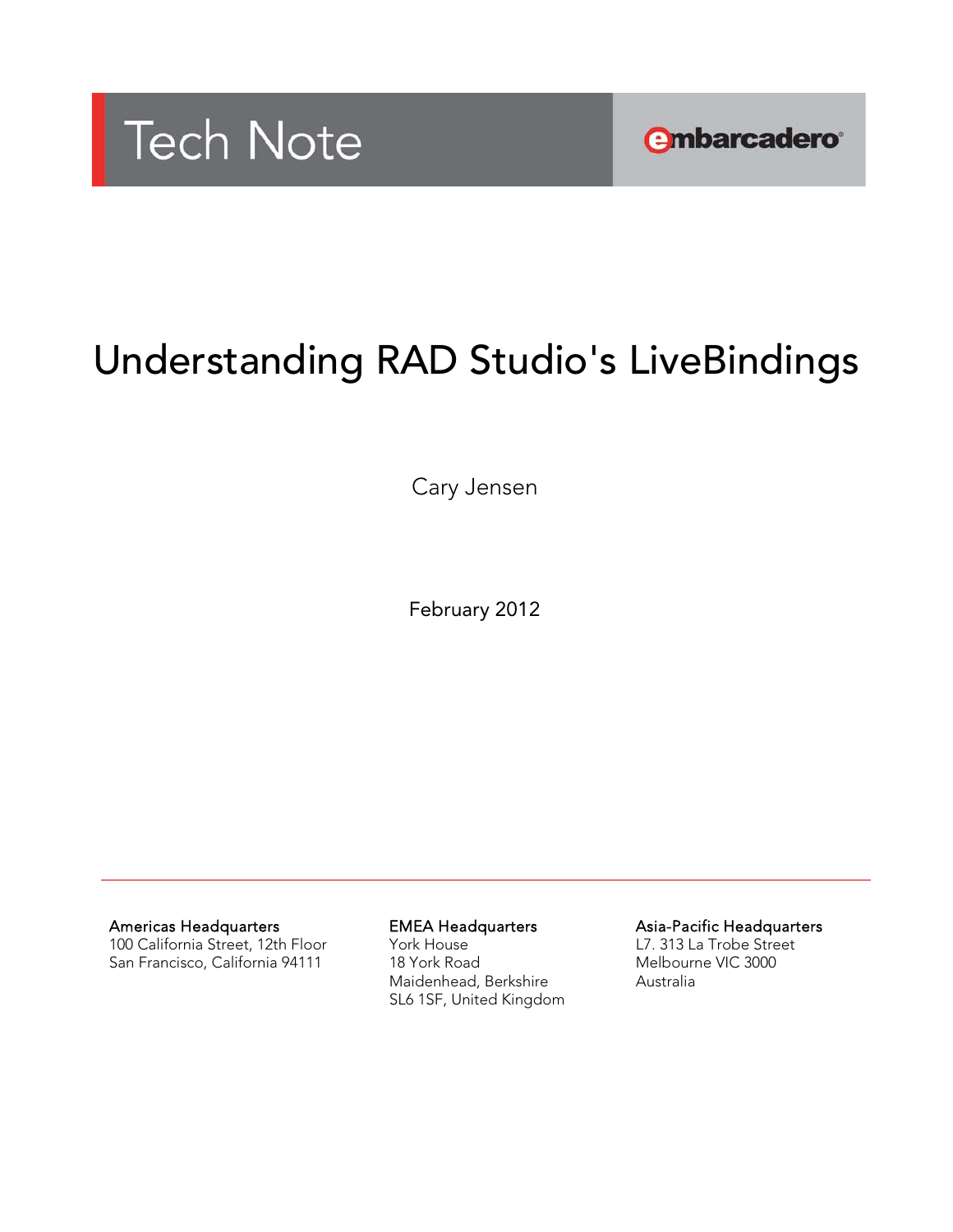# **ABSTRACT**

*LiveBindings, first introduced in RAD Studio XE2, is a mechanism for updating the properties of an object based on an expression. LiveBindings represents a significant new mechanism for creating associations between objects, adding capabilities not previously found in RAD Studio.*

*LiveBindings is available to every type of application supported by RAD Studio XE2, both Delphi and C++ languages, both VCL and FireMonkey component libraries, and every deployment platform, from Windows to Mac OS to iOS.*

*This white paper is designed to familiarize you with LiveBindings. Here you will learn how to link controls in both VCL (visual component library) and FireMonkey applications using LiveBindings. I also examine the role of the expression engine, which will include a look at expressions and scopes.*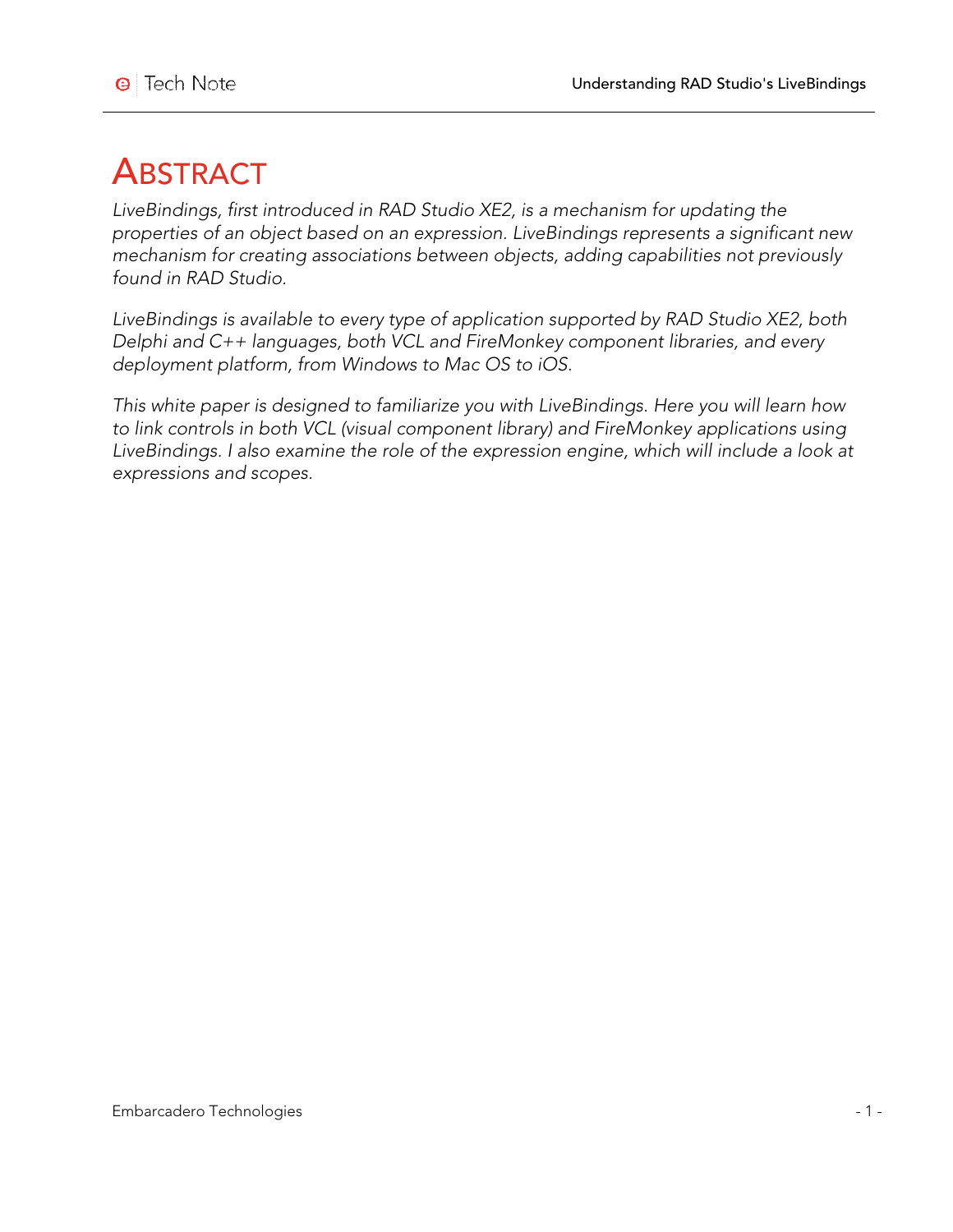# **LIVEBINDINGS**

LiveBindings is a mechanism in RAD Studio for associating the property of an object with an expression. The expression can be another property of the same object, a property of a second object, or a complex expression that includes properties of objects, literals, operators, and methods.

What LiveBindings do is not new; RAD Studio has always had the ability to assign a value to an object's property. However, how LiveBindings work and how they can be applied is far different than the traditional VCL associations.

Let's consider a classic example of traditional VCL interaction: data awareness in VCL controls. Let's begin with a DBEdit. This control can be associated with a DataSource, which in turn can be associated with a DataSet, such as a ClientDataSet.

Depending on the properties you set on these three controls (the DBEdit, the DataSource, and the ClientDataSet), changes to the data in the DataSet are reflected in the text that appears in the DBEdit. Furthermore, if changes are made to the DBEdit, these changes will automatically appear in the associated field of the current record of the ClientDataSet (assuming that the ClientDataSet is Active, the associated field is writable, and the DataSource is using its default properties).

While the VCL has supported dynamic component interaction, it has always been limited to certain combinations of components, as in the data awareness example, or for specific parts of the VCL framework.

An example of framework-level interaction can be found in the garbage collection scheme introduced in the TComponent class. All TComponents can have an owner. When they do, they inform their owner of their existence upon their creation, and inform their owner once again upon their destruction. During an owned component's lifecycle, the owner holds a reference to the owned component. This reference is used to free the owned component at the time of the owner's own destruction. By this mechanism, any component that is placed on a form at design time is guaranteed to be freed when the form on which it is placed is freed.

Both data awareness and garbage collection rely on features of specific classes, and affect specific properties, as part of the design of the components that interact using these mechanisms. LiveBindings, by comparison, works by a different mechanism, and can be applied to a much wider set of classes and to almost any kind of property.

For example, LiveBindings can be used to associate the Position property of a ProgressBar with the Text property of a spinner control (like the SpinEdit component found on the Samples page of the VCL Tool Palette). The ProgressBar and the SpinEdit have not been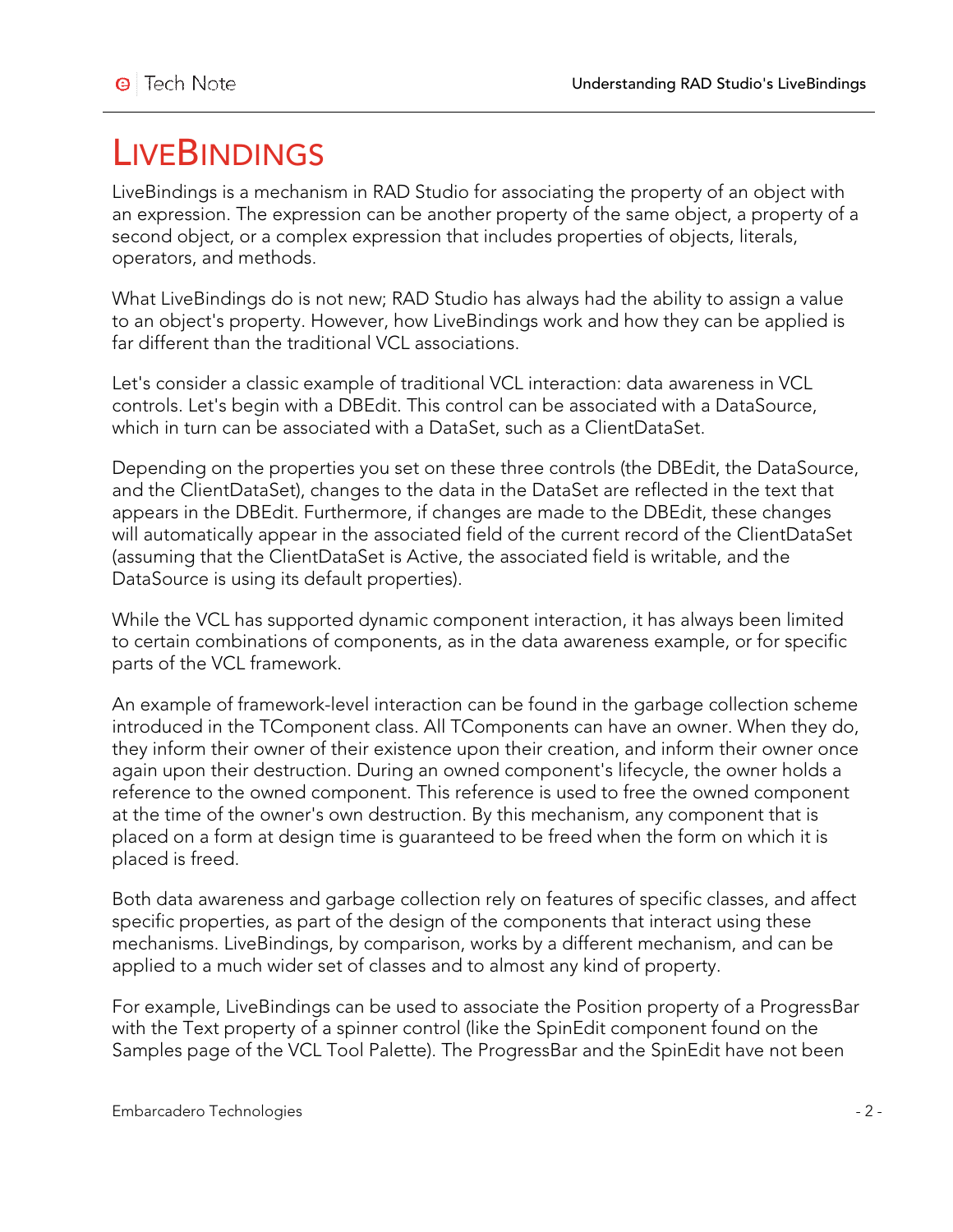designed to be aware of each other. Instead, a LiveBinding can perform this association by the fact that these two objects have compatible properties (TProgressBar.Position and TSpinEdit.Value).

Actually, this example is a little too simple since the two properties mentioned are Integer properties. LiveBindings can also keep the Text property of an Edit and the Position property of a ProgressBar synchronized, even though one is a String and the other an Integer (though entering a value into the Edit that cannot be converted to an Integer would cause problems).

So far, I've only discussed the VCL when speaking about LiveBindings. As far as RAD Studio XE2 is concerned, it is the FireMonkey component library that is the biggest beneficiary of LiveBindings. This is because, unlike the VCL, FireMonkey components lack the data-awareness framework built into the VCL.

That FireMonkey does not supply classes like DBEdit, DBGrid, and DBImage is not a problem for FireMonkey. LiveBindings, and their flexibility, allows you to associate most FireMonkey components with bidirectional links to DataSets, as well as other FireMonkey controls.

In this paper I am going to provide you with a thorough introduction to LiveBindings. I am going to start slow, showing you how to use LiveBindings to create associations between controls, both in the world of VCL and FireMonkey.

Next, I examine the various concepts that make LiveBindings work. Here you will learn about expressions, scope, managed versus unmanaged LiveBindings, and more.

I continue with a look at the various design-time components provided by the LiveBindings framework, including BindingsList, BindScope, BindExpression, List, and Link. Here you will be introduced to a number of design-time component and property editors that assist you in configuring LiveBindings.

This paper concludes with a discussion of the current state of LiveBindings, as they appear in RAD Studio XE2, and considers what types of enhancements we might expect as this framework evolves over the next few versions of RAD Studio.

# **GETTING STARTED WITH LIVEBINDINGS**

I've seen a number of demonstrations of LiveBindings that jump right into the deep end, beginning with a detailed discussion of the inner workings of the expression engine. While there is a place for that approach, I am going to start this paper by looking at how to configure a simple LiveBinding, and watch it in action. After that we can talk about some of the underlying principles.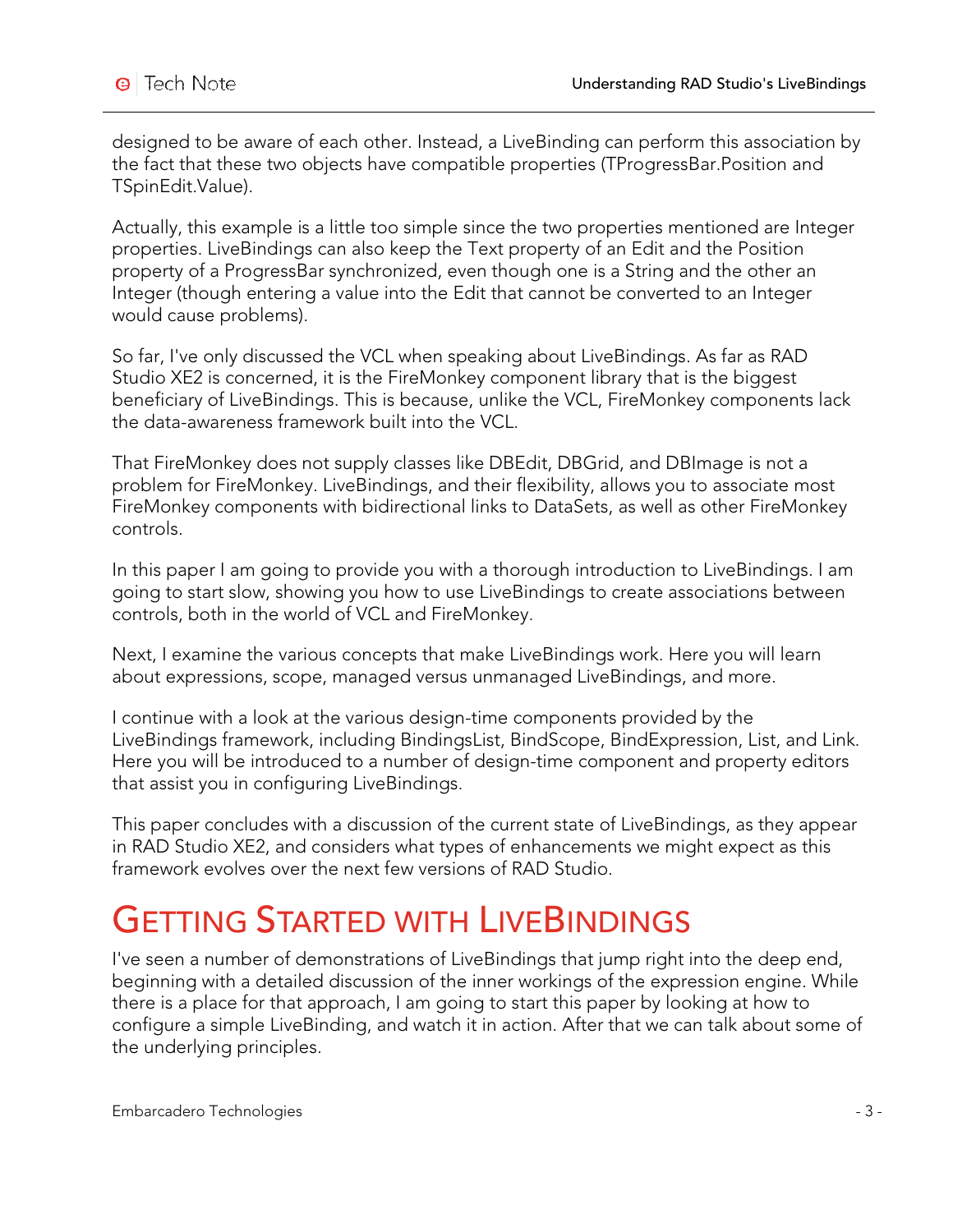*Author's note: I am a Delphi developer, and all sample project associated with this paper are Delphi projects. Note, however, that C++Builder supports LiveBindings.*

Let's begin by creating a simple LiveBinding in a VCL application.

*Code: The code for this project is available in the SimpleVCLLiveBindingsExample project, which you can download along with this white paper.*

## A SIMPLE VCL LIVEBINDINGS EXAMPLE

Use the following steps to create a simple LiveBindings for a VCL application:

1. From RAD Studio's XE2's main menu, select File | New | VCL Forms Application - Delphi.

2. Add to the main form a StatusBar control from the Win32 page of the Tool Palette.

3. Using the Object Inspector, set the StatusBar's SimplePanel property to True. This will permit you to use the SimpleText property of the StatusBar.

4. Now you are ready to add a LiveBinding. Right-click the StatusBar and select New LiveBinding…. RAD Studio responds by displaying the New LiveBinding dialog box shown in Figure 1.

The New LiveBinding dialog box has quite a few LiveBinding types listed in it. I will explain what each of these do, and when you should use them, but that discussion should wait until we have covered a little more of the underlying concepts. For now, simply select the TBindExpression LiveBinding and click OK.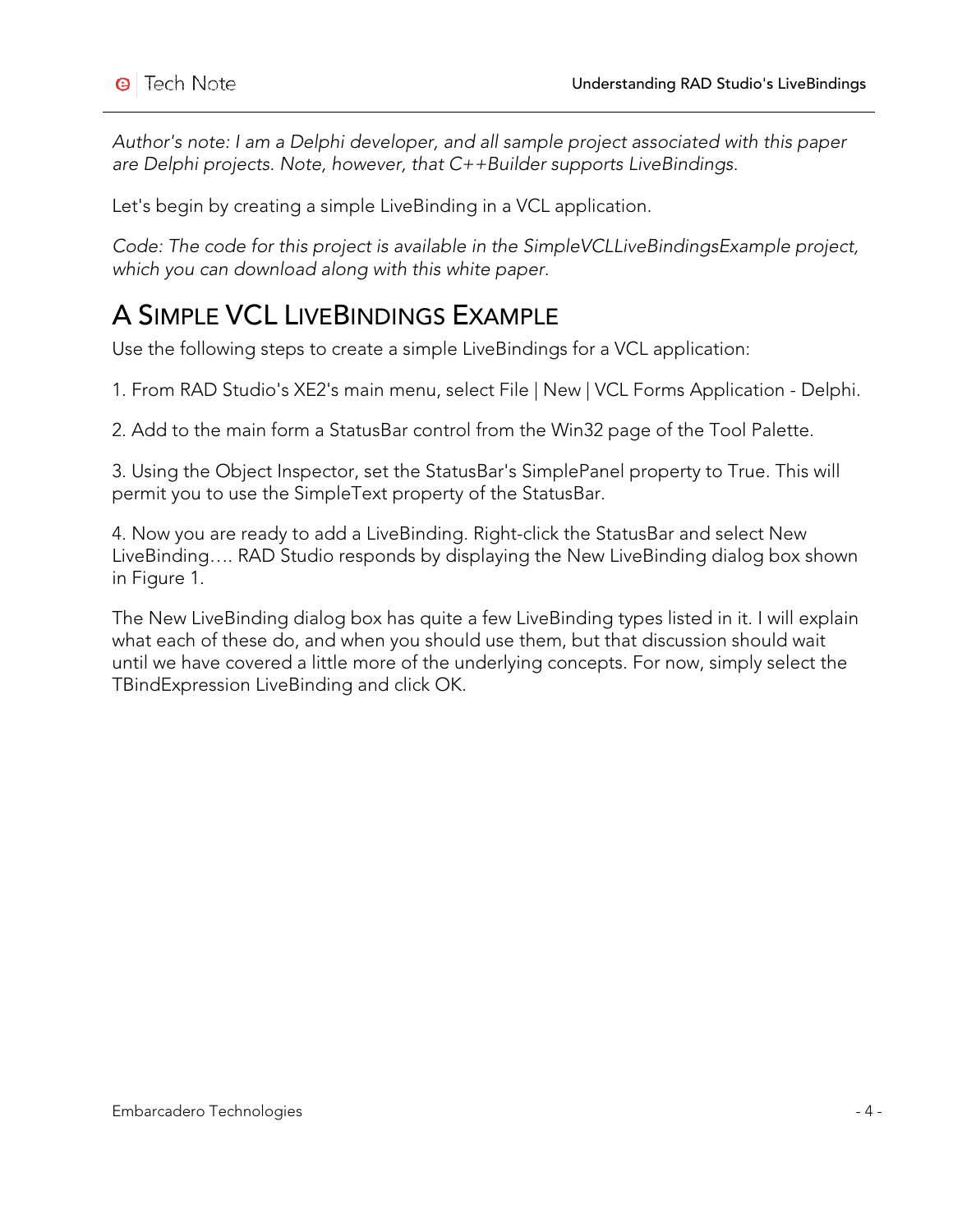| New LiveBinding               |
|-------------------------------|
| <b>Binding Classes:</b>       |
| <b>Binding Expressions</b>    |
| TBindExpression               |
| - TBindExprItems<br>⊿ ∙ Links |
| - TBindLink                   |
| - TBindListLink               |
| - TBindGridLink               |
| <b>Exercise TBindPosition</b> |
| ⊿ Lists<br>- TBindList        |
| <b>TBindGridList</b>          |
|                               |
|                               |
|                               |
|                               |
|                               |
|                               |
|                               |
| OK<br>Cancel<br>Help          |

#### Figure 1. The New LiveBinding dialog box

Several things happen when you accepted this dialog box. First, a new component was added to your form: BindingsList1. This is a BindingsList, and by default there will be one on each form to manage the LiveBindings that you define on that form.

The second thing that happened is that a new LiveBinding, BindExpressionStatusBar11, was created, and it now appears in the Object Inspector, as shown in Figure 2.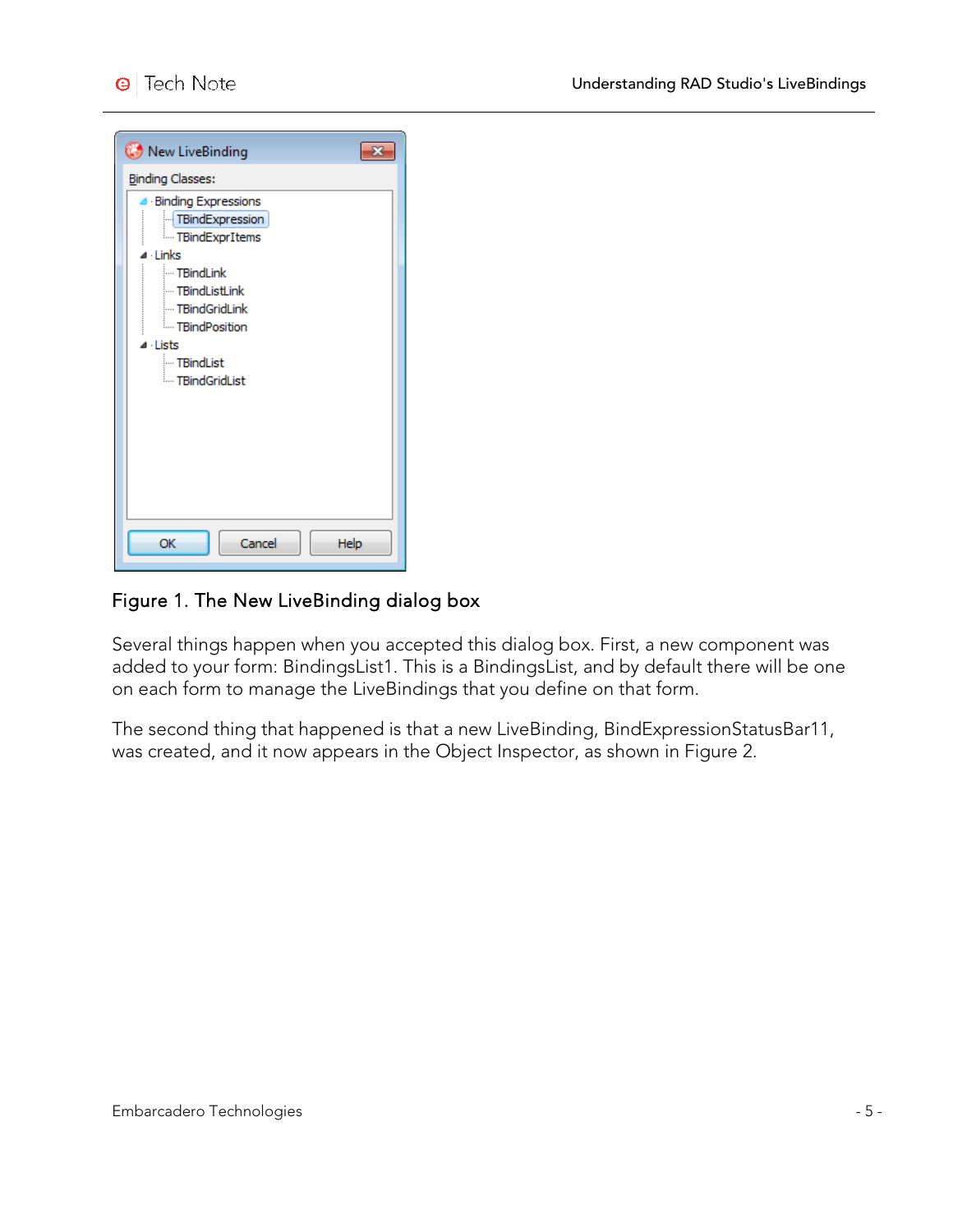| Object Inspector                                 | x                          |  |
|--------------------------------------------------|----------------------------|--|
| <b>BindExpressionStatusBar11 TBindExpression</b> |                            |  |
| Properties   Events                              |                            |  |
| AutoActivate                                     | $V$ True                   |  |
| Category                                         | <b>Binding Expressions</b> |  |
| E ControlComponent StatusBar1                    |                            |  |
| ControlExpression                                |                            |  |
| Direction                                        | dirSourceToControl         |  |
| Managed                                          | $\sqrt{}$ True             |  |
| $\mathbf{\Sigma}$ Name                           | BindExpressionStatusBar11  |  |
| NotifyOutputs                                    | <b>False</b>               |  |
| SourceComponent                                  |                            |  |
| SourceExpression                                 |                            |  |
| SourceMemberNam                                  |                            |  |
| Tao                                              | 0                          |  |
|                                                  |                            |  |
| Expressions Evaluate                             |                            |  |
|                                                  |                            |  |
|                                                  |                            |  |
| Name                                             |                            |  |
|                                                  |                            |  |
| All shown                                        |                            |  |

#### Figure 2. The newly created LiveBinding appears in the Object Inspector

5. One of the more important properties of this LiveBinding, ControlComponent, was set for you. You should now set the ControlExpression property to SimpleText (referring to the SimpleText property of the StatusBar), set the SourceComponent to Form1, and set the SourceExpression property to the following string:

ClassName() + ', Width: ' + ToStr(Width) + ', Height: ' + ToStr(Height) When you are done, your Object Inspector should look something like that shown in Figure 3.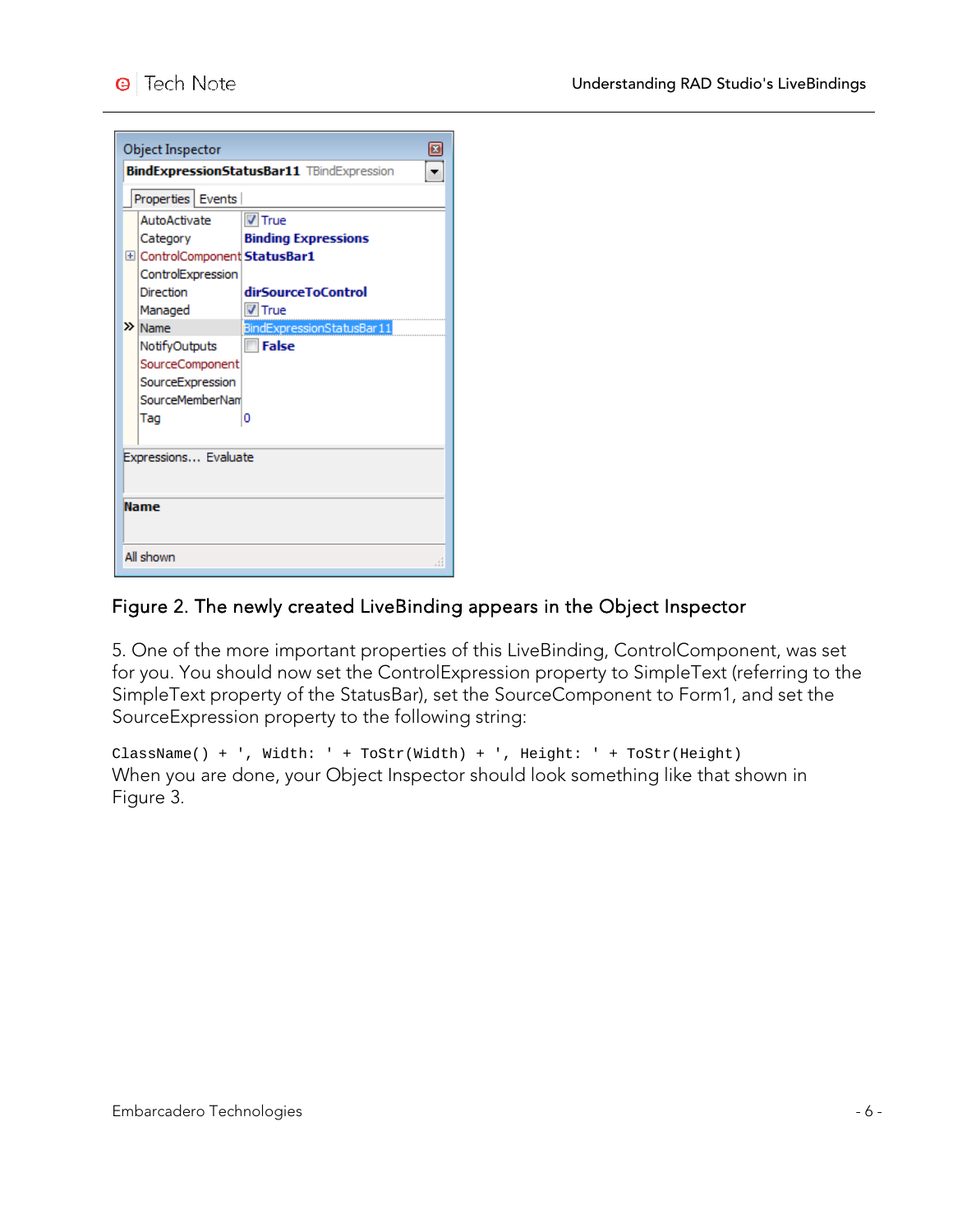| Object Inspector                                 | B                                                                       |
|--------------------------------------------------|-------------------------------------------------------------------------|
| <b>BindExpressionStatusBar11</b> TBindExpression | ۰                                                                       |
| Properties   Events                              |                                                                         |
| $\lambda$ AutoActivate                           | <b>V</b> True<br>▼                                                      |
| Category                                         | <b>Binding Expressions</b>                                              |
| E ControlComponent                               | <b>StatusBar1</b>                                                       |
| ControlExpression                                | <b>SimpleText</b>                                                       |
| <b>Direction</b>                                 | dirSourceToControl                                                      |
| Managed                                          | $V$ True                                                                |
| Name                                             | BindExpressionStatusBar11                                               |
| NotifyOutputs                                    | <b>False</b>                                                            |
| E SourceComponent                                | Form1                                                                   |
| SourceExpression                                 | ClassName() + ', Width: ' + ToStr(Width) + ', Height: ' + ToStr(Height) |
| SourceMemberName                                 |                                                                         |
| Tag                                              | 0                                                                       |
|                                                  |                                                                         |
| Expressions Evaluate                             |                                                                         |
|                                                  |                                                                         |
|                                                  |                                                                         |
| <b>AutoActivate</b>                              |                                                                         |
|                                                  |                                                                         |
| All shown                                        |                                                                         |

#### Figure 3. The new LiveBinding has been configured in the Object Inspector

Without going into a lot of detail, what this LiveBinding says is that the expression engine should assign a string to the SimpleText property of the StatusBar. Furthermore, this string should call the form's ClassName method, read the Width and Height properties of the form and convert these Integer values to strings, and concatenate those strings with the form's class name and the string literals you included in the SourceExpression property.

All you need to do now is to inform the expression engine to apply the LiveBinding. Since the SourceExpression includes information about the Width and the Height of the form, this notification should probably be performed each time the form changes its size. Fortunately, there is an event handler for that: OnResize. Use the following steps to perform this notification.

6. Select the Form in the Object Inspector, select the Events tab, and then double-click on the OnResize event handler. Delphi will generate a stub for this event handler.

7. Enter the following code in this event handler:

```
BindingsList1.Notify(Sender, '');
When you are done, your event handler will look something like this:
```
Embarcadero Technologies - 7 -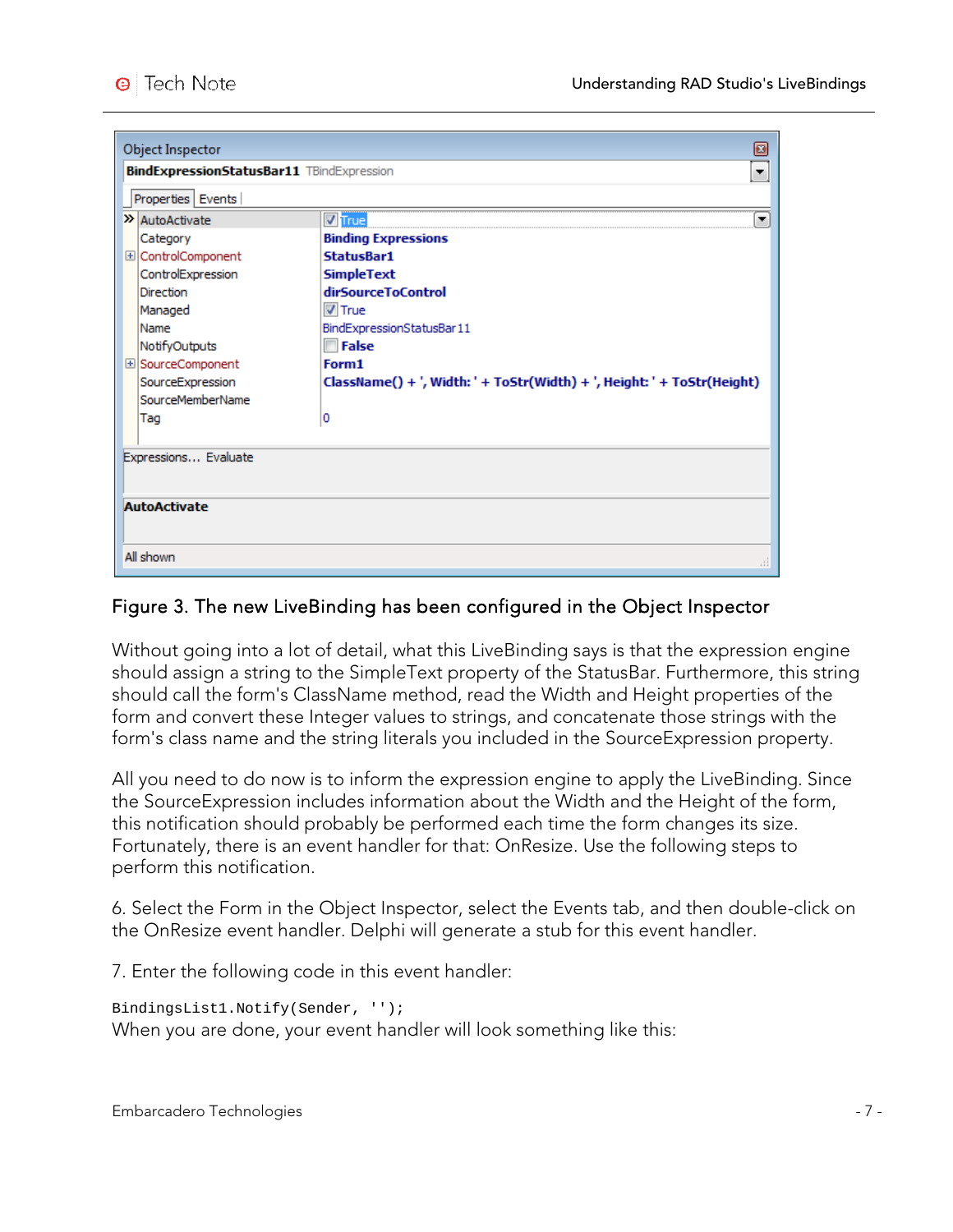**procedure** TForm1.FormResize(Sender: TObject); **begin**

#### BindingsList1.Notify(Sender,'') **end**;

8. You are ready to watch this LiveBinding in action. Press F9, or click the Run button on RAD Studio's Toolbar, to run the form. Next, use your mouse to drag the lower-right corner of the form in order to change the shape of the form. As you do, the string that appears in the StatusBar will update, similar to what you see in Figure 4.

| <b>O</b> Form1          | $\begin{array}{ c c } \hline \quad \quad & \quad \quad & \quad \quad & \quad \quad \\ \hline \quad \quad & \quad \quad & \quad \quad & \quad \quad & \quad \quad \\ \hline \end{array}$<br>× |
|-------------------------|----------------------------------------------------------------------------------------------------------------------------------------------------------------------------------------------|
|                         |                                                                                                                                                                                              |
|                         |                                                                                                                                                                                              |
|                         |                                                                                                                                                                                              |
|                         |                                                                                                                                                                                              |
|                         |                                                                                                                                                                                              |
|                         |                                                                                                                                                                                              |
| Width: 414, Height: 256 |                                                                                                                                                                                              |
|                         | лÍ                                                                                                                                                                                           |

#### Figure 4. The LiveBinding is updating the StatusBar each time the form changes shape

Ok, I know what you are probably thinking. You're probably saying to yourself, "So what? I could have written a simple event handler that does the same thing, without having to use the LiveBinding."

You are correct, and here is an example of what that event handler might have looked like:

```
procedure TForm1.FormResize(Sender: TObject);
begin
   StatusBar1.SimpleText := Self.ClassName + ', Width: ' + IntToStr(Self.Width) +
     ', Height: ' + IntToStr(Self.Height);
```
#### **end**;

My response to that comment has three parts. First, the second event handler, the one that explicitly assigns a value to the StatusBar's SimpleText property, needs to have intimate knowledge of what operation has to be performed. By comparison, the first event handler simply notifies the expression engine that something about the Sender has changed. The first event handler has no details about the change, nor does it specify what should happen in response. The expression engine does the actual assignment based on the LiveBinding, and the LiveBinding, not code, defines what happens.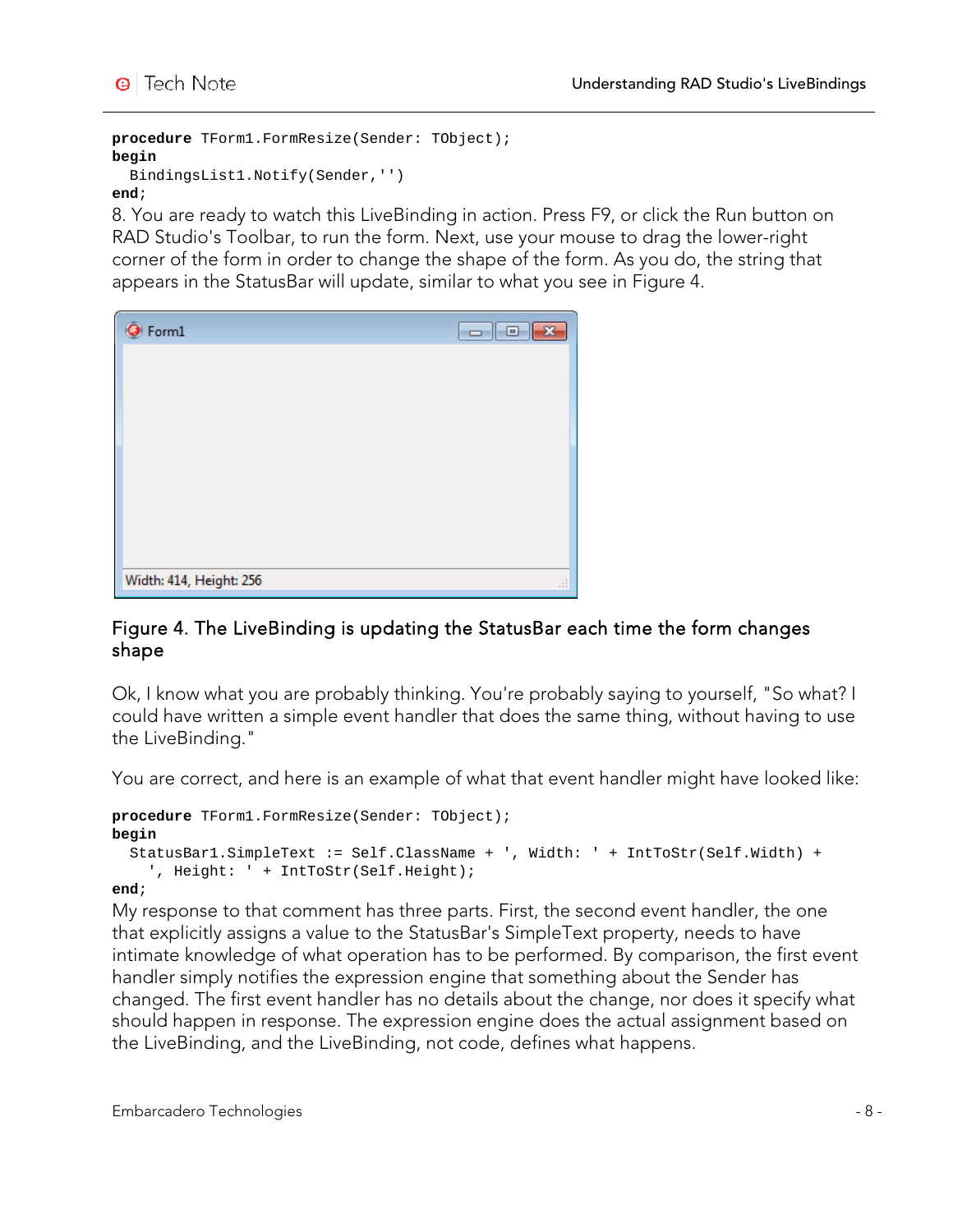Second, not all LiveBindings require that you notify the expression engine. Many of the LiveBindings, including Lists and Links, require no event handlers at all. If we used those LiveBindings (and we will get around to that) the forms that employ LiveBindings have far less code than those that use traditional event handlers to perform the actions.

Third, for those LiveBindings that do require an event handler, all of them could potentially refer to this one, simple event handler, the one that calls the Notify method of the BindingsList. As a result, a form that uses LiveBindings to perform its various tasks may have none or just one event handler. By comparison, if you performed those tasks using code, as in the second OnResize event handler, there would have to be many different event handlers, each one invoking its specific task.

Let us now take a look at using LiveBindings in a FireMonkey application.

*Code: The code for this project is available in the SimpleFireMonkeyLiveBindingsExample project, which you can download along with this white paper.*

## A SIMPLE FIREMONKEY LIVEBINDINGS EXAMPLE

Use the following steps to create a FireMonkey application that uses LiveBindings. Before you start, make sure to close any applications you have open in RAD Studio.

1. Select File | New | FireMonkey HD Application - Delphi.

2. Add to your form two components, a Label and a TrackBar, both of which can be found on the Standard page of the Tool Palette. When placing these components, ensure that you place them both on the form. Many FireMonkey components can be parents, and it would be easy to place the TrackBar within the Label (or visa versa). You can use the Structure pane in RAD Studio's IDE to confirm that both the Label and TrackBar appear directly on the form.

3. Select the Label. Using the Object Inspector set the Text property to FireMonkey, and the TextAlign property to taCenter.

3. With the Label still selected, double-click the Font property to display the Font dialog box.

4. Using the Font dialog box, set Font to Comic Sans MS and Size to 48. Close the Font dialog box.

5. You will now need to adjust the size of the Label, using its grab handles, to make the text of the label visible. While you are doing this, position the Label in about the center of the form.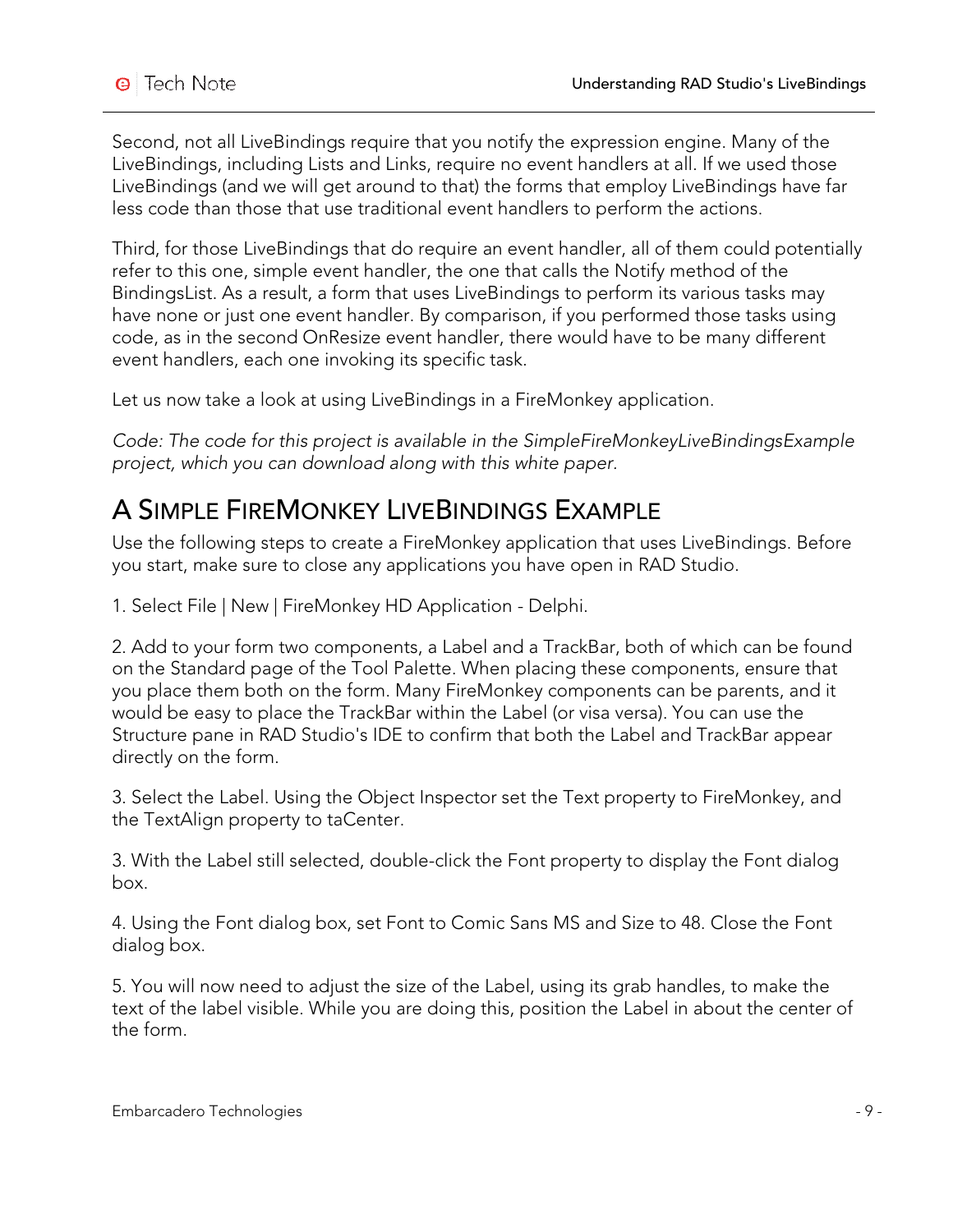6. Now select the TrackBar. Using the Object Inspector, set the Max property to 180 and the Min property to -180.

7. You should now position the TrackBar beneath, and centered below, the Label. You might also want to stretch the TrackBar. When you are done, your form should look something like the form shown in Figure 5.



#### Figure 5. The main form of a new FireMonkey application

We are ready to create the LiveBinding. Use the following steps:

8. Right-click the Label and select New LiveBinding. RAD Studio responds by displaying the New LiveBinding dialog box shown in Figure 6.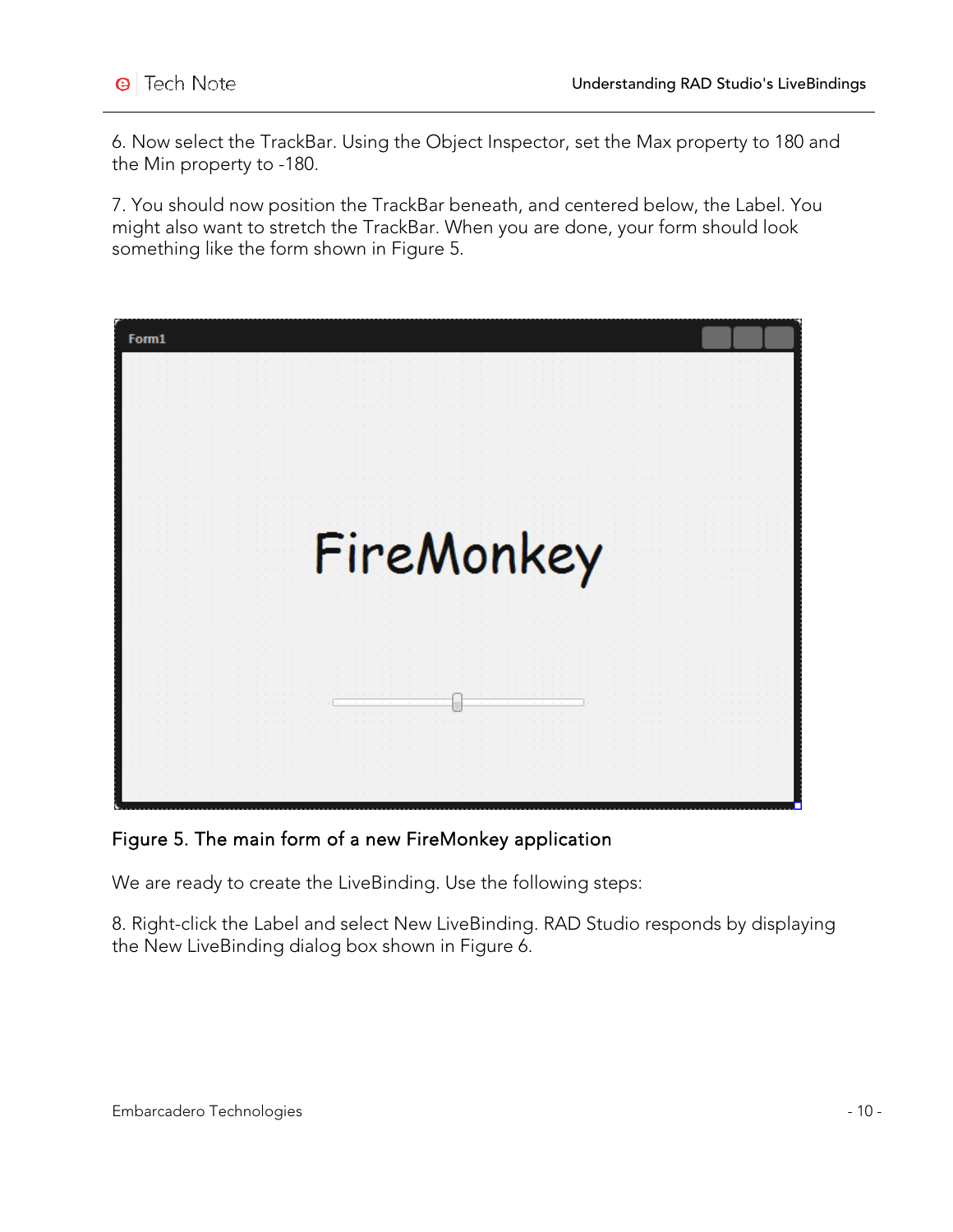| New LiveBinding                                                                                                                        |
|----------------------------------------------------------------------------------------------------------------------------------------|
| <b>Binding Classes:</b><br>4 Binding Expressions<br>TBindExpression<br>- TBindExprItems<br>⊿ Links<br>--- TBindLink<br>- TBindListLink |
| <b>TBindGridLink</b><br>- TBindPosition<br><b>Lists</b><br>- TBindList<br><b>E</b> mdGridList<br>⊿ DB Links<br>TBindDBTextLink         |
| Help<br>OK<br>Cancel                                                                                                                   |

#### Figure 6. The New LiveBinding dialog box for a FireMonkey component

If you compare this New LiveBinding dialog box to the one in Figure 1, you might notice that this dialog box lists one extra LiveBinding, the one that appears under the DB Links node. In this release of RAD Studio FireMonkey supports a handful (seven) LiveBinding classes not found in the VCL library. These classes, however, are very closely associated with classes that are available in the VCL. I'll talk about these FireMonkey classes in more detail towards the end of the paper.

9. Once again select the TBindExpression LiveBinding and click OK.

As before, RAD Studio responds by creating a BindingsList and a TBindExpression. The TBindExpression, named BindExpressionLabel11 in this case, is selected in the Object Inspector.

10. With BindExpressionLabel11 selected in the Object Inspector, set ControlExpression to RotationAngle, SourceComponent to TrackBar1, and SourceExpression to Value.

The LiveBinding is now fully configured. However, with this type of LiveBinding we still need to inform the expression engine that something has changed. One way to do this is to create an OnChange event handler for the TrackBar. To do this, double-click the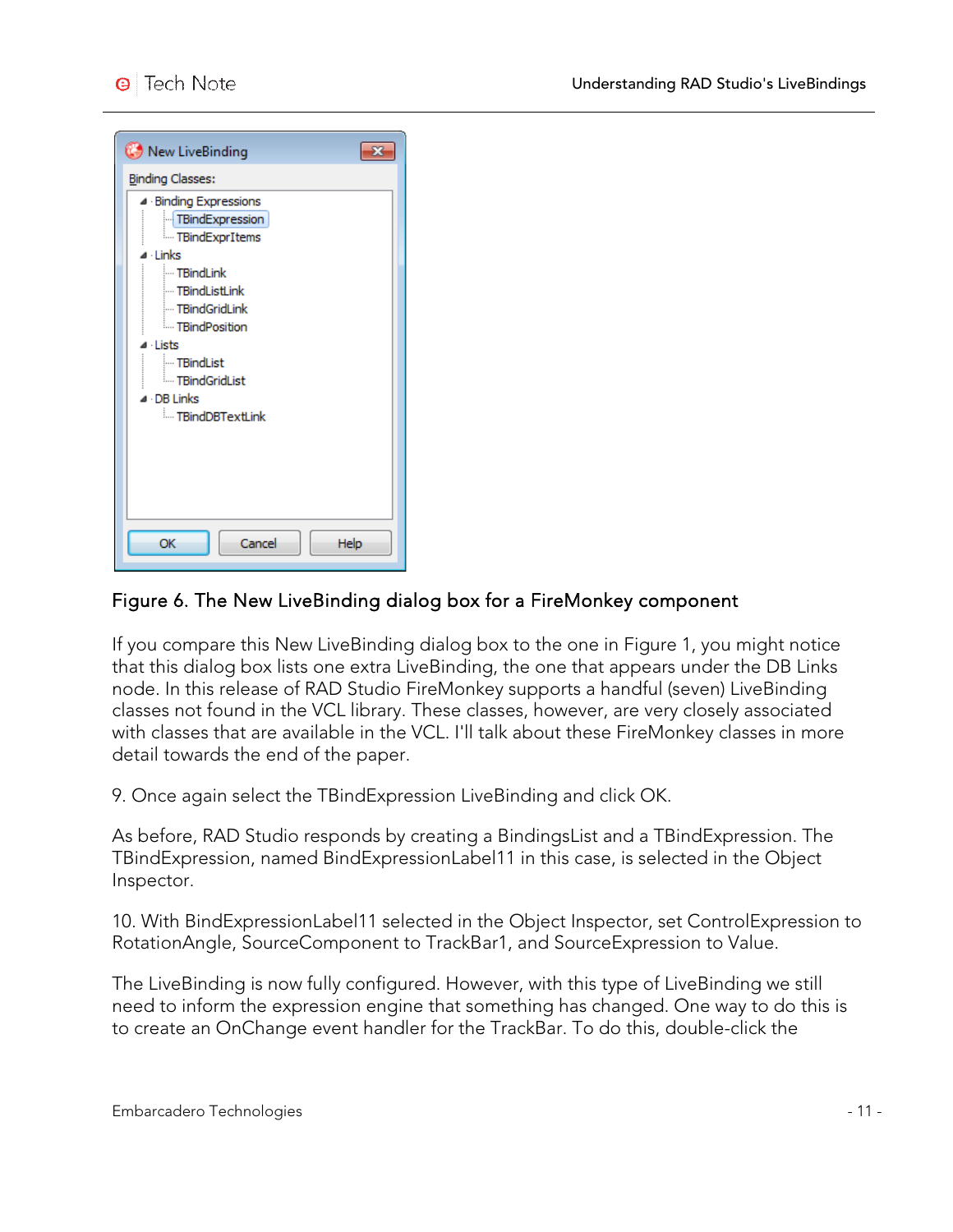TrackBar and add the Notify call to the generated OnChange stub. When you are done, this event handler will look something like the following:

```
procedure TForm1.TrackBar1Change(Sender: TObject);
begin
   BindingsList1.Notify(Sender, '');
```
**end**;

11. You are done. Now run the form (press F9). Next, change the position of the TrackBar. In response, the Label will rotate like that shown in Figure 7.



Figure 7. Changing the position of the TrackBar causes the Label to rotate

## **HOW IT WORKS**

Now that you've seen LiveBindings in action, it's time to take a closer look at how they work. At its core, LiveBindings is a mechanism for creating associations between objects and expressions. Expressions are strings that are evaluated to a value by the expression engine. LiveBindings use the output of the expression engine to assign the results of the evaluation to a property of an object.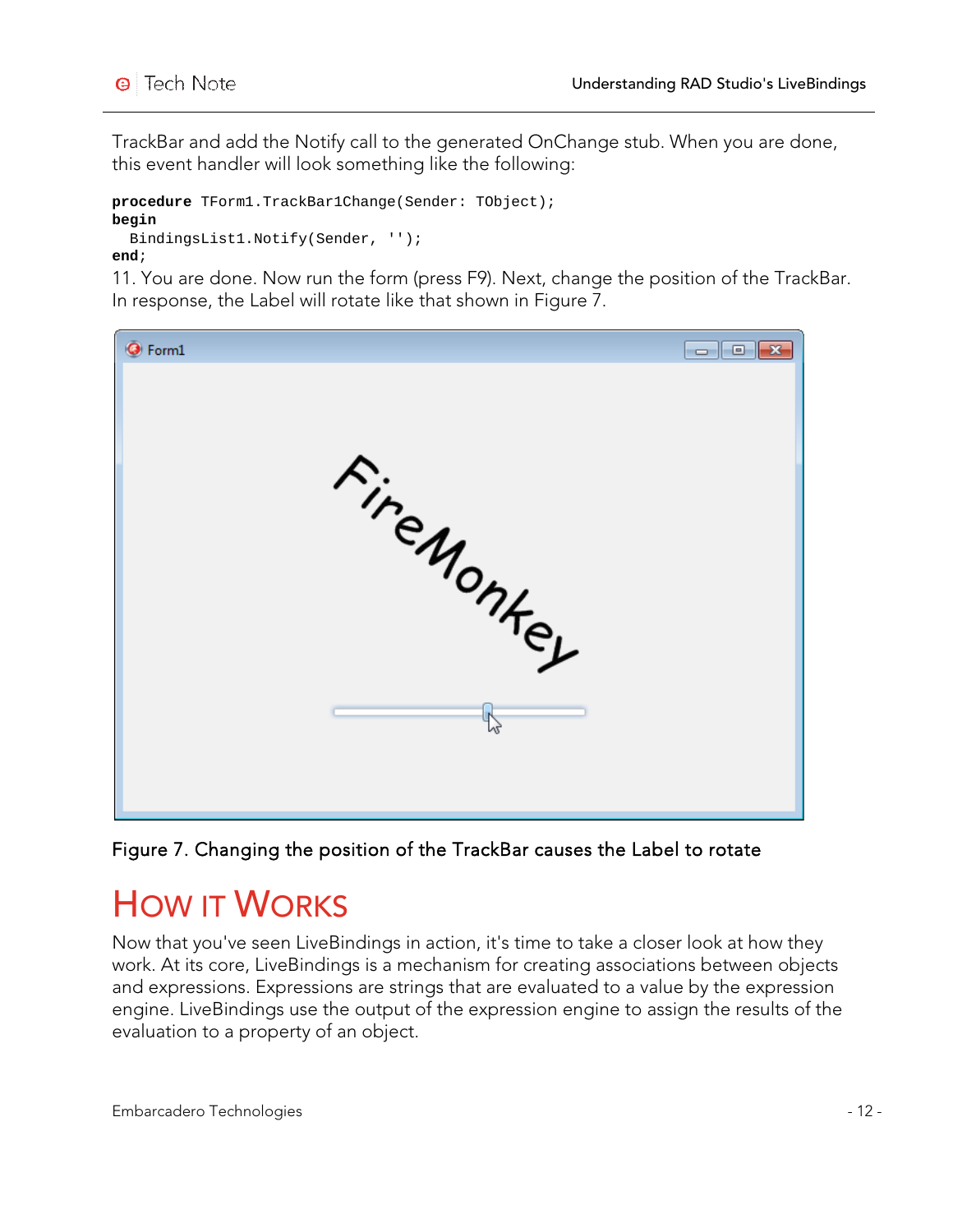Let's begin this discussion by looking at the expressions themselves. As part of this discussion I'll talk a bit more about scope. After that I'll take an in-depth look at each of the LiveBindings components.

### **EXPRESSIONS**

Expressions are strings. These strings can consist of literals, operators, the properties of objects, and methods.

Consider the SourceExpression that we used in the VCL LiveBindings example, which looked like this:

```
ClassName() + ', Width: ' + ToStr(Width) + ', Height: ' + ToStr(Height) 
This string contains all four elements.
```
#### LITERALS

The literals in this case are the string literals:

```
', Width: '
and:
```
', Height: '

These look like the same kinds of strings that you would use in your Delphi code, but there are differences. For one, these strings are evaluated by the expression engine, and unlike Delphi's compiler, the expression engine recognizes string literals enclosed in both single quotes, as in the preceding expression, as well as with double quotes. In fact, it's perfectly acceptable to mix and match string literals based on these different quote characters within the same expression. For example, the following expression would evaluated to the same result as the one used in the VCL example:

ClassName() + ", Width: " + ToStr(Width) + ', Height: ' + ToStr(Height) There is a limitation however. If you begin a string literal with a single quote, it must close with a single quote, and the same is true about double quotes. If you are familiar with JavaScript, you are already accustomed to this approach to strings, and appreciate the value of it. For example, if your expression needs to include a quotation, you use the single quotes to define the literal, like this:

```
'He said "Yahoo!"'
```
Alternatively, if you want to use a contraction or a possessive, you can use the double quotes to delimit your string literal, like this:

"I'd say it's the cat's meow"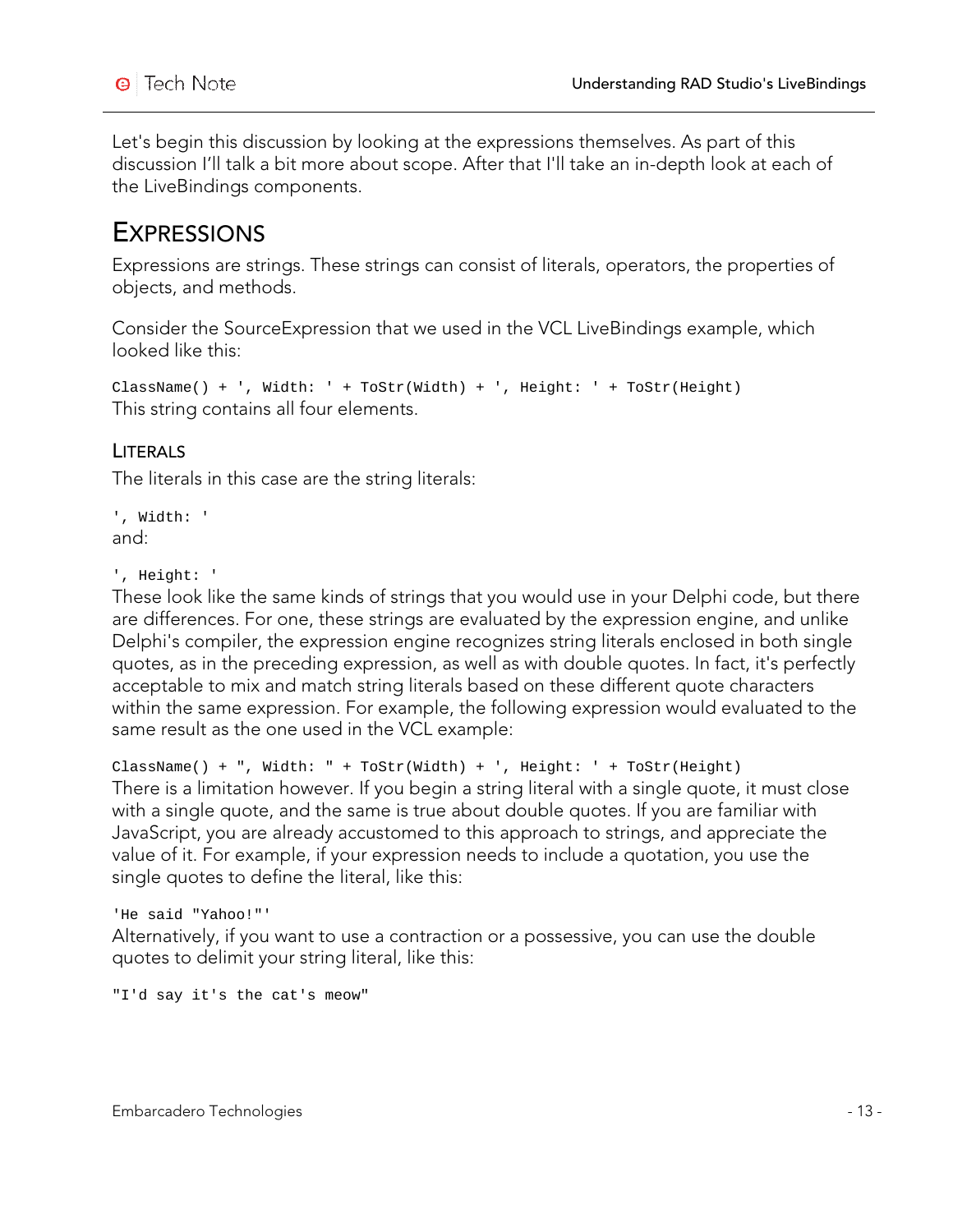### **OPERATORS**

The operator used in the expression from the VCL example is the concatenation operator, the + sign. Other operators can be used, where appropriate. Specifically, the literals used in the preceding expression were string literals, but that was coincidental. You could have used numeric literals, in which case numeric operators might be useful. For example, the following are both valid expressions, as far as the expression engine is concerned:

 $2 + 5$  $1.2 > 4.23$ 

The expression engine evaluates the first expression to 7, and the second expression to a Boolean false. The expression engine also recognizes parentheses for prioritizing expression evaluation in complex expressions. For example, the following expression evaluates to 4, while the second one evaluates to 2:

```
2 * 3 - 22 * (3 - 2)
```
#### **PROPERTIES**

Returning to the expression from the VCL example, Width and Height are both properties of an object. Because this expression is the SourceExpression, these properties are necessarily those of the SourceComponent, Form1.

This is an issue of scope, and scope is a critical concept when it comes to expression evaluation. We will return to scope a just a moment, but for now it is sufficient to say that only properties of the SourceComponent can appear in the SourceExpression, and only properties of the ControlComponent can appear in the ControlExpression.

### **METHODS**

The last of the expression building blocks are methods. There are two types of methods that you can call: custom methods and methods of object within scope of the expression. Let's consider each of these in turn.

Custom methods are special and are intended specifically for use in expressions that you want evaluated by the expression engine. In the VCL expression example, the ToStr method is used twice, and each time is it used to convert an Integer value to a string in order to create the resulting string expression that is assigned to the StatusBar's SimpleText property.

LiveBindings comes with a collection of utility custom methods that you can use with LiveBindings. We will see the list of the custom methods that you can use in your expressions when I talk about the BindingsList component. You can even write new custom methods, which you typically install by registering them using a design-time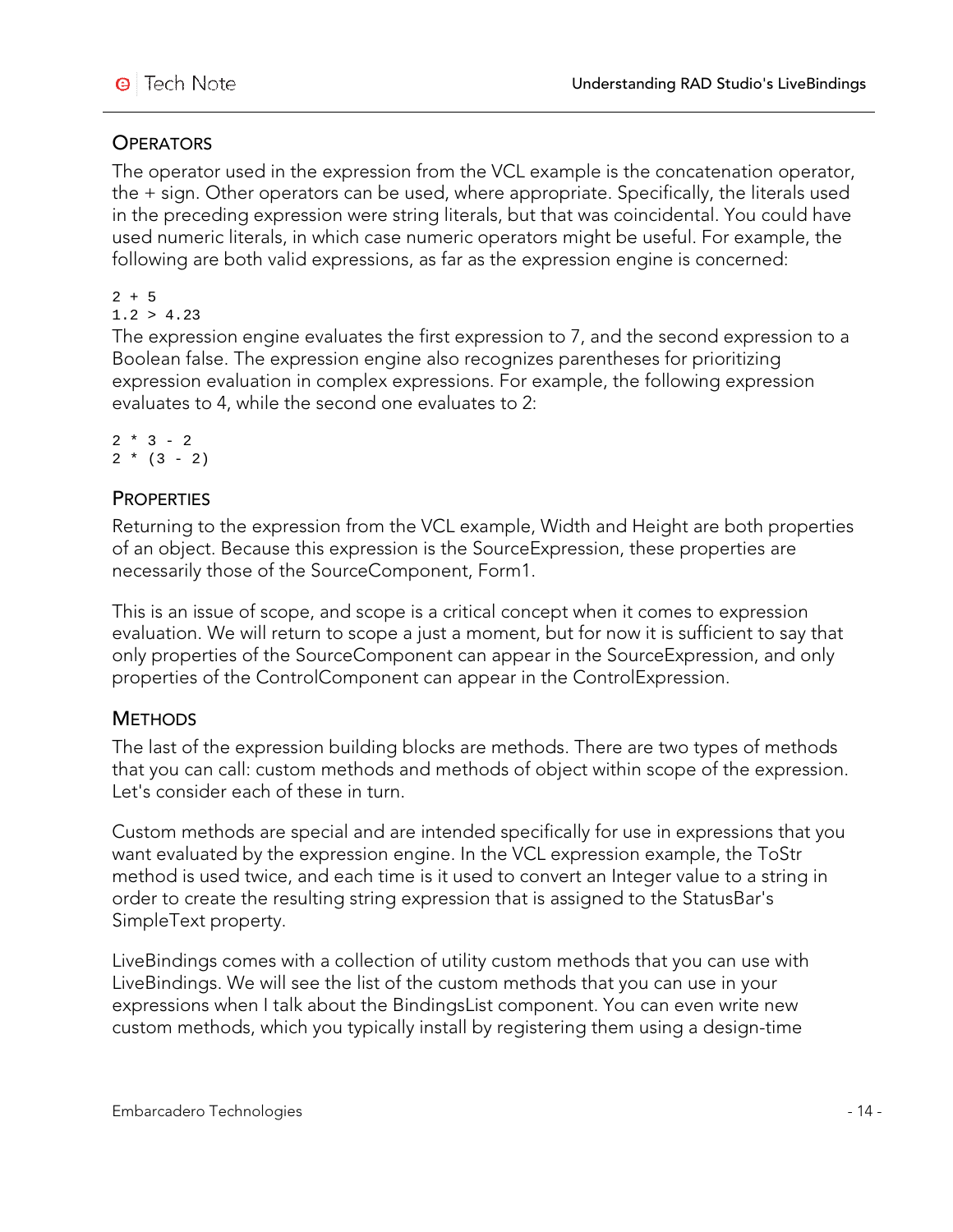package, but this is an advanced step that is normally not necessary since it is much easier to use methods in scope.

Methods of objects in scope are the public and published methods of objects visible to the expression engine. Consider the VCL example. The SourceControl is the form, which places the form in the scope of the expression engine for the purpose of evaluating the SourceExpression. ClassName is a class function that returns the name of the class on which the method is invoked. ClassName is introduced in TObject, making it available to all TObject descendants, of which TForm is one.

In the VCL expression example we used an unqualified reference to the ClassName method (just as we used an unqualified reference to its Width and Height properties). We could also have qualified the ClassName method with the variable Self, since the Form is the SourceControl. (We could have qualified the referenced property using Self as well).

There are a couple of restrictions associated with using methods in scope. First, you must always include open and close parens when referencing a method in scope, even if that method requires no parameters (as is the case with ClassName). Second, the method must be either public or published, as mentioned previously.

Methods can be either functions or procedures. Obviously, when it is a function it should return a type that is consistent with the expression, or which can be converted by one of the expression engines output converters, which I'll discuss next. When the method is a procedure it returns nil.

If you want to write a method that you call from an expression, you can add it to the class that you use as the ControlComponent or SourceComponent, depending on which expression (ControlExpression or SourceExpression) that you want to use the method in.

In some cases, such as when your control is not one that you wrote, you can add the method to the Form class itself. This is a valuable technique when your class is a Component that appears on the form at design time, in which case the Form is in scope through the Owner property of the Component. For example, if you added a method to your form that returned the current time as a string, and your SourceComponent is a Button that you placed on the form at design time, your expression may look something like the following:

#### "The time is " + Owner.GetCurrentTimeAsString()

That you can invoke methods that you write from your LiveBindings expressions is profound, and I am going to bring this point up again later in this paper. In short, method invocation permits LiveBindings to perform side effects. These side effects can be a tremendous source of power, power that is similar to the side effects that can be implemented through property accessor methods. How these side effects can be a game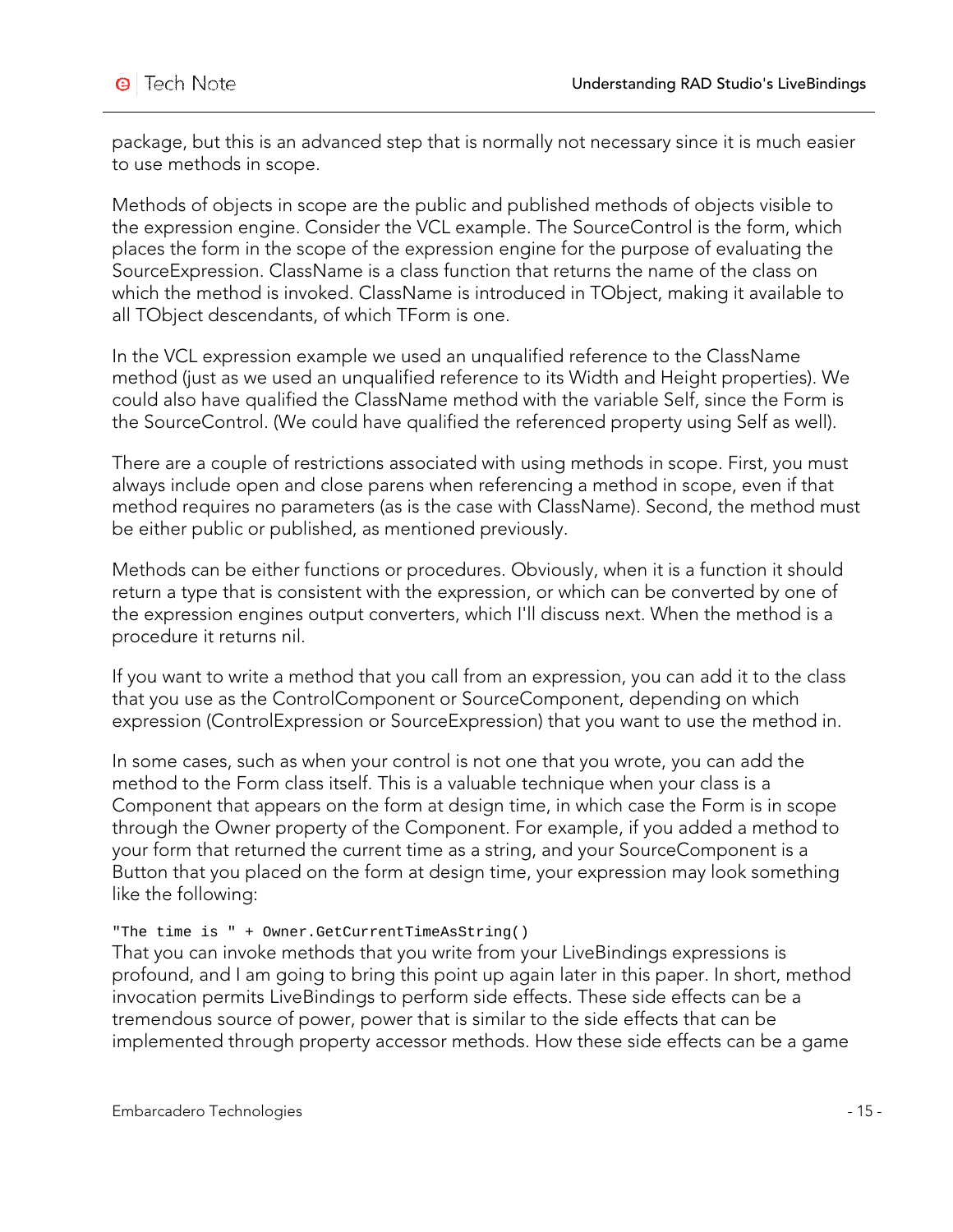changer, as far as how you implement features within your applications, is demonstrated later in this paper, in the section titled *The Future of LiveBindings*.

*Author's Note: Realizing that LiveBindings could produce side-effects was a breakthrough*  for me. It meant that not only could a LiveBinding update an object in response to some *change in data, it meant that a LiveBinding could also be a powerful source of change. Ironically, this realization came to me at 3:00am, making it nearly impossible for me to go back to sleep.* 

### OUTPUT CONVERTERS

Before we move on to additional topics, I want to introduce another concept related to custom methods: output converters. Like custom methods, output converters are special routines that can perform transformations on the type of an evaluated expression. However, unlike custom methods, output converters are not something you include in your expressions. Instead, they are used by LiveBindings to transform the type of an expression result when the target property of the expression is of a different data type than the evaluated expression.

#### **SCOPE**

Scope defines what is visible to the expression engine by associating a name with an object, or in the case of an unnamed object, associating the variable Self with an object (this Self is distinct from the Self variable available from within a non-class method). At a minimum, the expression engine needs only one scope. However, when using LiveBindings, you generally provide both an input scope and an output scope, though it is entirely possible to use the same scope for both the input and the output, such as when you bind one property of an object to another property of that same object. And, in some cases, such as when the expression that is being evaluated is a constant, only an input scope is required.

The expression engine automatically adds the operators that you can use in expressions to its input scope. The LiveBindings components take responsibility for adding the registered custom methods and output converters to the input scope.

Scope is an abstract concept, but in practice, you really don't have to worry about it. LiveBindings components typically use a ControlComponent and a SourceComponent. In most cases, the LiveBinding adds the ControlComponent to the input scope and the SourceComponent to the output scope. (In some cases, it is the other way around depending on the direction of the expression evaluation. We'll get to that in a moment.) In most cases there's really nothing more that you need to do. When the same component is both the ControlComponent and SourceComponent, you are using the same scope for both the input and output. It's as simple as that.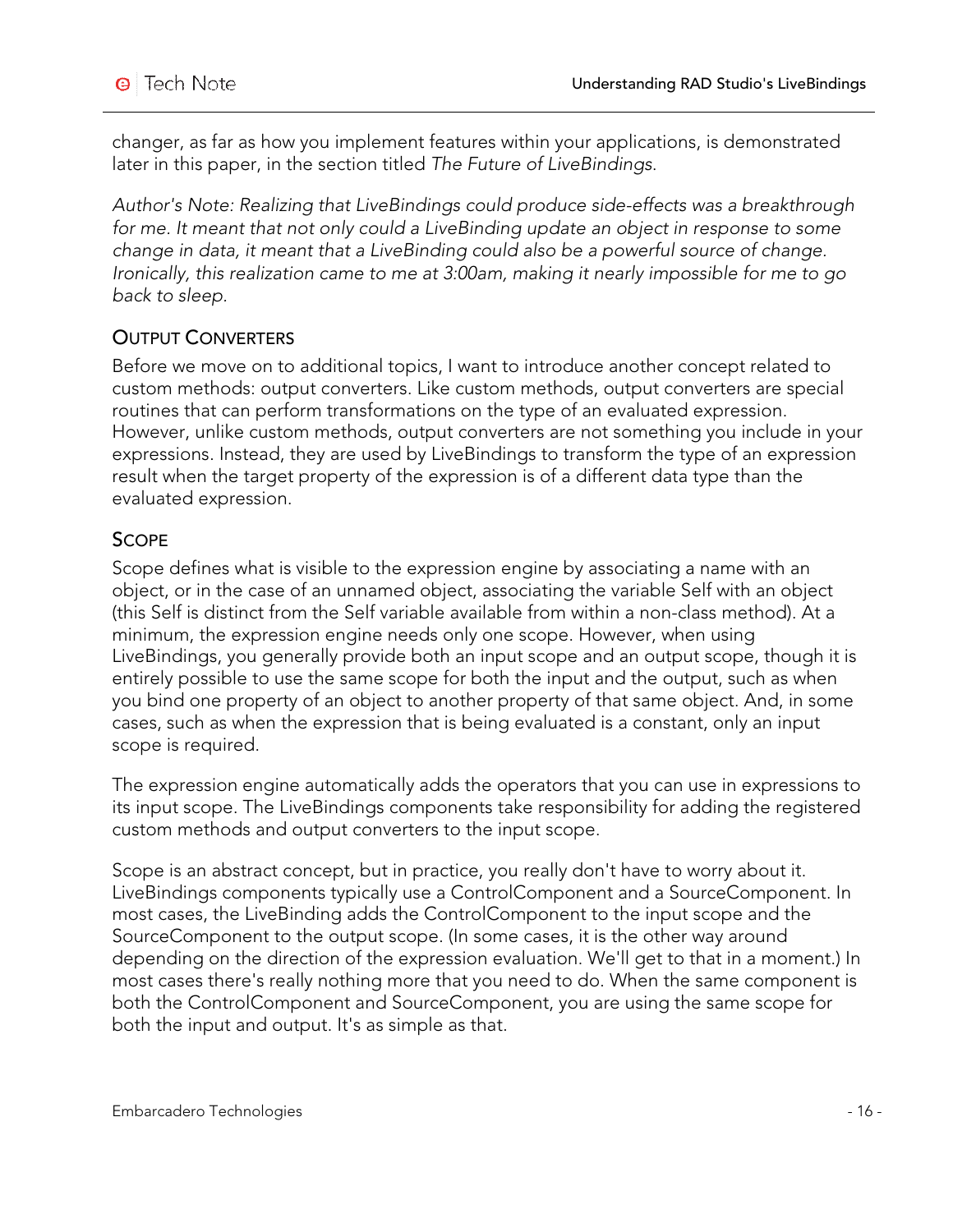However, if you scour the RAD Studio source code, as many developers do, you will run into references to scope repeatedly, with the IScope interface being one of the most common types. Scope means visibility as far as the expression engine is concerned. As a result, it is essential to the workings of LiveBindings.

# LIVEBINDINGS CONCEPTS

LiveBindings provide an interface between components and the expression engine, a lot like a DataSource plays the negotiator between DataSets and data-aware controls. In this section, I will introduce the principle properties that you will typically configure on any LiveBinding component. I will also delve a bit into expressions, binding direction, and managed versus unmanaged LiveBindings. This will prepare you for later when I cover the individual components of the LiveBindings framework.

## CONTROLCOMPONENT AND SOURCECOMPONENT

Most LiveBindings require a control component (the object to which the expression will be applied), and in most cases, a source component as well. In the case of these LiveBindings components, the control and source components are both in a scope, and these scopes make the properties of their respective wrapped objects available to the expression engine.

Each LiveBinding has four principle properties when it comes to their configuring, and some have a fifth property. The four principle properties are the ControlComponent, the control expression or expressions, SourceComponent, and source expression or expressions. The fifth property, which is available when a BindScopeDB component is being used, is SourceMemberName.

Let's begin with the rather simple case of the TBindExpression, the simplest of the LiveBindings. ControlComponent is the component to which the LiveBinding is associated, and this is typically the component that has a property to which the result of the evaluated expression will be assigned. This LiveBinding has one ControlExpression, and it is the property that will receive the results of the evaluated expression.

In the SimpleFireMonkeyLiveBindingsExample project, the ControlComponent is the Label, and the ControlExpression is RotationAngle. Consequently, this configuration says "When the expression is evaluated, assign the resulting value to the RotationAngle of the Label<sup>"</sup>

The SourceControl is the component whose properties are available to the expression engine for the purpose of evaluating any expressions. In the case of the BindExpression LiveBinding, there is a single source expression, named SourceExpression.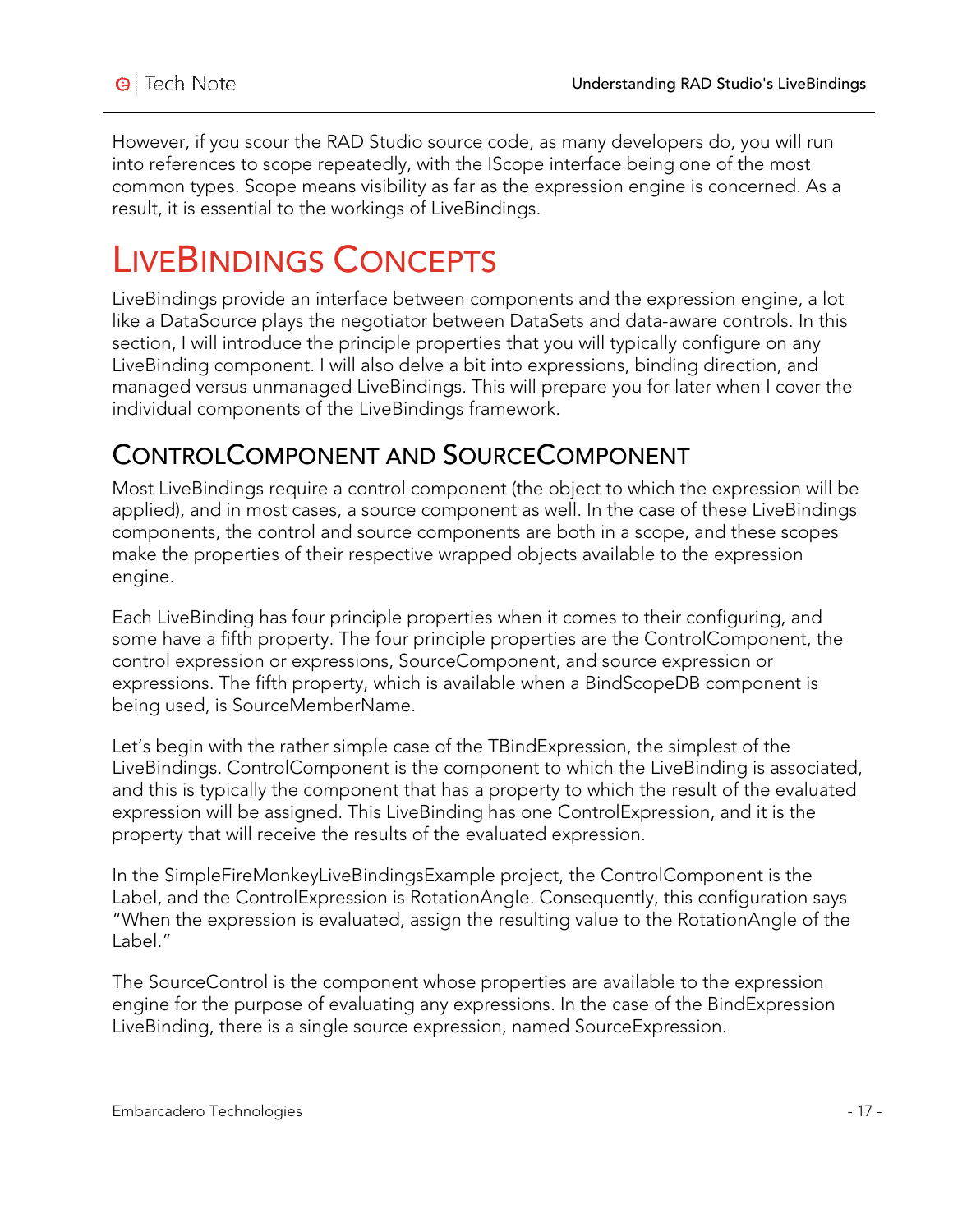Referring again to the SimpleFireMonkeyLiveBindingExample project, the SourceComponent is the TrackBar, and the SourceExpression is Value, a property that represents the position of the TrackBar. Taken together, the LiveBinding in this project says, "When notified, evaluate the Value property of the TrackBar and assign that value to the RotationAngle property of the Label."

SourceMemberName is a property of the SourceComponent. This property only makes sense in this version of RAD Studio if the SourceComponent is BindScopeDB. SourceMemberName permits a BindScopeDB to expose the individual fields of a DataSet. We will see BindScopeDB, and the SourceMemberName property, later in this paper.

### LIVEBINDINGS VERSUS EXPRESSIONS

Another distinction that is important in the world of LiveBindings is between LiveBindings and expressions. LiveBindings are components that support one or more expressions. Expressions are evaluated by the expression engine, and a LiveBinding uses the results of that evaluation to do something.

In the two simple examples presented earlier in this paper, a BindExpression LiveBinding was used. BindExpressions support one expression, and, as a result, produces the effect of assigning one value to one property. Most LiveBindings, however, support many expressions. As a result, a single LiveBinding may affect many different properties, and those properties might actually belong to more than one object.

In addition, if one or more of your expressions call methods that perform side effects, or read from or write to property accessor methods that exhibit side effects, the result can be remarkable. I hope that you find that exciting, because it is.

## CONTROL TO SOURCE AND BACK

So far, this discussion might have made it sound like the expression engine always assigns the value of the SourceExpression of the SourceComponent to the ControlExpression of the ControlComponent. While that is the default behavior for most expressions, it is not necessarily always the case. Depending on the LiveBinding component you are using, sometimes the assignment goes from source to control, sometimes it goes from control to source, and sometimes it goes both ways.

This is true concerning the expressions associated with the Bind Expression components (BindExpression and BindExprItems), the first type of LiveBindings that we will consider. Some of the more advanced LiveBinding types, such as List LiveBindings, have expressions that are distinctly unidirectional in nature. Again, I will discuss those details when we consider those particular components.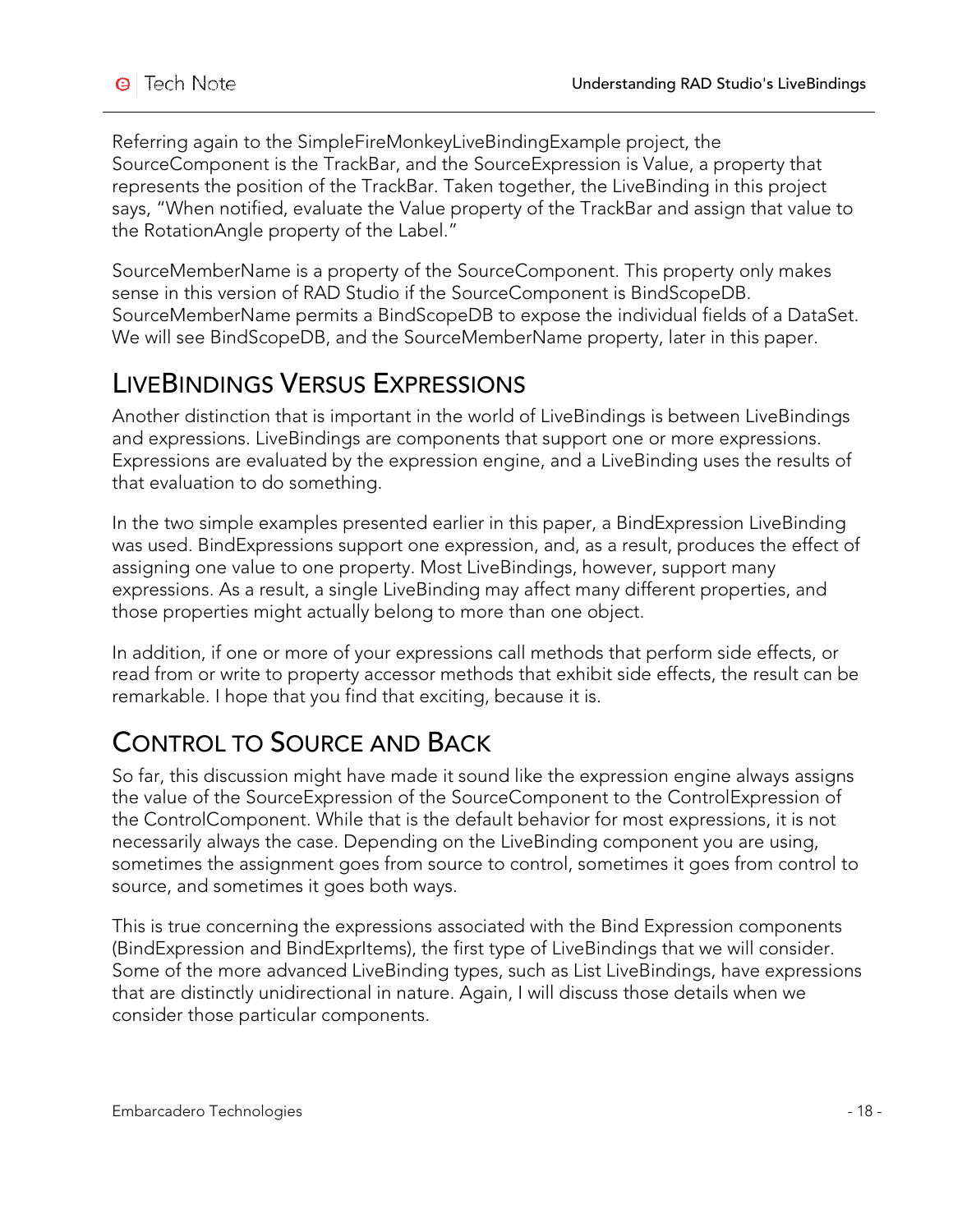### MANAGED VERSUS UNMANAGED LIVEBINDINGS

At the end of the section on the SimpleVCLLiveBindingExample project, I addressed the question about how LiveBindings are different from traditional event handlers, given that it was necessary to use an event handler to instruct the expression engine to evaluate the expression. In that discussion, I mentioned that some LiveBindings do not require event handlers. What this boils down to is the difference between managed and unmanaged LiveBindings.

Managed bindings require that the expression engine be notified that a change has occurred, and this does not happen automatically. With managed bindings, you must add code somewhere in your project that notifies the expression engine that it must reevaluate the LiveBinding and perform the associated assignment. In most cases, you would add this code to an event handler, though it is also possible that you could execute this notification from within one of your custom classes, in response to a change that your class detects.

You have several options for notifying the expression engine. If you add the System.Bindings.Helper unit to your uses clause, you can use the TBindings class to call the class function Notify, to which you pass a reference to the source component, a string that contains the name of the property affected, and optionally, a BindingsManager reference. Such an invocation will look something like this:

#### TBindings.Notify(TrackBar1, 'Position');

This line of code instructs the expression engine to evaluate any expression associated with the SourceComponent TrackBar1 where the SourceExpression includes the Position property. Consider, for comparison, the following call:

#### TBindings.Notify(TrackBar1, '');

Here we are asking the expression engine to evaluate all expressions associated with the SourceComponent TrackBar1. Specifically, when you pass an empty string in the second parameter, all expressions linked to the specified SourceComponent are evaluated.

The Notify method accepts a third default parameter. If you omit this parameter, the default BindingsManager, named AppManager, is used. If you are employing a custom BindingsManager, you should pass it in this third parameter. For the record, few developers employ a custom BindingsManager, and therefore, you rarely see a third parameter in the Notify invocation.

While managed bindings are just that, bindings that you manage, unmanaged bindings take responsibility for notifying the expression engine for you. As a result, unmanaged bindings share some characteristics with RAD Studio's traditional component binding, such as that associated with the VCL's data-aware controls.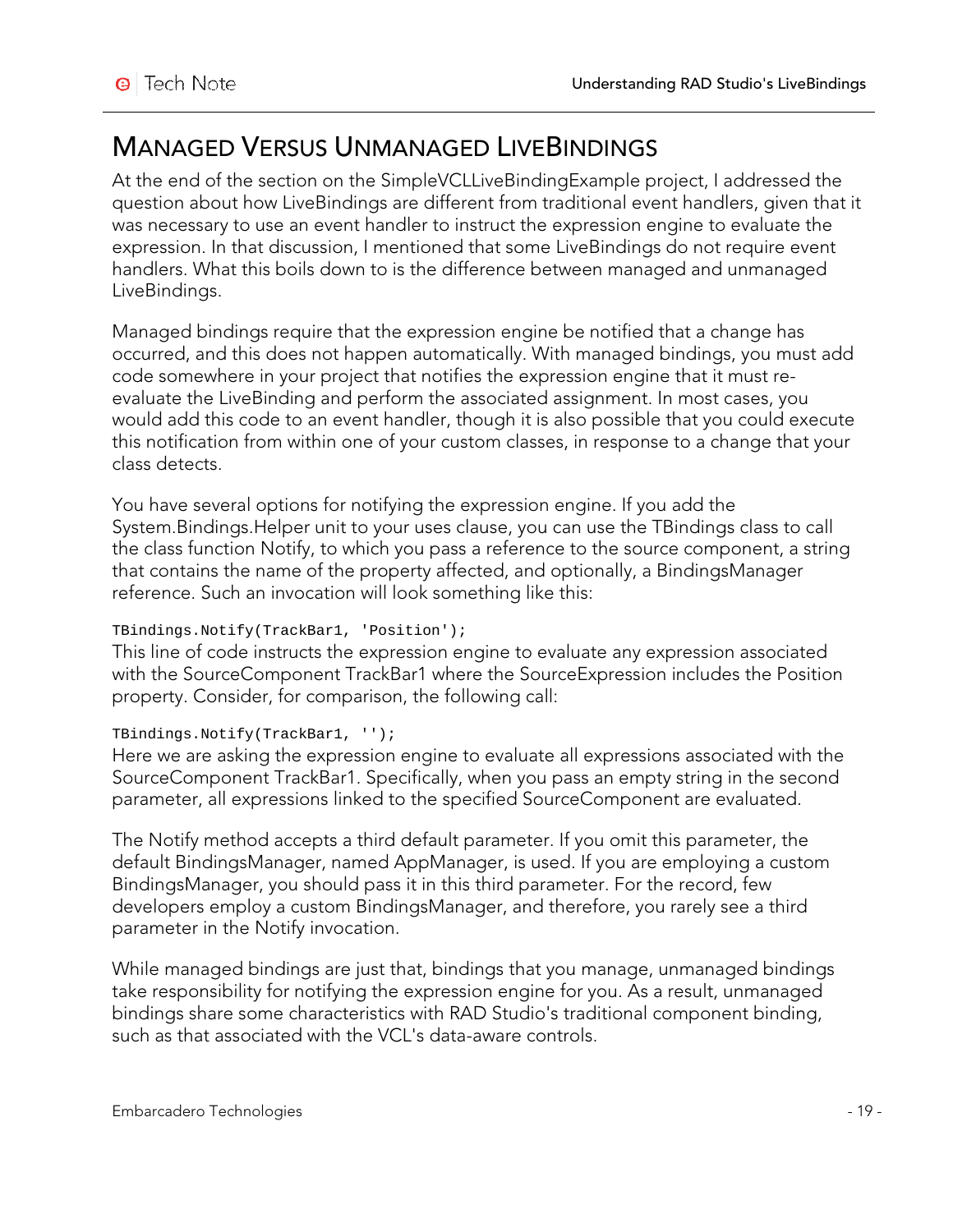Unmanaged LiveBindings work by employing the Observer design pattern, which places some limits on which components you can use with unmanaged LiveBindings. Unlike RAD Studio's data-aware controls, however, LiveBindings represent a general framework, one that can be used to bind a wide variety of components or classes. RAD Studio's traditional binding mechanisms are much more limited, and often apply to a particular subset of components.

With respect to the LiveBindings components, the Bind Expression components support both managed and unmanaged LiveBindings, while the List and Link LiveBindings are strictly unmanaged LiveBindings.

There are additional classes that participate in LiveBindings, but most of these are underthe-cover type classes, including observers and editors. These are not components that you work with directly, but you will run into them if you poke around in the LiveBindings source code.

# THE CLASSES

Now that we've discussed the core concepts behind LiveBindings, it's time to take a closer look at the various classes that appear on the RAD Studio Tool Palette, as well as those available at design time from the various component and property editors. We'll begin by discussing the BindingsList and BindScope components. Then we'll move on to the LiveBindings components, specifically Bind Expressions, Lists, and Links.

## **BINDINGSLIST**

The BindingsList component is a utility component for working with LiveBindings at design time. It provides you with a number of useful facilities. From an interactive perspective, the BindingsList component provides you with a convenient interface to the various LiveBindings that you have created on a form, which you can then use to access the individual expressions associated with those LiveBindings.

*Code: The code for this project is available in the VCLLiveBindingsproject, which you can download along with this white paper.*

You can place a BindingsList component onto your form from the Tool Palette, but that is rarely necessary. The first time you create a LiveBinding interactively on your form, RAD Studio will place a BindingsList on your form for you. That was probably obvious to you if you followed along with the hands-on steps provided at the beginning of this paper.

Once there is a BindingsList on your form, it will give you access to the list of all of your LiveBindings and their expressions. To access this list, you can double-click the BindingsList component or you can right-click the BindingsList component and select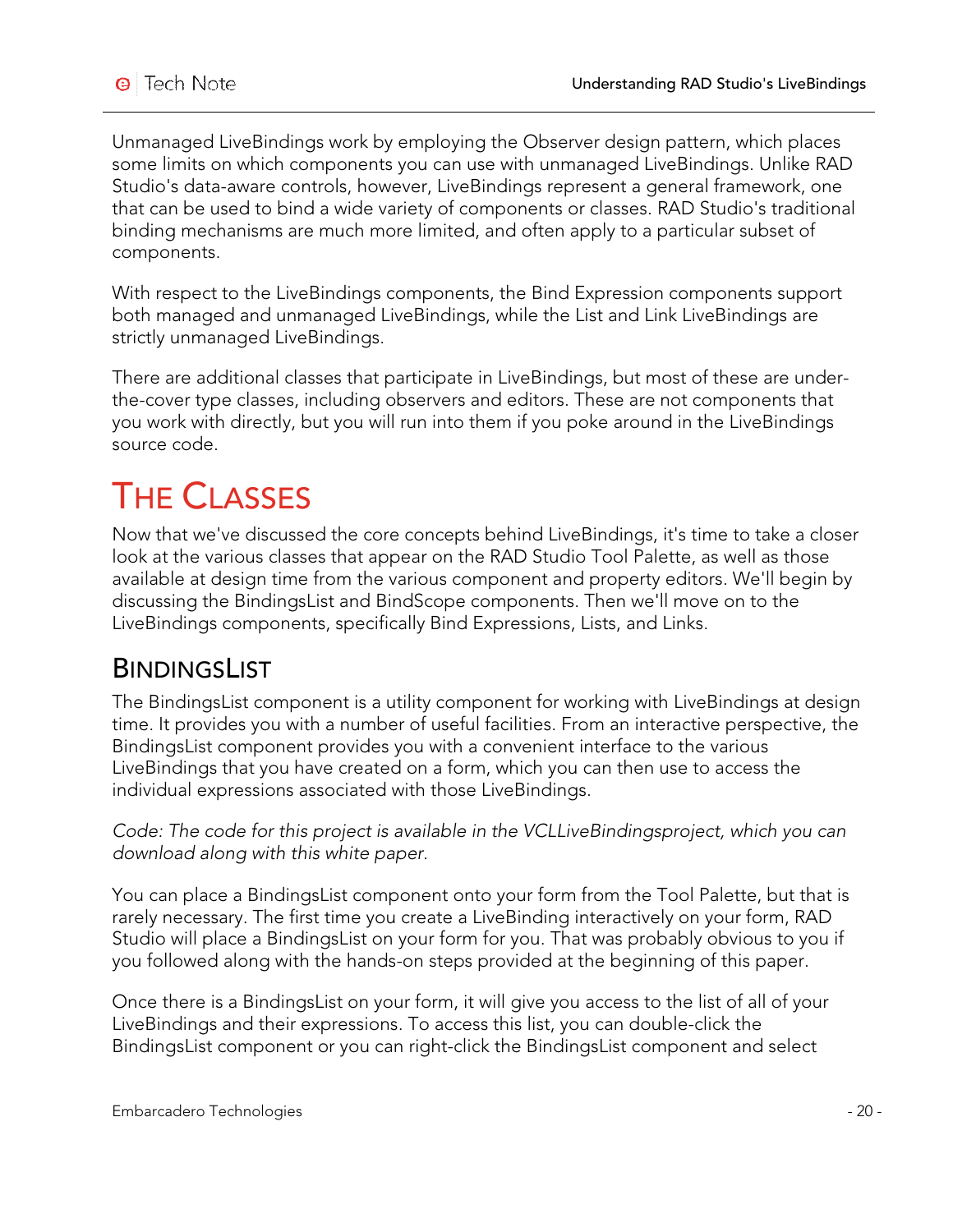Binding Components. The BindingsList responds by displaying the BindingsList component editor, like that shown in Figure 8.

| Editing Form1.BindingsList1<br>$-x$              |                                                                                                                                                                                                                                                                                                                                                    |                                                                                                                                                                                                                                                                                                                                                                                                                                                                                                                                                                                                                                                                                                                                                                                                                                                             |  |  |
|--------------------------------------------------|----------------------------------------------------------------------------------------------------------------------------------------------------------------------------------------------------------------------------------------------------------------------------------------------------------------------------------------------------|-------------------------------------------------------------------------------------------------------------------------------------------------------------------------------------------------------------------------------------------------------------------------------------------------------------------------------------------------------------------------------------------------------------------------------------------------------------------------------------------------------------------------------------------------------------------------------------------------------------------------------------------------------------------------------------------------------------------------------------------------------------------------------------------------------------------------------------------------------------|--|--|
| *⊇ ▼ Nell                                        |                                                                                                                                                                                                                                                                                                                                                    |                                                                                                                                                                                                                                                                                                                                                                                                                                                                                                                                                                                                                                                                                                                                                                                                                                                             |  |  |
| Categories:                                      | <b>Bind Components:</b>                                                                                                                                                                                                                                                                                                                            |                                                                                                                                                                                                                                                                                                                                                                                                                                                                                                                                                                                                                                                                                                                                                                                                                                                             |  |  |
| (All LiveBindings)<br><b>Binding Expressions</b> | Name                                                                                                                                                                                                                                                                                                                                               | Description                                                                                                                                                                                                                                                                                                                                                                                                                                                                                                                                                                                                                                                                                                                                                                                                                                                 |  |  |
| Links<br>Lists                                   | BindExpressionProgressBar11<br>BindExprItemsEdit21<br>BindExprItemsValue3Edit1<br>BindLinkFirstNameLabel1<br>BindLinkFullNameLabeL1<br>BindLinkLastNameEdit<br>BindPositionScrollBar11<br>BindListLinkListBox11<br>BindGridLinkStringGrid11<br>BindListListBox31<br>BindPositionStatusBar11<br>BindGridListStringGrid21<br>OpenCloseBindExpression | Bind control "ProgressBar1" from source "TrackBar1"<br>Bind control "Value 1Edit" from source "Value 2Edit" (2 expressions)<br>Bind control "Value3Edit" from source "Value4Edit" (1 expressions)<br>Link control "FirstNameLabel" to source "BindScopeDB1, FirstName"<br>Link control "LastNameLabel" to source "BindScopeDB1"<br>Link control "Edit2" to source "BindScopeDB1, LastName"<br>Position link using control "ScrollBar 1" from source "BindScopeDB1"<br>Link control "ListBox1" to source "BindScopeDB1"<br>Link grid control "StringGrid1" to source "BindScopeDB1"<br>Populate list control "ListBox3" from source "BindScopeDB1"<br>Position link using control "StatusBar 1" from source "BindScopeDB1"<br>Populate list control "StringGrid2" from source "BindScopeDB1"<br>Bind control "OpenCloseAction" from source "OpenCloseAction" |  |  |
|                                                  | ∢                                                                                                                                                                                                                                                                                                                                                  | m.                                                                                                                                                                                                                                                                                                                                                                                                                                                                                                                                                                                                                                                                                                                                                                                                                                                          |  |  |

### Figure 8. The BindingsList component editor

This is the BindingsList component editor from the BindingsList for the VCLLiveBindings project. As you can see, on the left-hand side you can select to view all LiveBindings that have been configured at design time, or you can select a particular class of LiveBindings. Depending on which category you select (or All LiveBindings), the BindingsList component editor will filter the LiveBindings that appear in the right-hand pane of the editor.

You can also use the BindingsList component editor to add or remove a LiveBinding from your form. To add a LiveBinding from the BindingsList component editor, right-click and select New LiveBinding, press the Ins key, or click the Add New Binding button from the BindingsList component editor tool bar. To delete a LiveBinding, select the LiveBinding you want to delete and press Del, right-click it and select Delete, or select it and click the Delete button from the BindingsList tool bar. However, most developers add LiveBindings directly to a control, like you did in the hands-on examples described earlier in this paper.

You don't actually see the individual expressions from this page, but you will if you double click one of the LiveBindings that appear in the left-hand pane of the BindingsList component editor. Figure 9 shows then Expressions editor that will appear if you doubleclick the BindGridListStringGrid21 LiveBinding from the BindingsList component editor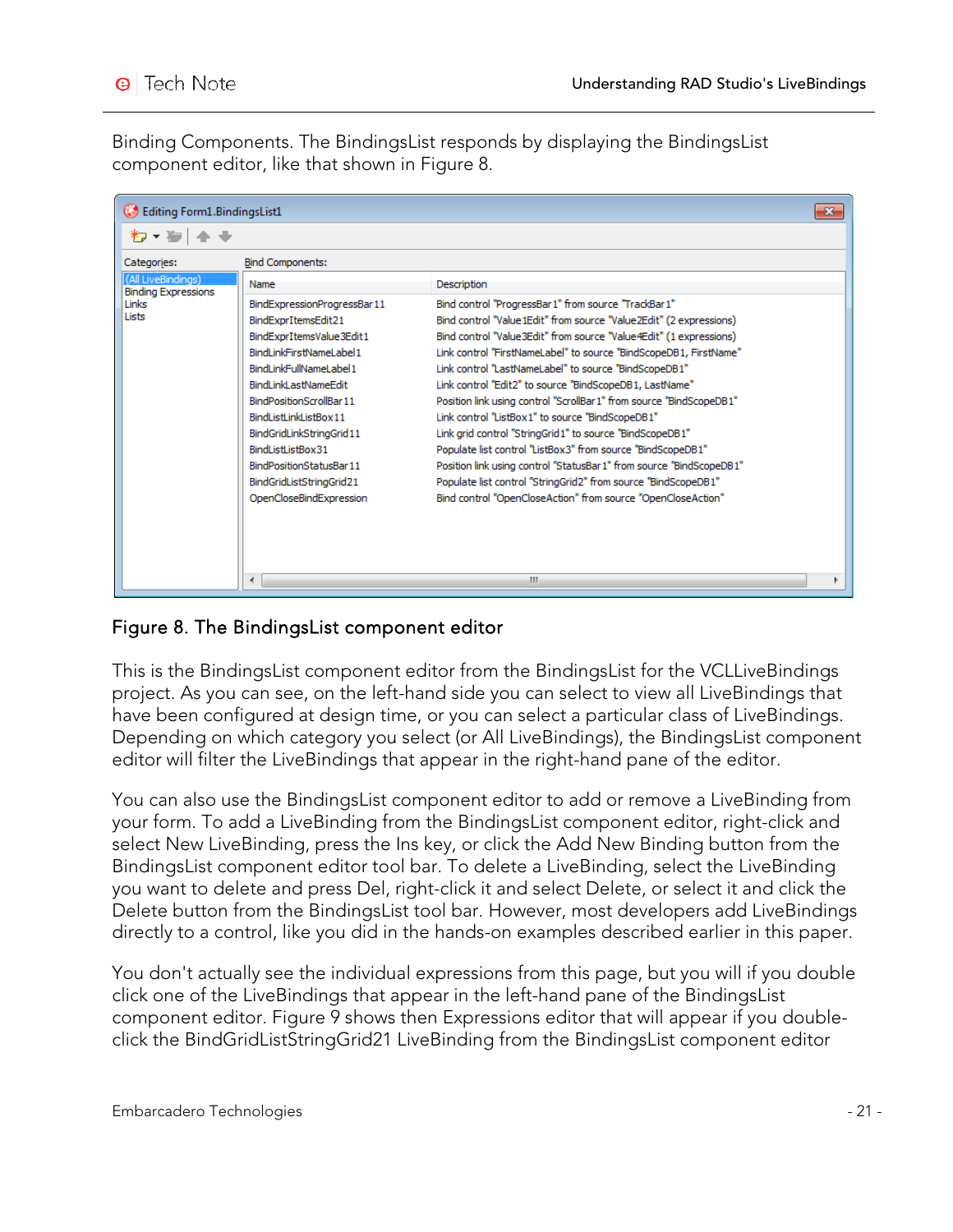shown in Figure 8. This LiveBindings is a BindGridList LiveBinding, and it is one of the more sophisticated of the LiveBindings, at least as far as this version of RAD Studio is concerned.

| Editing Form1.BindGridListStringGrid21<br>$-x$ |                                                |                         |                                       |                             |  |
|------------------------------------------------|------------------------------------------------|-------------------------|---------------------------------------|-----------------------------|--|
|                                                | 有全→ 肯为令令                                       |                         |                                       |                             |  |
| Collections:                                   | Expressions:                                   |                         |                                       |                             |  |
| (All Collections)                              | Name                                           | Control                 | Source                                | Operation                   |  |
| FormatControl<br>ClearControl                  | Columns.FirstName.ColFormat[0]                 | StringGrid2, cells[0,0] | BindScopeDB1, FirstName, "First Name" | Assign to control           |  |
| 4 Columns                                      | Columns.FirstName.CellFormat[0]                | StringGrid2, cells[0]   | BindScopeDB1, FirstName, AsString     | Assign to control           |  |
| ⊿ FirstName                                    | Columns.LastName.ColFormat[0]                  | StringGrid2, cells[1,0] | BindScopeDB1, LastName, "Last Name"   | Assign to control           |  |
| ColFormat                                      | Columns.LastName.CellFormat[0]                 | StringGrid2, cells[1]   | BindScopeDB1, LastName, AsString      | Assign to control           |  |
| CellFormat                                     | Columns.City.ColFormat[0]                      | StringGrid2, cells[2,0] | BindScopeDB1, City, "City"            | Assign to control           |  |
| 4 LastName                                     | Columns.City.CellFormat[0]                     | StringGrid2, cells[2]   | BindScopeDB1, City, AsString          | Assign to control           |  |
| ColFormat                                      | Columns.State.ColFormat[0]                     | StringGrid2, cells[3,0] | BindScopeDB1, State, "State"          | Assign to control           |  |
| CellFormat                                     | Columns.State.CellFormat[0]                    | StringGrid2, cells[3]   | BindScopeDB1, State, AsString         | Assign to control           |  |
| ⊿ City                                         | FormatControl[0]                               | StringGrid2, Visible    | BindScopeDB1, "True"                  | Assign to control           |  |
| ColFormat<br>CellFormat                        | ClearControl[0]                                | StringGrid2, Visible    | BindScopeDB1, "False"                 | Assign to control           |  |
| ⊿ State                                        |                                                |                         |                                       |                             |  |
| ColFormat                                      | Control expression for StringGrid2:            |                         |                                       |                             |  |
| CellFormat                                     | cells[0,0]                                     |                         |                                       | $\checkmark$<br>$\mathbf x$ |  |
|                                                | Source expression for BindScopeDB1, FirstName: |                         |                                       |                             |  |
|                                                | "First Name"                                   |                         |                                       | $\checkmark$<br>$\mathbf x$ |  |
|                                                | Eval Control                                   | Eval Source             | Assign to Control<br>Assign to Source |                             |  |

Figure 9. The Expression editor

The Expression editor is a dialog box that you will use often, and there are other ways to display it, other than using the BindingsList component editor. You can also select a component that serves as the ControlComponent of a LiveBinding, expand the LiveBindings property, and then select Expressions... from the dropdown property editor, as shown in Figure 10.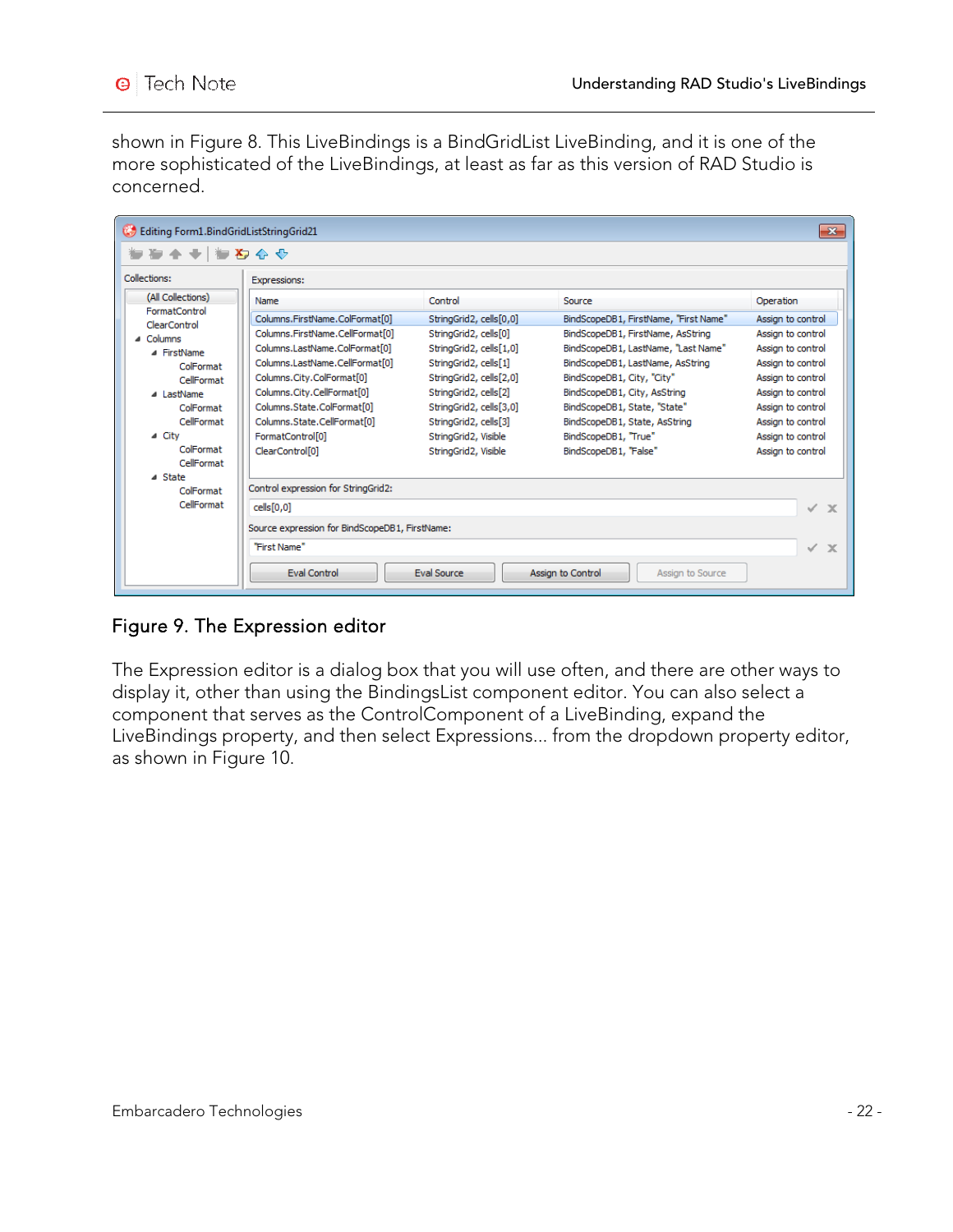| Object Inspector<br>窓                                                                                                              |  |  |
|------------------------------------------------------------------------------------------------------------------------------------|--|--|
| <b>StringGrid2 TStringGrid</b>                                                                                                     |  |  |
| Properties   Events                                                                                                                |  |  |
| HelpKeyword<br>▲<br>HelpType<br>htContext<br>Hint                                                                                  |  |  |
| l eft<br>311<br>□LiveBindings<br>LiveBindings                                                                                      |  |  |
| > BindGridListStringBindGridListStringGrid21  <br>E Margins<br>Delete<br>Ę<br>Name<br>s<br>Select<br>l<br>国 Options<br>Expressions |  |  |
| ParentBiDiMode<br>Fill Grid<br>ParentColor<br>Clear Grid                                                                           |  |  |
| New LiveBinding<br>BindGridListStringGrid21                                                                                        |  |  |
| All shown                                                                                                                          |  |  |

#### Figure 10. You can access the Expressions editor by selecting Expressions...

There are other ways to view LiveBindings and their expressions, and I will describe some of them as we continue looking at the LiveBindings components. Nonetheless, the BindingsList is certainly one of the most convenient, and the only way to easily view all of the LiveBindings that you have current configured on your form.

In addition to giving you access to your configured LiveBindings, the BindingsList plays another central role in most LiveBindings applications. It exposes a Notify method that you can invoke to notify the expression engine when you are working with managed LiveBindings. The BindingsList Notify method has the same signature as that of the TBindings class, but it is easier to use.

In order to use the TBindings Notify method, you must remember to add the System.Bindings.Helper unit to your uses clause. By comparison, as soon as you've added a LiveBinding to your form, the BindingsList class is added to your form automatically, and as soon as you save or compile your form, the Data.Bind.Components unit is added to your uses clause for you.

There is one more thing that a BindingsList provides you and that is the ability to view, and even disable, individual custom methods and output converters. To view the custom methods that are available to the expression engine, click the ellipsis associated with the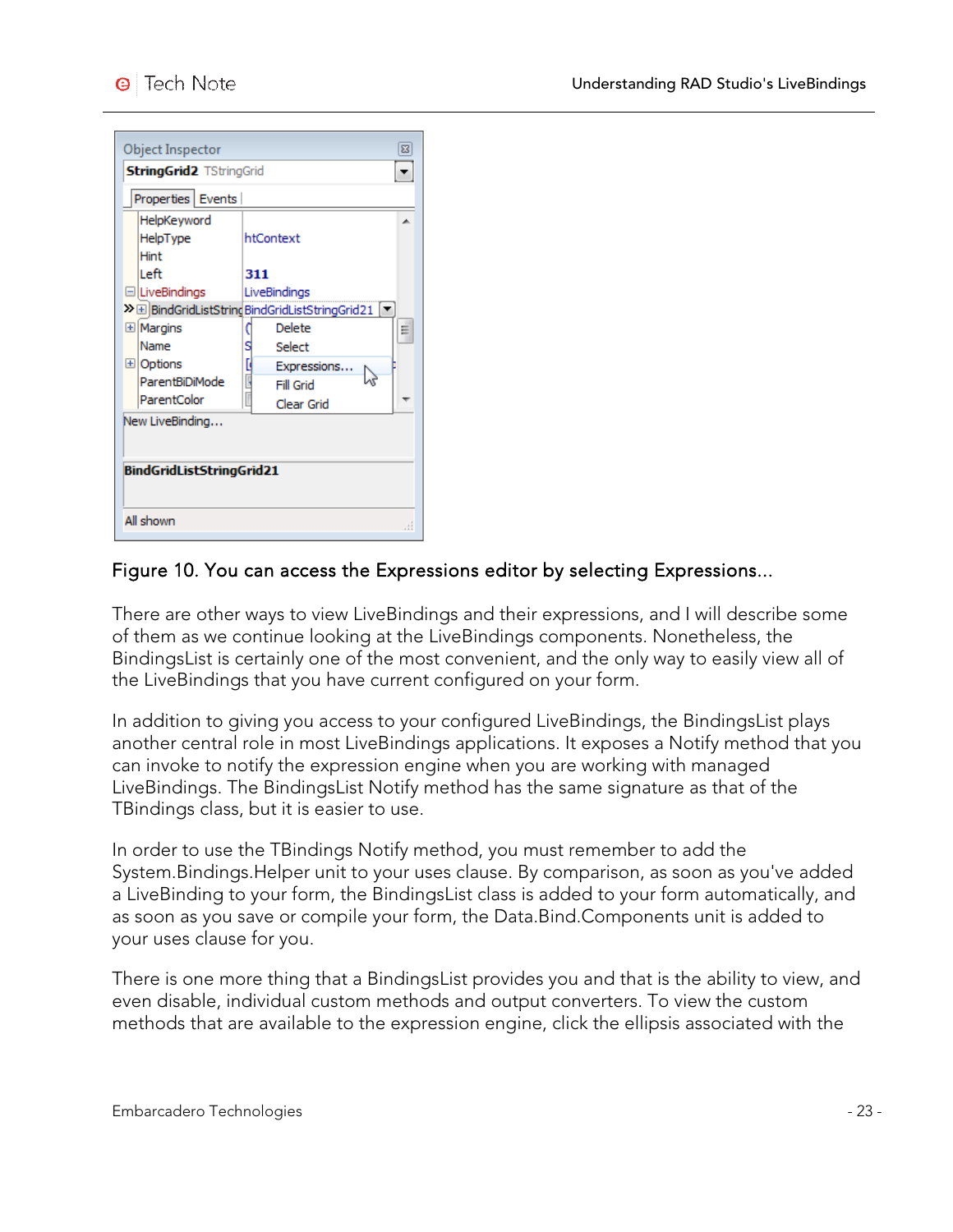Methods property of a BindingsList in the Object Inspector. RAD Studio responds by displaying the property editor shown in Figure 11.

| Methods                            |                  |                |
|------------------------------------|------------------|----------------|
| <b>Method Name</b>                 | Unit Name        | Framework      |
| CheckedState<br>✓                  | Data.Bind.EngExt |                |
| DBUtils_ActiveRecord               | Data.Bind.DBS    |                |
| DBUtils_ValidRecNo<br>$\checkmark$ | Data.Bind.DBS    |                |
| Format<br>√                        |                  |                |
| FormatDateTime                     |                  |                |
| LowerCase                          |                  |                |
| Math_Max                           |                  |                |
| Math_Min                           |                  |                |
| Round                              |                  |                |
| SelectedItem<br>√                  | Data.Bind.EngExt |                |
| SelectedText                       | Data.Bind.EngExt |                |
| StrToDateTime                      |                  |                |
| ToNotifyEvent                      |                  |                |
| ToStr<br>√                         |                  |                |
| ToVariant                          |                  |                |
| V UpperCase                        |                  |                |
|                                    |                  |                |
| V Select/Unselect All              | OK               | Help<br>Cancel |

#### Figure 11. The Methods property editor displays the registered custom methods

Each method displayed in the Methods property editor is associated with a checkbox. If the method is checked, the method can be invoked by the expression engine. If the name of one of these registered custom methods conflicts with a property of an object that you are going to use in an input scope or output scope, you can disable the method by unchecking that checkbox.

To view the registered output converters, click the ellipsis associated with the BindingsList OutputConverters property. The Output Converters property editor is shown in Figure 12.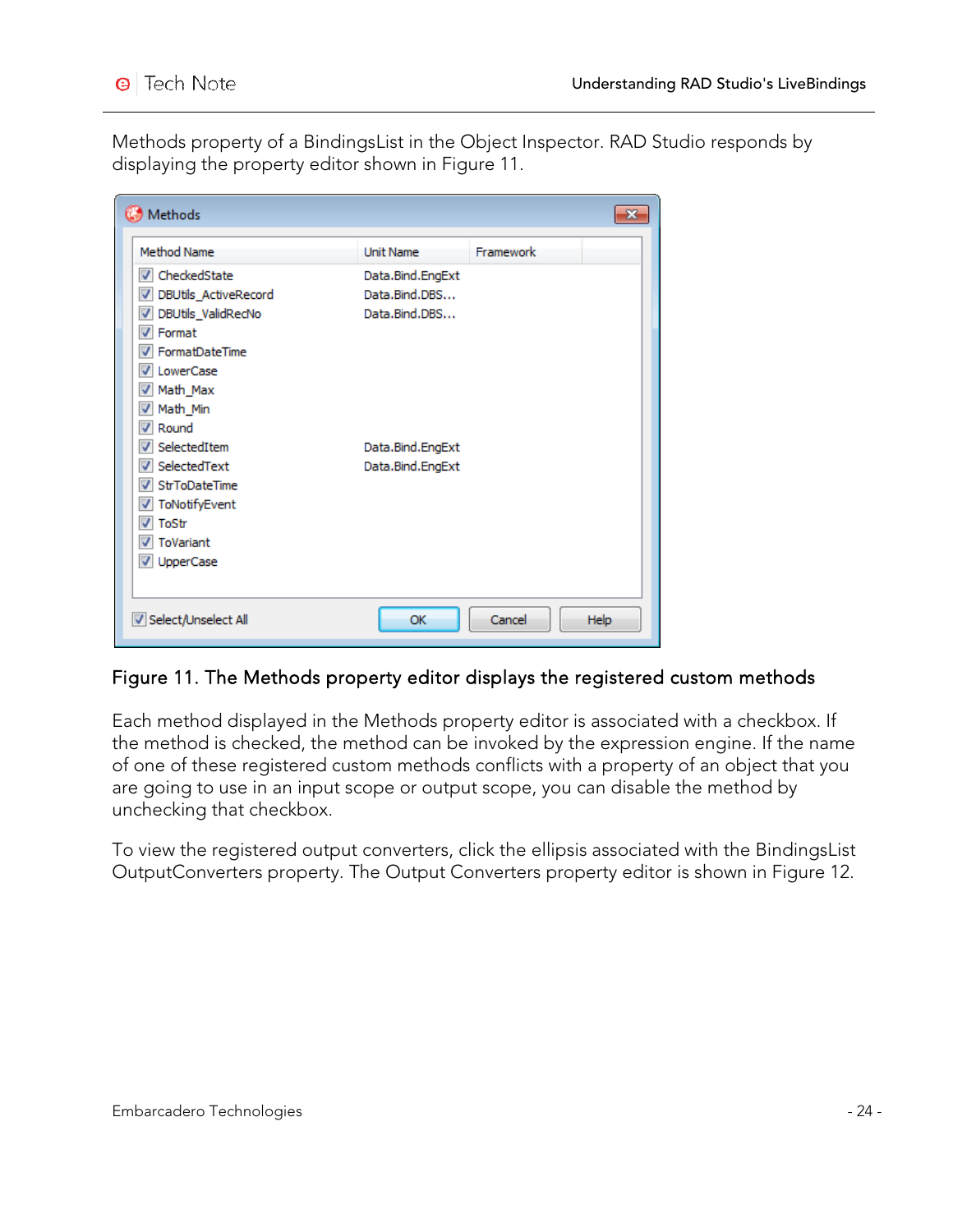| Converter ID                                      | <b>Unit Name</b> | Framework  |  |
|---------------------------------------------------|------------------|------------|--|
| BoolToString<br>$\overline{\mathcal{A}}$          |                  |            |  |
| <b>V</b> BoolToVariant                            |                  |            |  |
| V FloatToString                                   |                  |            |  |
| <b>V</b> FloatToVariant                           |                  |            |  |
| IntegerToString                                   |                  |            |  |
| <b>IntToVariant</b><br>V                          |                  |            |  |
| NilToBoolean<br>$\overline{\mathcal{A}}$          |                  |            |  |
| V NilToDateTime                                   |                  |            |  |
| NilToNumber<br>⊽                                  |                  |            |  |
| V NilToString                                     |                  |            |  |
| V NilToTBitmap                                    | Fmx.Bind.DBEn    | <b>FMX</b> |  |
| NilToTPicture<br>√                                | Vd.Bind.DBEng    | VCL        |  |
| V NilToTStrings                                   |                  |            |  |
| V NilToVariant                                    |                  |            |  |
| V PersistentToPersistent                          |                  |            |  |
| V StringToBool                                    |                  |            |  |
| V StringToInteger                                 |                  |            |  |
| StringToVariant<br>✓                              |                  |            |  |
| <b>StrToFloat</b><br>$\overline{\mathcal{A}}$     |                  |            |  |
| <b>StrToTDate</b><br>√                            |                  |            |  |
| <b>StrToTDateTime</b><br>$\overline{\mathcal{A}}$ |                  |            |  |
| <b>TDateTimeToStr</b><br>√                        |                  |            |  |
| TDateToStr<br>√                                   |                  |            |  |
| V VariantToBool                                   |                  |            |  |
|                                                   |                  |            |  |

Figure 12. The Output Converters property editor displays the registered output converters.

### **BINDSCOPE**

As I mentioned earlier, the expression engine requires at least one scope in order to work with something interesting. For example, without the input scope, the expression engine could only work with the literals you provide in the expression and the operators that it adds automatically. When you add a scope, you can introduce objects whose properties and methods can be used in expressions.

Two of the components on the Tool Palette are specifically designed to provide a rich scope for the expression engine. One of these, the BindScope component, can be used to wrap objects in a scope that provides extensions beyond what you would get if you added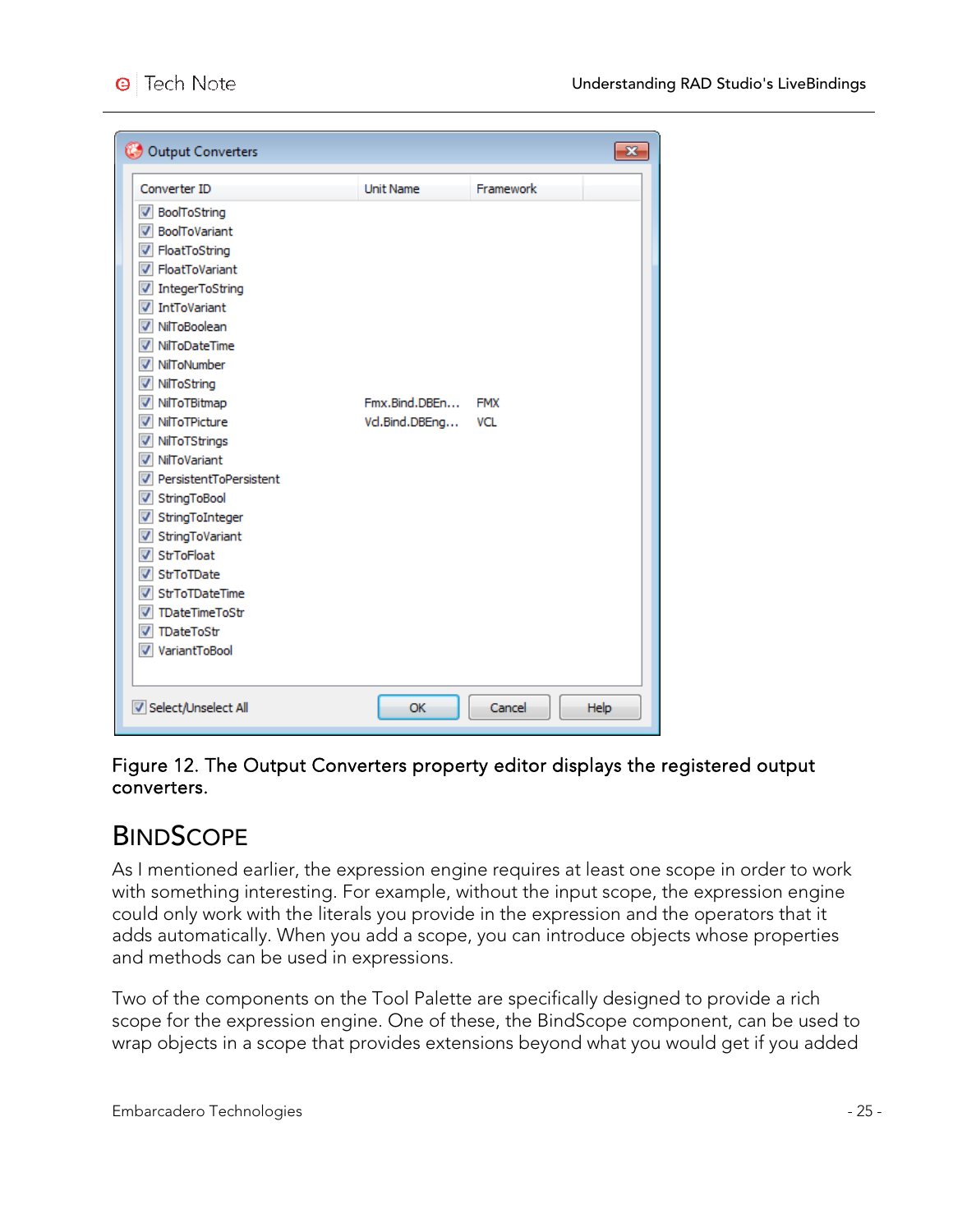a wrapped object directly to the scope. For example, BindScope adds support for the IScopeEnumerator interface, permitting an expression to retrieve an IEnumerable member of the wrapped component.

Another feature of the BindScope components (BindScope and BindScopeDB) is that they support LiveBinding activation using the AutoActive and Active properties of the LiveBinding components that link to them. When a BindScope becomes active, it activates all LiveBindings that have used that BindScope as its SourceComponent and which have their AutoActivate property set to True, and deactivates these components when the BindScope is deactivated.

While the BindScope component is limited in capability, the same cannot be said about the BindScopeDB component. BindScopeDB is a specialized type of BindScope component that understands RAD Studio's DataSet interface. Specifically, it knows how to link to a DataSource and it understands the fundamental operations of the DataLink interfaces that make RAD Studio's VCL data-aware components work.

This is an important point, but not necessarily a point to dwell on. Specifically, what BindScopeDB does is permit components in general to interact with RAD Studio's data access mechanism, even when the VCL itself is not present. For instance, the ClientDataSet class, as well as dbExpress, is available to developers who want to target their compilation to the Mac OS (operating system). BindScopeDB permits you to bind your FireMonkey controls to a DataSet, providing you with data awareness in the absence of the VCL data-aware controls.

This might sound trivial, but it is not. LiveBindings extend the already powerful capabilities of RAD Studio's ClientDataSet component and the dbExpress framework to all components. It is essential for those applications that need to target non-Windows platforms. On the other hand, BindScopeDB permits you to add data awareness to VCL components that are not other wise data aware, such as a regular ListBox or ListView.

## BIND EXPRESSIONS

The components that I've talked about so far are components of the LiveBindings framework, but they are not specifically LiveBindings components. In other words, they support LiveBindings but they do not implement LiveBindings. The Bind Expression components, as well as the List and Link components that I discuss in the following sections, are LiveBindings components in that you use them to create LiveBindings at design time.

There are two components that fall under the guise of Bind Expression components; these are BindExpression and BindExprItems. These LiveBindings components, and only these, can be configured as either managed or unmanaged LiveBindings, but are nearly always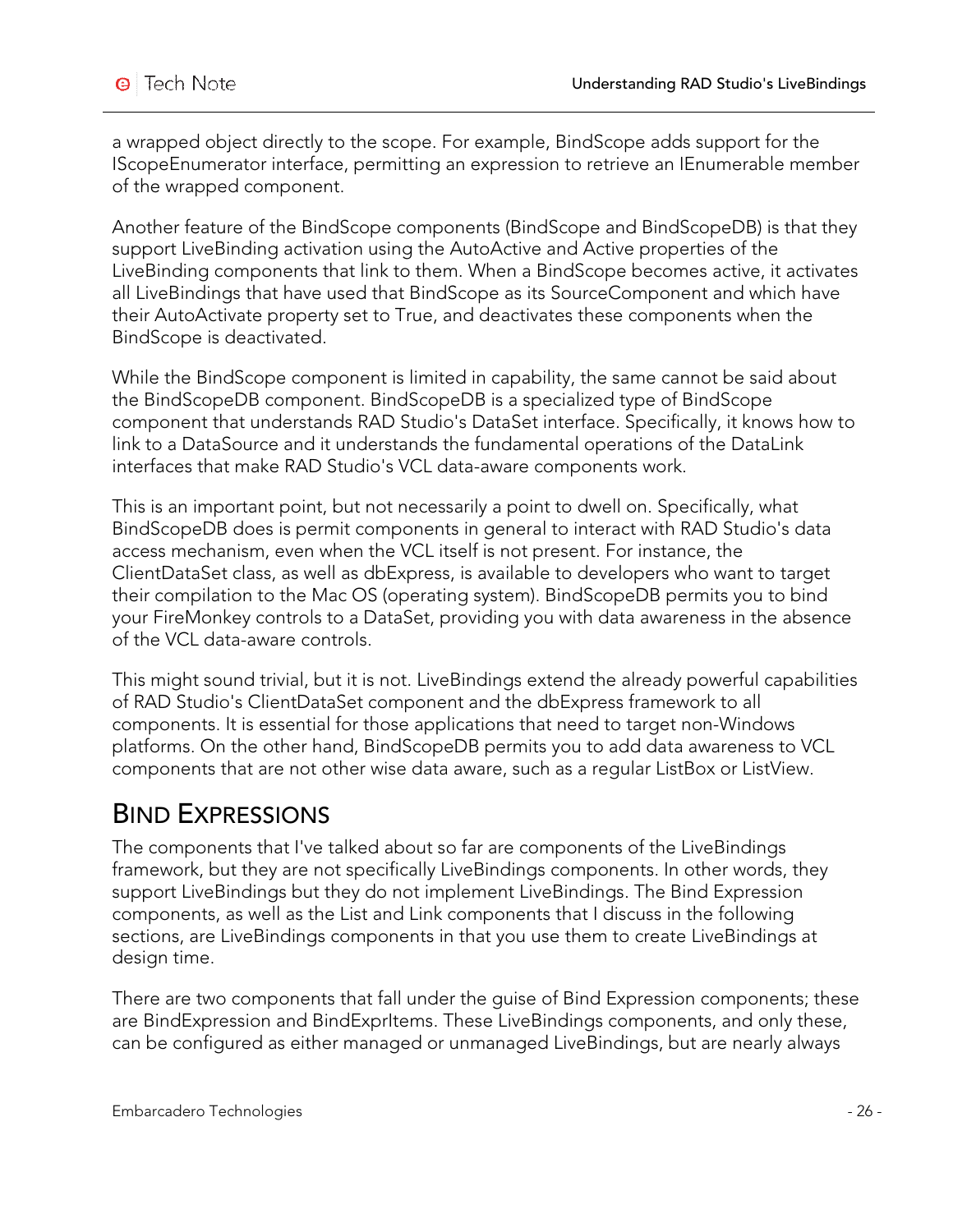used in RAD Studio applications as managed components. As you may recall, this means that you not only configure these LiveBindings, but you also add additional code to instruct the expression engine to evaluate the LiveBinding expressions and assign the resulting value to its target.

BindExpression and BindExprItems are different from each other in only one way. BindExpression components support only one expression while BindExprItems support two or more expressions. Each expression is capable of evaluating one expression (a string), and assigning the value of that expression to a target. This target may be the ComponentExpression (typical), the SourceExpression, or both.

Let's begin by taking a look at the BindExpression defined in the VCLLiveBindings project.

#### **BINDEXPRESSION**

Because a BindExpression supports a single expression (assignment), you typically use a BindExpression when linking a single expression to the property of another control. In the VCLLiveBindings project, a BindExpression is used to link the Position property of a TrackBar to the Position property of a ProgressBar.

If you were going to create this LiveBinding from the scratch, assuming that you already have a TrackBar and a ProgressBar on a form, you would use the following steps:

1. Your first step is to determine which component is the ControlComponent, and which is the SourceComponent. Recall that most LiveBindings assign a value to the ControlComponent. In this case, that would make the ProgressBar the ControlComponent (since a user cannot interactively control a ProgressBar from the user interface).

2. Right-click the ProgressBar and select New LiveBindings. The New LiveBinding dialog box is displayed like the one you saw back in Figure 1. Select BindExpression.

3. The new BindExpression is selected in the Object Inspector. Set SourceComponent to TrackBar1, SourceExpression to Position, and ControlExpression to Position (which is the ProgressBar's Position). You will also want to set the Max property of the TrackBar1, which will make it consistent with the Max property of the ProgressBar. This has nothing to do with LiveBindings, but it will make the resulting effect more impressive.

4. The LiveBinding has been configured, but this being a managed LiveBinding, it is necessary to instruct the expression engine to evaluate the expression. To do this, doubleclick the TrackBar to create a OnChange event handler. Change the generate event stub to look like the following:

**procedure** TForm1.TrackBar1Change(Sender: TObject); **begin**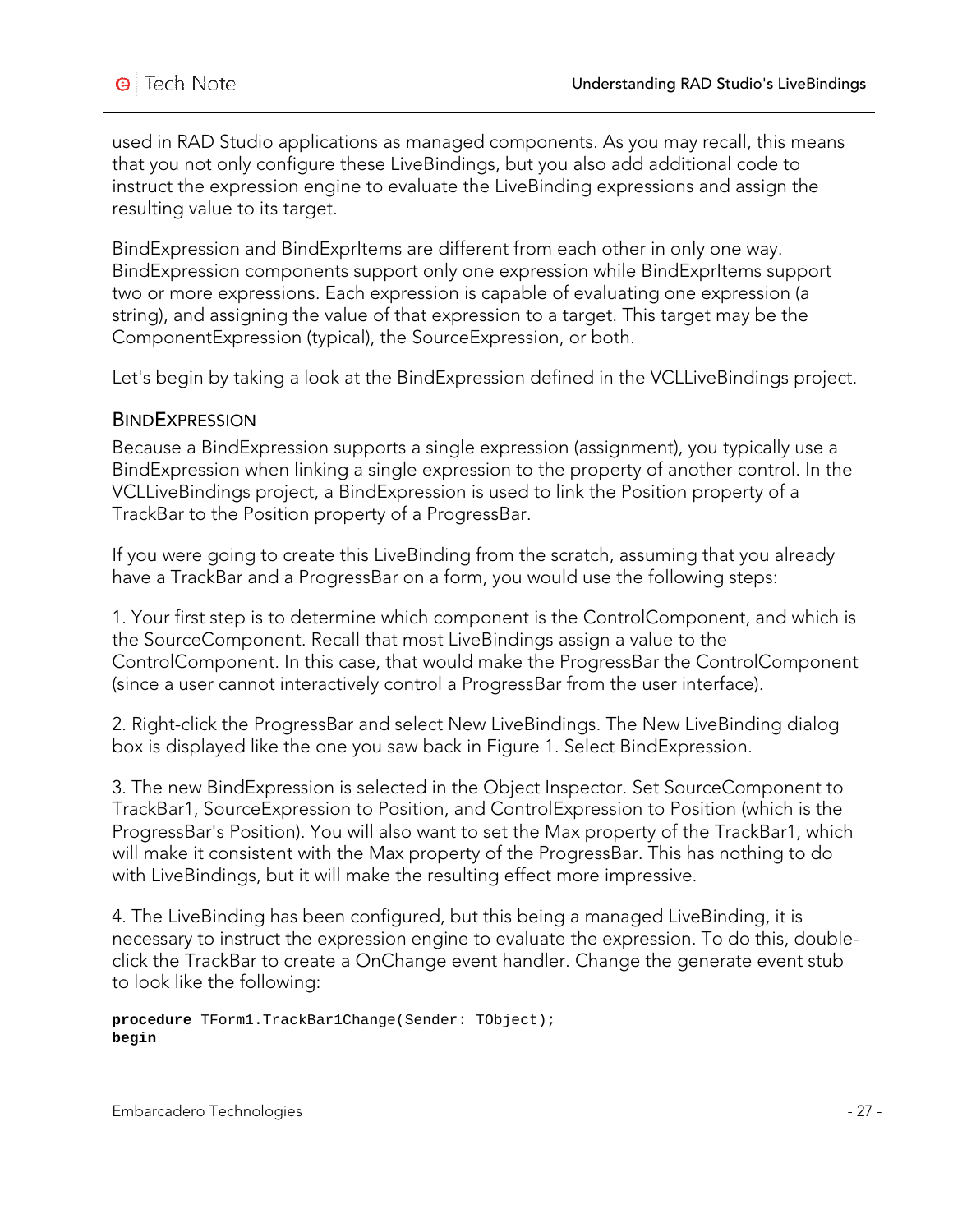```
 BindingsList1.Notify(TrackBar1, 'Position');
end;
```
5. The LiveBinding is complete. Run your project. When you change the position of the TrackBar, the ProgressBar adjusts to match the TrackBar, as shown in Figure 13.

|                            | <b>O</b> LiveBindings in VCL Applications                                                    | $\begin{array}{c} \hline \textbf{a} & \textbf{b} \end{array}$ |
|----------------------------|----------------------------------------------------------------------------------------------|---------------------------------------------------------------|
| <b>Bind Expressions</b>    | Lists<br>Links                                                                               |                                                               |
|                            |                                                                                              |                                                               |
| <b>COL</b><br>$\mathbb{R}$ | $\mathcal{P}$<br>and the company<br>The contract of the contract of the con-<br><b>COLLA</b> |                                                               |
|                            |                                                                                              |                                                               |
| Value 1                    |                                                                                              |                                                               |
| Value 2                    |                                                                                              |                                                               |
| Value 3                    |                                                                                              |                                                               |
| Value 4                    |                                                                                              |                                                               |
|                            |                                                                                              |                                                               |
| Record 1 of 86             |                                                                                              | $\mathbb{R}^2$                                                |

#### Figure 13. A BindExpression keeps a ProgressBar synchronized with a TrackBar

To see that the BindExpression LiveBinding supports only a single expression, all you need to do is the view the Expression editor for the LiveBinding. As mentioned earlier, you can do this from the BindingsList component that appears on your form after you have created your first LiveBinding at design time.

There are several additional ways to display this editor. For example, after creating LiveBindings, you can use the Object Selector of the Object Inspector (that's the combobox that appears at the top of the Object Inspector) to select any of your defined LiveBindings. When a LiveBinding is selected, links appear at the bottom of the Object Inspector, including one labeled Expressions..., as shown in Figure 14.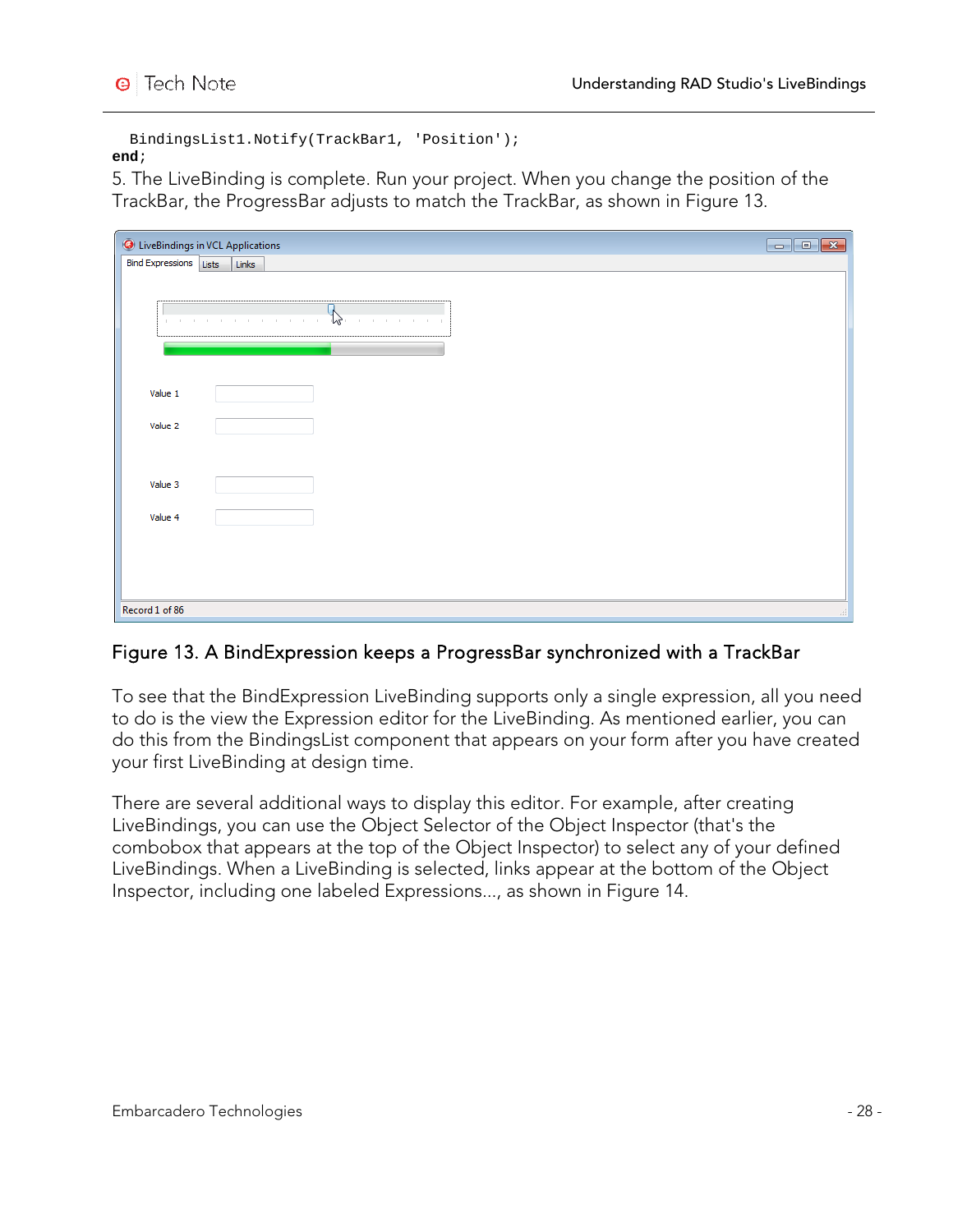| Object Inspector                                |                             |  |
|-------------------------------------------------|-----------------------------|--|
| <b>BindExpressionProgressBar11</b> TBindExpress |                             |  |
| Properties   Events                             |                             |  |
| AutoActivate                                    | $V$ True                    |  |
| Category                                        | <b>Binding Expressions</b>  |  |
| E ControlComponent                              | ProgressBar1                |  |
| ControlExpression                               | <b>Position</b>             |  |
| Direction                                       | dirSourceToControl          |  |
| Managed                                         | $V$ True                    |  |
| $\mathbf{\gg}$ Name                             | BindExpressionProgressBar11 |  |
| NotifyOutputs                                   | False                       |  |
| E SourceComponent                               | <b>TrackBar1</b>            |  |
| SourceExpression                                | <b>Position</b>             |  |
| SourceMemberName                                |                             |  |
| Tao                                             | Ω                           |  |
|                                                 |                             |  |
| Expressions Evaluate                            |                             |  |
|                                                 |                             |  |
|                                                 |                             |  |
| Name                                            |                             |  |
|                                                 |                             |  |
| All shown                                       |                             |  |

#### Figure 14. Use the Expressions... link that appears in the Object Inspector when a LiveBinding is selected to display the Expression editor

Click that link to display the Expression editor. The Expression editor shown in Figure 15 is the one that appears when you have a BindExpression selected in the Object Inspector. Notice that the Expression editor Tool bar is grayed out, it having been disabled. Furthermore, there is no Collections pane like the one that appears on the left in Figure 15. Again, this is because BindExpressions support one, and only one, expression.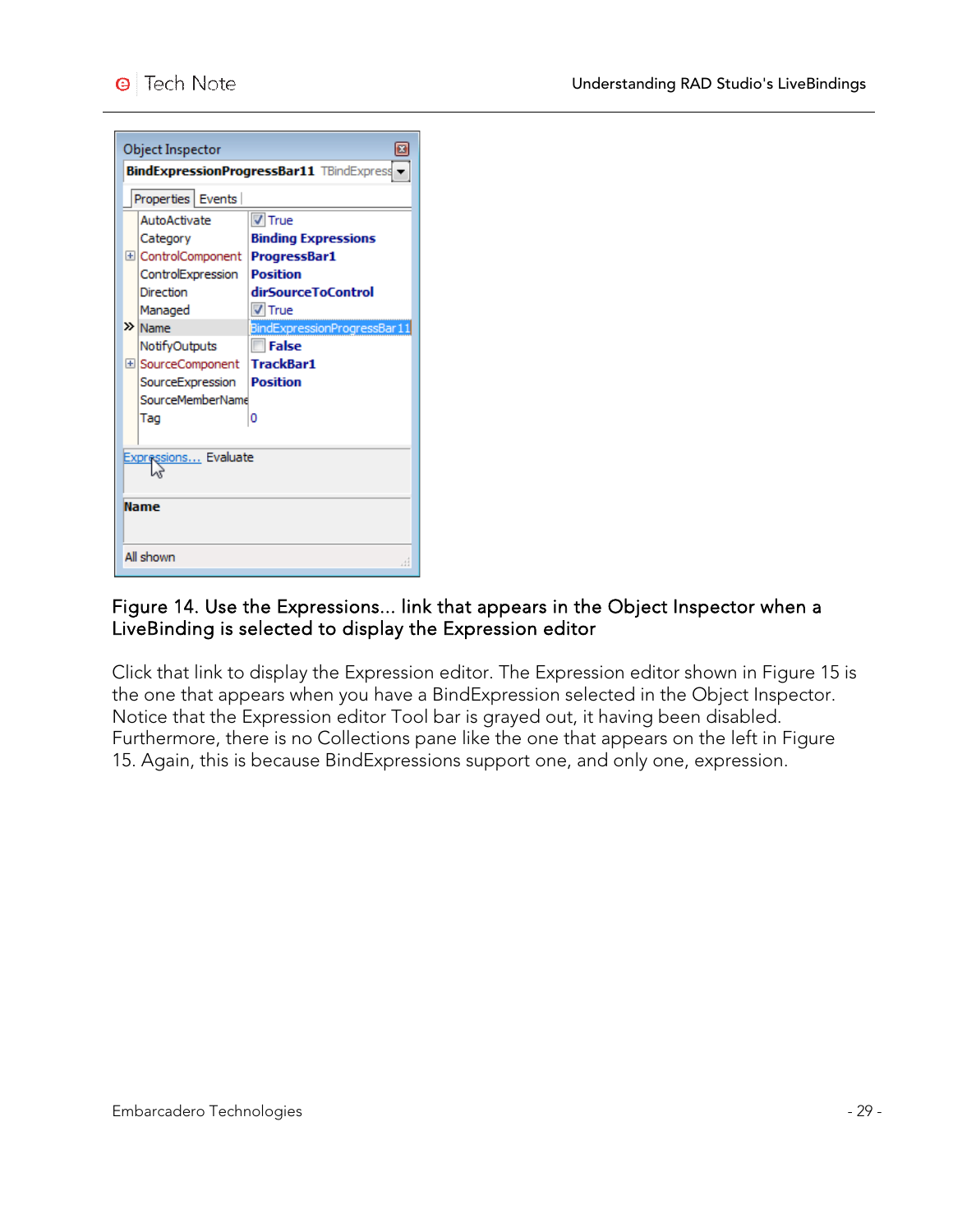|              | Editing Form1.BindExpressionProgressBar11 |                     |                   | $\mathbf{x}$     |
|--------------|-------------------------------------------|---------------------|-------------------|------------------|
| ⊁            | 有 全 专                                     |                     |                   |                  |
| Expressions: |                                           |                     |                   |                  |
| Name         | Control                                   | Source              | Operation         |                  |
|              | ProgressBar 1, Position                   | TrackBar1, Position | Assign to control |                  |
|              |                                           |                     |                   |                  |
|              |                                           |                     |                   |                  |
|              |                                           |                     |                   |                  |
|              | Control expression for ProgressBar1:      |                     |                   |                  |
|              |                                           |                     |                   |                  |
| Position     |                                           |                     |                   | ✓<br>$\mathbf x$ |
|              | Source expression for TrackBar1:          |                     |                   |                  |
| Position     |                                           |                     |                   | ✓<br>$\mathbf x$ |

#### Figure 15. The Expression editor for a BindExpression can contain only one expression

The VCLLiveBindings project includes an additional BindExpression LiveBinding. This LiveBinding is special in that it represent a new way to think about implementing behavior in your applications, and highlights how LiveBindings are different from other mechanisms available in RAD Studio. As a result, I will save the discussion for this BindExpression LiveBinding for later in this paper, in the section titled *The Future of LiveBindings*.

When you need a managed LiveBinding to evaluate two or more expressions, you want to use the BindExprItems LiveBinding discussed next.

#### **BINDEXPRITEMS**

The VCLLiveBindings project includes a BindExprItems that includes two expressions. In this particular LiveBinding, one expression is responsible for keeping the Edit named Value1Edit synchronized with the contents of the Edit named Value2Edit. The second expression keeps the Edit labeled Value 2 synchronized with the Edit labeled Value 1. Figure 16 depicts the Expression editor when this LiveBinding, named BindExprItemsEdit21, is selected.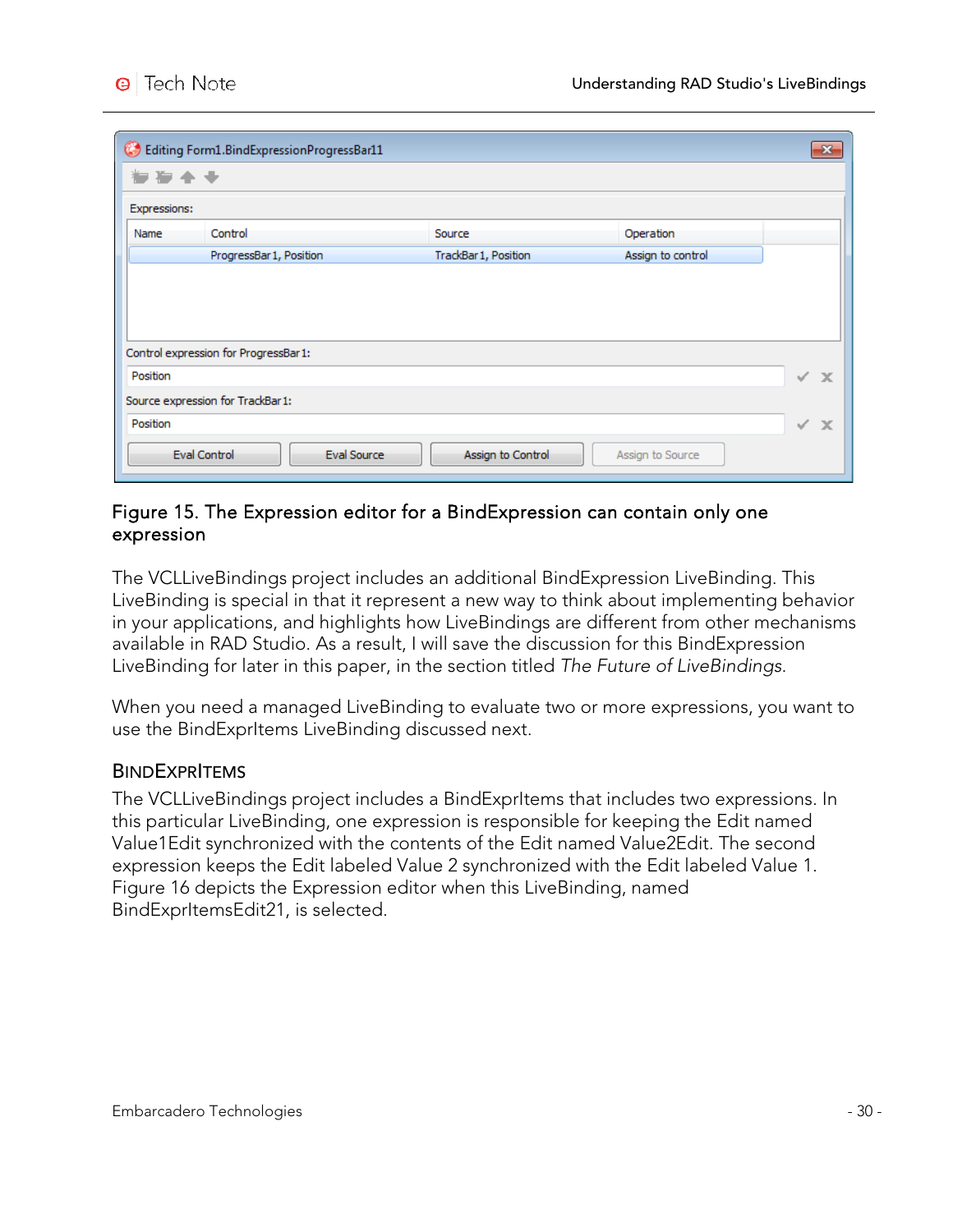| Editing Form1.BindExprItemsEdit21 |                                     |                    |                   |                   | $\mathbf{x}$                 |
|-----------------------------------|-------------------------------------|--------------------|-------------------|-------------------|------------------------------|
| わわるや                              |                                     |                    |                   |                   |                              |
| Collections:                      | Expressions:                        |                    |                   |                   |                              |
| (All Collections)<br>Format       | Name                                | Control            | Source            | Operation         |                              |
| Clear                             | Format <sup>[0]</sup>               | Value 1Edit, Text  | Value2Edit, Text  | Assign to control |                              |
|                                   | Format <sup>[1]</sup>               | Value 1Edit, Text  | Value2Edit, Text  | Assign to source  |                              |
|                                   | Control expression for Value 1Edit: |                    |                   |                   |                              |
|                                   | Text                                |                    |                   |                   | $\mathbf{x}$<br>$\checkmark$ |
|                                   | Source expression for Value2Edit:   |                    |                   |                   |                              |
|                                   | Text                                |                    |                   |                   | $\mathbf x$<br>$\checkmark$  |
|                                   | <b>Eval Control</b>                 | <b>Eval Source</b> | Assign to Control | Assign to Source  |                              |

#### Figure 16. With the exception of BindExpression LiveBindings, all other LiveBindings support more than one expression

Figure 16 begins to reveal the richness of LiveBindings. In the Collections pane, notice that there are two types of collections: Format and Clear. Format collections are expressions that assign a value, based on the Control and Source components and expressions, as well as the direction of the assignment when the LiveBinding is active. By comparison, Clear expressions are used to perform assignments based on the expressions when the LiveBinding is being deactivated.

Format expressions tend to do most of the heavy lifting for LiveBindings as most of the LiveBindings are configured with AutoActivate set to True, meaning that they become active upon creation. But for those LiveBindings where activation comes and goes, such as those whose SourceComponent is a BindScope, the Clear expressions can reset the associated components based on expressions being evaluated by the expression engine. Clear expressions tend to be more useful when you are using LiveBindings that are associated with DataSets that might change from active to inactive and back. Nonetheless, if you need this capability, you will be grateful that BindExprItem LiveBindings supports these collections.

Turning our attention back to the BindExprItemsEdit21 BindExprItems LiveBinding, I do have a confession about that example. Two expressions were not necessary in this case; one expression would have sufficed. This is demonstrated in the BindExprItemsValue3Edit1 BindExprItem LiveBinding, which also appears in the VCL LiveBindings Project.

This LiveBinding binds the Edits associated with labels Value 3 and Value 4. Here, a single expression performs the task performed by the two expressions associated with the BindExprItemsEdit21 BindExprItem LiveBinding. This expression is a bidirectional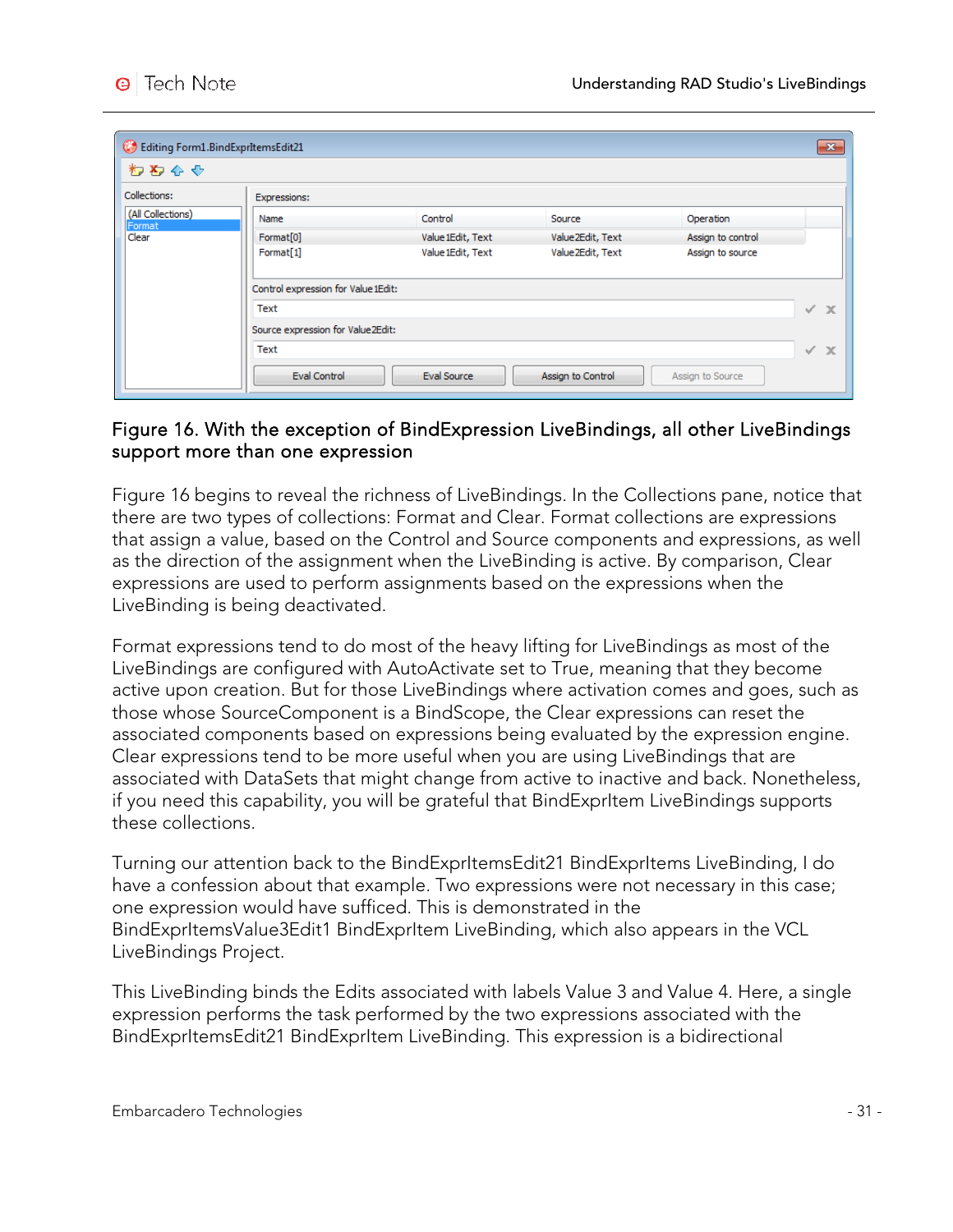expression. When the expression engine is notified, changes to the Text property of Value3Edit are assigned to the Text property of Edit Value4Edit, and visa versa. The single expression associated with this LiveBinding is shown in the Expression editor in Figure 17.

| Editing Form1.BindExprItemsValue3Edit1 |                                                                                                                |                  |                   | $\mathbf{x}$                                                   |
|----------------------------------------|----------------------------------------------------------------------------------------------------------------|------------------|-------------------|----------------------------------------------------------------|
| わわせぐ                                   |                                                                                                                |                  |                   |                                                                |
| Collections:                           | Expressions:                                                                                                   |                  |                   |                                                                |
| (All Collections)<br>Format            | Name                                                                                                           | Control          | Source            | Operation                                                      |
| Clear                                  | Format <sup>[0]</sup>                                                                                          | Value3Edit, Text | Value 4Edit, Text | Bidirectional assignment                                       |
|                                        | Control expression for Value3Edit:<br>Text<br>Source expression for Value4Edit:<br>Text<br><b>Eval Control</b> | Eval Source      | Assign to Control | ✓<br>$\mathbf{\times}$<br>$\mathbf x$<br>✓<br>Assign to Source |

#### Figure 17. A bidirectional expression is shown in the Expression editor

Not all BindExprItems expressions can be bidirectional. For example, both the ControlExpression and the SourceExpression must be read/write properties of their respective objects. If your SourceExpression includes literals and operators, there is no conceivable way for the expression engine to assign a value bidirectionally (dirBidirectional), or even control to source (dirControlToSource). Likewise, if one of the expressions includes a readonly property, there can be no assignment to that expression.

### LIST LIVEBINDINGS

There is a lot you can do with Bind Expressions, but things start to get more interesting when you move to the more sophisticated LiveBindings. In this section, I will consider the List LiveBindings. There are two List LiveBindings, BindList and BindGridList.

As their names suggest, Lists LiveBindings are used for assigning the values of expressions to lists and grids. These bindings are specifically unidirectional, in that changes to the SourceExpression of the SourceComponent can produce changes in the ControlExpression of the ControlComponent, but the LiveBindings will not affect the SourceExpression of the SourceComponent.

List LiveBindings share some commonalities with BindExprItems. Specifically, they support expression collections, permitting you to define many different expressions that can be used to assign values to a number of different properties of the ControlComponent. For example, both BindExprItems and List LiveBindings support both the Format and Clear expression collections.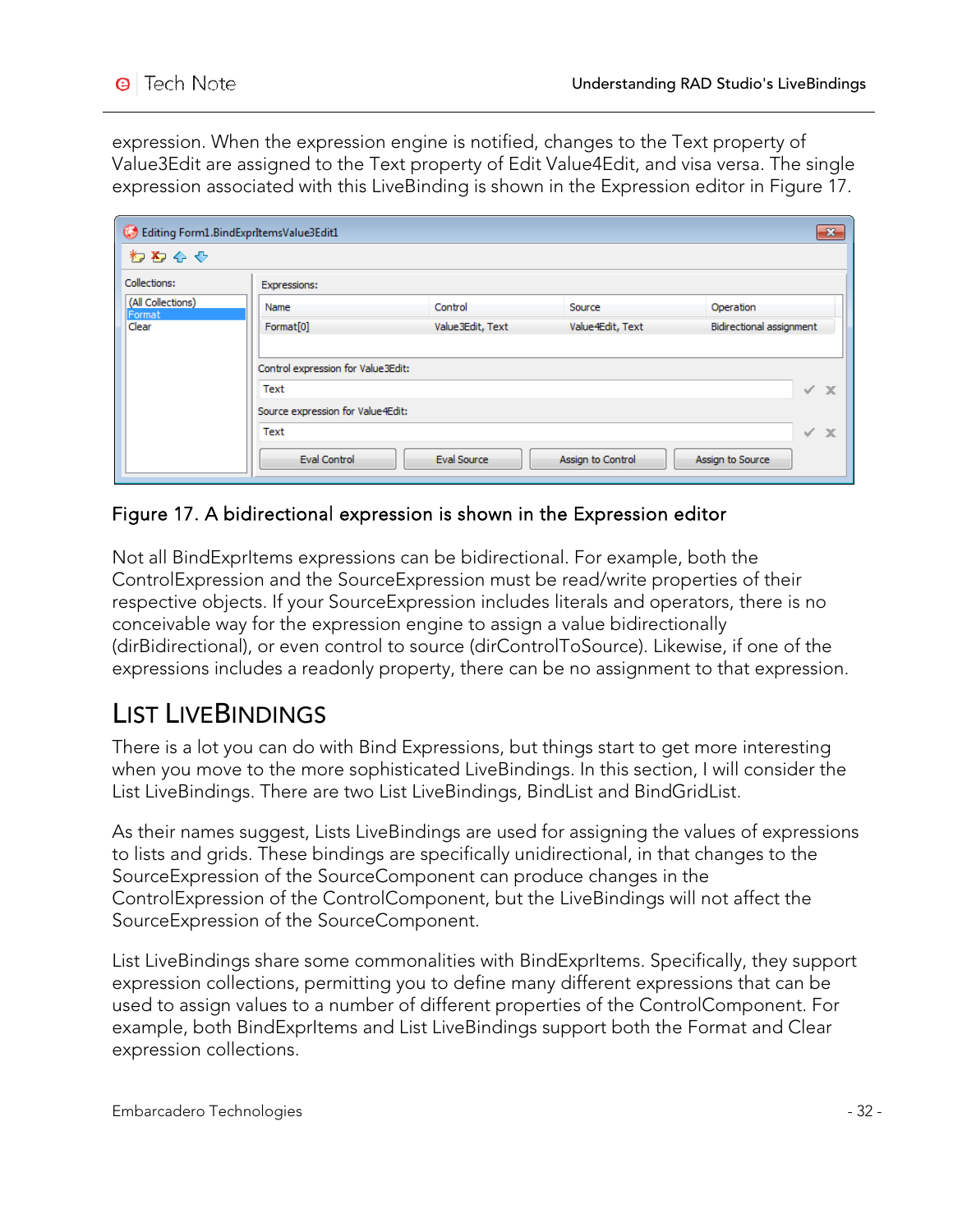List LiveBindings go a step further in that they are designed to work with the list classes that form the foundation of list and grid controls, such as ListBox, ComboBox, ListView, and StringGrid classes. They do this by exposing expression collections that can be configured to assign the values of expressions to the inner members of their classes.

Another aspect of List LiveBindings that is different from the Bind Expression LiveBindings is that they often employ a BindScope, and in most applications, a BindScopeDB. BindScope components can be used with List LiveBindings to bind data to an Object that supports lists or grid-list structures. While this is possible, at least in this release of RAD Studio, you will almost always be using the List LiveBindings with a BindScopeDB, permitting your list and grid objects to display data from some underlying DataSet. On the other hand, when you want to fill a list with an enumerable object like a generic TList<T>, you would use a TBindScope and set the DataObject property at runtime.

The VCLLiveBindings project includes examples of both a BindList and a BindGridList LiveBindings. Let's begin by considering the BindList component.

#### **BINDLIST**

As I already mentioned, most uses of List LiveBindings employ a BindScopeDB and a DataSet, and the VCLLiveBindings project is no exception. The BindScopeDB and DataSet used in these examples are also employed in the demonstration of BindLink, which I will discuss in detail in the following section. Consequently, I will take a moment to discuss how these data-related components are configured.

A BindScopeDB plays a role not dissimilar to that of a DataSource, though it is not a DataSource replacement. In fact, a BindScopeDB does not connect directly to a DataSet. Instead, it connects to a DataSource, which in turn connects to a DataSet.

The VCLLiveBindings project uses a ClientDataSet as its DataSet, and a sample ClientDataSet \*.cds file as the source of its data. The sample cds file used in this project is called sampledata.cds, and it is located in the same directory in which the executable will be compiled. The following code, found on the OnCreate event handler of the main form of this project, sets the FileName property of the ClientDataSet (the ClientDataSet is not opened here. It is opened by a LiveBinding):

```
procedure TForm1.FormCreate(Sender: TObject);
begin
  ClientDataSet1.Close;
  LogChanges := False;
  ClientDataSet1.FileName :=
     ExtractFilePath(Application.ExeName) + 'sampledata.cds';
end;
```
*Authors note: If we set the FileName property of the ClientDataSet, we could make the ClientDataSet active at design time. This would let us also use a feature of LiveBindings*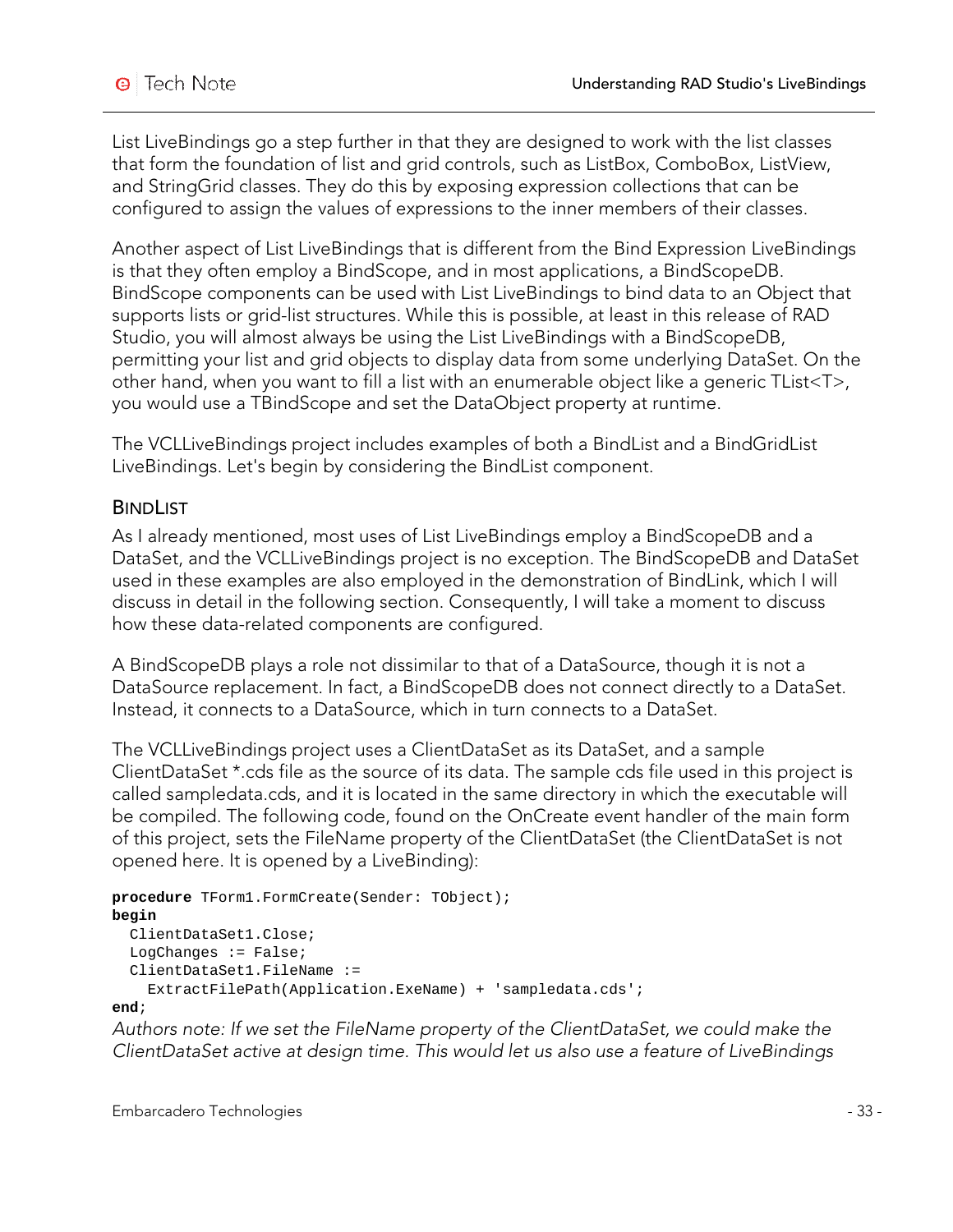*that permits us to fill lists and grids at design time. While this technique is useful, it causes the fully qualified name of the cds file to be stored in the FileName property. I left this property empty, and set it at runtime, which permitted me to calculate the directory in which the cds file is stored, based on the location of the executable. Doing this helps ensures that you will have minimal problems trying to run the example applications.*

Let's now turn our attending to the BindList that is used on this form. This BindList populates a ListBox based on the contents of the ClientDataSet. The results of this binding are shown in Figure 18, which displays the results of an expression evaluation in each element of the ListBox.

| <b>O</b> LiveBindings in VCL Applications                                                                                                         |                   |           |                 |                |                          | $\parallel x$<br><del>- 10 -</del> |
|---------------------------------------------------------------------------------------------------------------------------------------------------|-------------------|-----------|-----------------|----------------|--------------------------|------------------------------------|
| Lists<br><b>Bind Expressions</b><br>Links                                                                                                         |                   |           |                 |                |                          |                                    |
| $H +$<br>$\blacktriangleright$<br>$\lvert \leqslant$<br>$\overline{\phantom{a}}$<br>$\mathbf{C}$<br>×<br>∢                                        |                   |           |                 |                |                          |                                    |
| Rusty Hancock, from Rakes, IA<br>▲<br>Joanie East, from Paris, TX                                                                                 | <b>First Name</b> | Last Name | City            | State          | ┻                        |                                    |
| Henry Durden, from Youngstown, OH<br>Ξ<br>Malcom Reid, from Athol, ID                                                                             | Rusty             | Hancock   | Rakes           | IΑ             |                          |                                    |
| Curtis McDaniel, from Summit, NJ<br>Leonora Starr, from East Baldwin, ME                                                                          | Joanie            | East      | Paris           | TX             |                          |                                    |
| Griff Arnold, from Port Edwards, WI<br>Jollie Hagar, from Bluejacket, OK                                                                          | Henry             | Durden    | Youngstown OH   |                |                          |                                    |
| Amber Stansbury, from Chicago, IL<br>Tasha Lincoln, from Beechgrove, TN                                                                           | Malcom            | Reid      | Athol           | ID             |                          |                                    |
| Kelly Bowlers, from Newport News, VA                                                                                                              | Curtis            | McDaniel  | Summit          | N <sub>J</sub> |                          |                                    |
| Hardin Pardue, from Evans, LA<br>Imogene Edwards, from Minneapolis, MN                                                                            | Leonora           | Starr     | East Baldwin ME |                | $\overline{\phantom{a}}$ |                                    |
| Doug Baumon, from Woodson, TX<br>Jayson Stringer, from Cornelia, GA<br>Dorothy Sibley, from Lyndon, KY<br>٠<br>Whitney Klein, from Birmingham, AL |                   |           |                 |                |                          |                                    |
| Close                                                                                                                                             |                   |           |                 |                |                          |                                    |
| Record 1 of 86                                                                                                                                    |                   |           |                 |                |                          |                                    |

### Figure 18. A ListBox and a StringGrid are populated by a BindList and a BindGridList, respectively

How the BindList is configured can be seen in the Expression editor shown in Figure 19. Here you can see three expression collections. Like the BindExprItems, there is a Format collection. Unlike the BindExprItems, however, this binding applied to a property of the ControlComponent, the Strings property, specifically.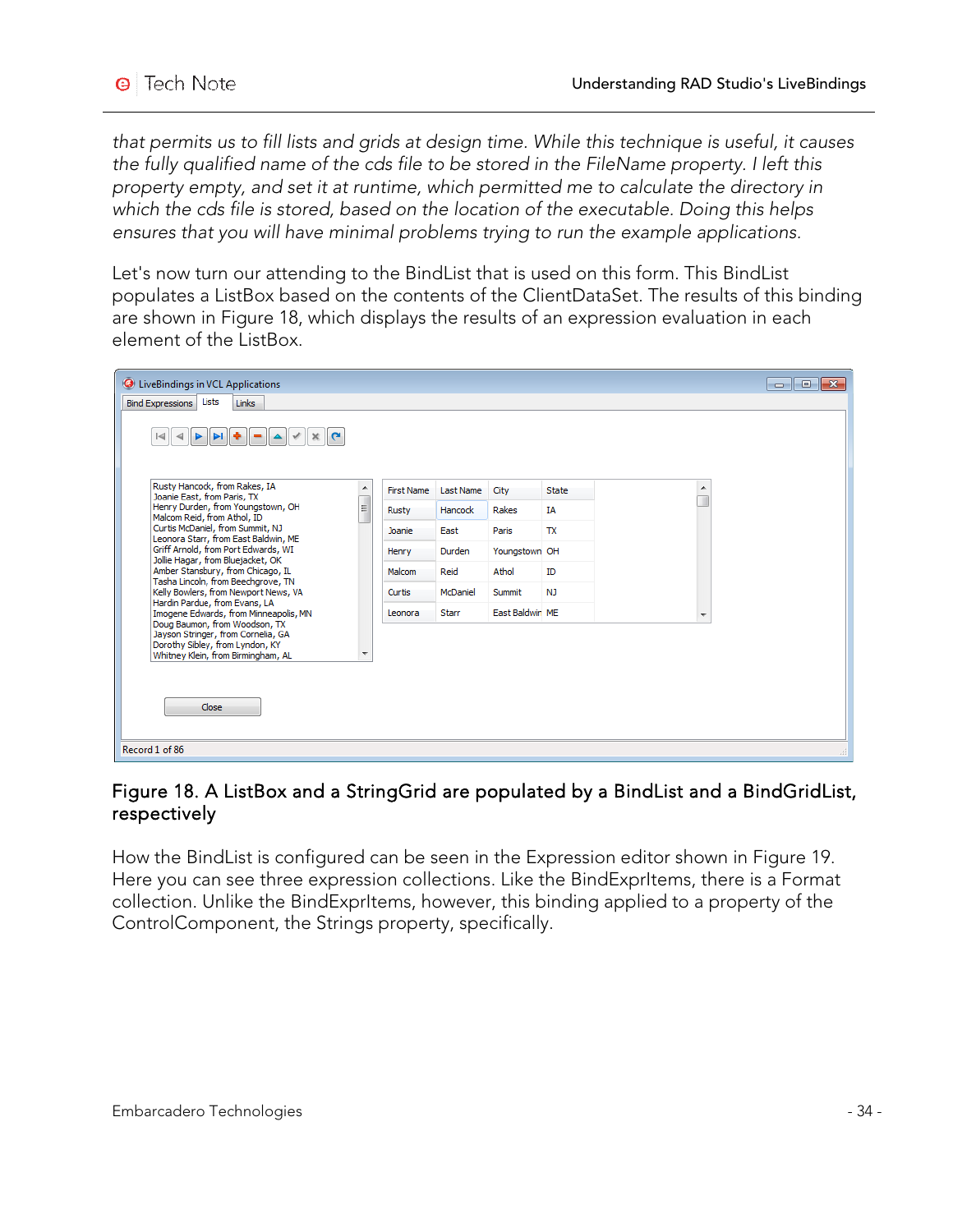| Editing Form1.BindListListBox31    |                       |                                     |                                                                                              |                   | $\mathbf{x}$ |
|------------------------------------|-----------------------|-------------------------------------|----------------------------------------------------------------------------------------------|-------------------|--------------|
| 神石命令                               |                       |                                     |                                                                                              |                   |              |
| Collections:                       | Expressions:          |                                     |                                                                                              |                   |              |
| (All Collections)<br>FormatControl | Name                  | Control                             | Source                                                                                       | Operation         |              |
| ClearControl                       | Format <sup>[0]</sup> | ListBox3, Text                      | BindScopeDB1, FirstName.AsString +'' + LastName.AsString +', from                            | Assign to control |              |
| Format                             |                       | ClearContr ListBox3, Items.Text     | BindScopeDB1,"                                                                               | Assign to control |              |
|                                    | $\leftarrow$          |                                     | JU.                                                                                          |                   | Þ.           |
|                                    |                       | Control expression for ListBox3:    |                                                                                              |                   |              |
|                                    | Text                  |                                     |                                                                                              | $\checkmark$      | $\mathbf{x}$ |
|                                    |                       | Source expression for BindScopeDB1: |                                                                                              |                   |              |
|                                    |                       |                                     | FirstName.AsString +'' + LastName.AsString +', from ' + City.AsString +', ' + State.AsString | $\checkmark$      | $\mathbf x$  |
|                                    |                       | Eval Control                        | Eval Source<br>Assign to Control<br>Assign to Source                                         |                   |              |

#### Figure 19. A BindList supports three expression collections

The other two collections are FormatControl and ClearControl, and they apply to the ListBox itself. FormatControl is used to apply its expressions when the LiveBinding is active, and the ClearControl expressions are applied when the LiveBinding deactivates. In the case of the BindListListBox31 LiveBinding, there is a single Clear expression, which serves to empty the ListBox when the LiveBinding is being deactivated. The SourceExpression is an empty string ('"") and the ControlExpression is Items.Text. In other words, when the DataSet is closed, the ListBox will be cleared of all items.

There is a third collection here, FormatControl. FormatControl can hold a collection of expressions that are applied to the ControlComponent itself rather than the ControlComponent's List. This particular ListBox does not use FormatControl expressions, but examples of FormatControl expressions are covered a little later in this paper.

Most of the work of the BindListListBox31 LiveBinding is performed by a single Format expression. As shown in Figure 19, the SourceExpression concatenates the FirstName, LastName, City, and State fields with literal strings to form the descriptive text that appears in the ListBox in Figure 18.

This expression reveals some of the power of the BindScopeDB. The BindScopeDB makes the individual fields of the DataSet to which it points (albeit through a DataSource) visible in the scope associated with the SourceComponent. As a result, the DataSet's fields can be used in the expressions almost effortlessly. This one Format expression is shown in Figure 19.

This is a simple BindList, in that it contains a total of two expressions. It is conceivable that a BindList could have many expressions, each applying the results of the expression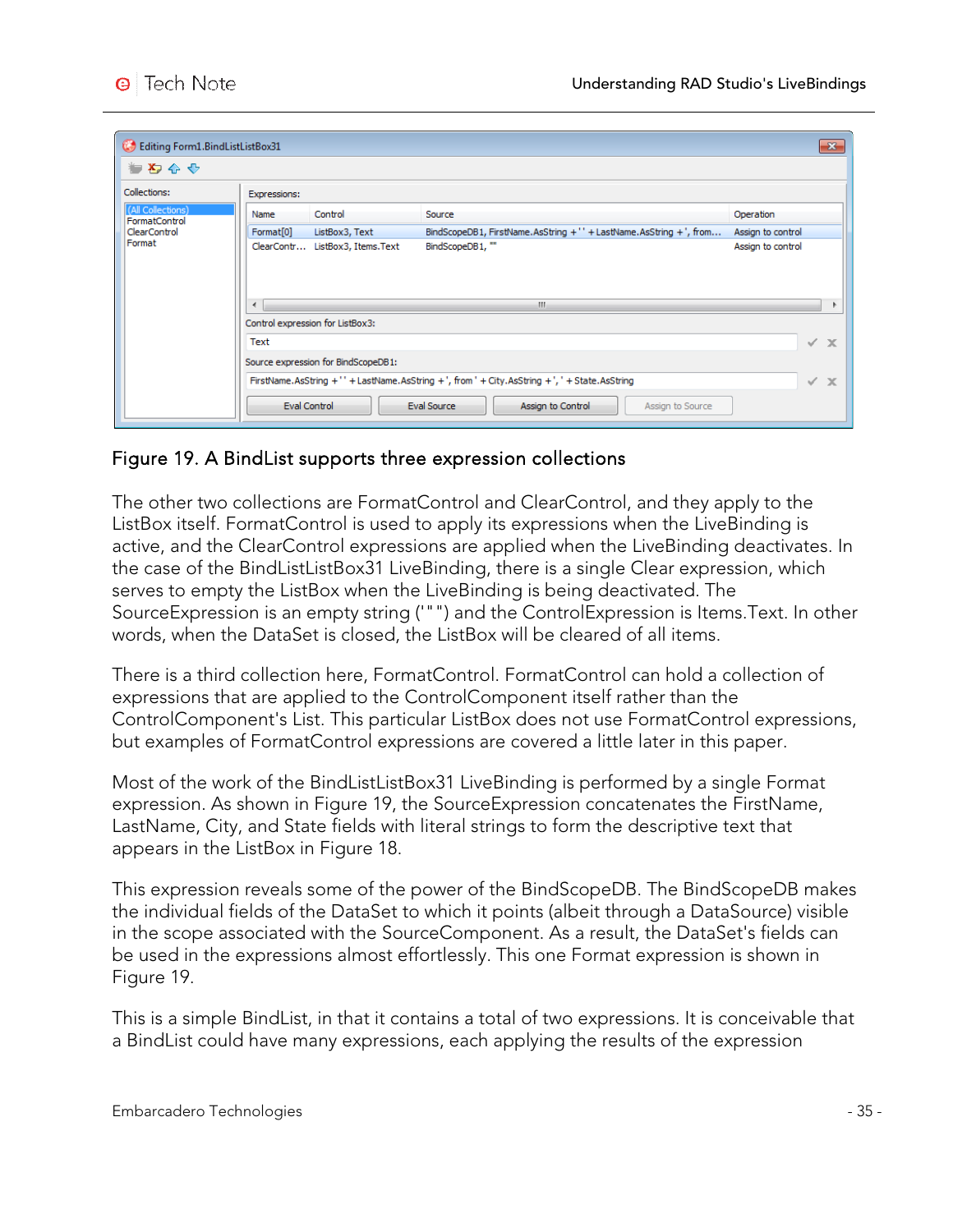evaluation to various properties of the ListBox. But practically speaking, most BindLists are really concerned with populating and clearing the contents of a List-oriented control. As a result, this LiveBinding is typical.

#### **BINDGRIDLIST**

When it comes to a BindGridList, however, things are different. StringGrid, and other gridrelated controls, are much more complex, and as a result, the LiveBindings that you configure for them typically have many expressions. The StringGrid shown in Figure 18, and its associated LiveBinding, is a good example of this.

The BindGridListStringGrid21 has a total of 10 expressions associated with it as shown in Figure 20. Like the BindList LiveBinding, a FormatControl collection supports expressions that apply to the grid when the LiveBinding is active, and a ClearControl collection that is used to clear the contents of the grid.

| Editing Form1.BindGridListStringGrid21 |                                                |                         |                                       | $-x$                        |
|----------------------------------------|------------------------------------------------|-------------------------|---------------------------------------|-----------------------------|
| <b>₩₩₩</b> ₩₩₩₩                        |                                                |                         |                                       |                             |
| Collections:                           | Expressions:                                   |                         |                                       |                             |
| (All Collections)                      | Name                                           | Control                 | Source                                | Operation                   |
| FormatControl<br>ClearControl          | Columns.FirstName.ColFormat[0]                 | StringGrid2, cells[0,0] | BindScopeDB1, FirstName, "First Name" | Assign to control           |
| 4 Columns                              | Columns.FirstName.CellFormat[0]                | StringGrid2, cells[0]   | BindScopeDB1, FirstName, AsString     | Assign to control           |
| ⊿ FirstName                            | Columns.LastName.ColFormat[0]                  | StringGrid2, cells[1,0] | BindScopeDB1, LastName, "Last Name"   | Assign to control           |
| ColFormat                              | Columns.LastName.CellFormat[0]                 | StringGrid2, cells[1]   | BindScopeDB1, LastName, AsString      | Assign to control           |
| CellFormat                             | Columns.City.ColFormat[0]                      | StringGrid2, cells[2,0] | BindScopeDB1, City, "City"            | Assign to control           |
| 4 LastName                             | Columns.City.CellFormat[0]                     | StringGrid2, cells[2]   | BindScopeDB1, City, AsString          | Assign to control           |
| ColFormat                              | Columns.State.ColFormat[0]                     | StringGrid2, cells[3,0] | BindScopeDB1, State, "State"          | Assign to control           |
| CellFormat                             | Columns.State.CellFormat[0]                    | StringGrid2, cells[3]   | BindScopeDB1, State, AsString         | Assign to control           |
| ⊿ City                                 | FormatControl[0]                               | StringGrid2, Visible    | BindScopeDB1, "True"                  | Assign to control           |
| ColFormat                              | ClearControl[0]                                | StringGrid2, Visible    | BindScopeDB1, "False"                 | Assign to control           |
| CellFormat<br>⊿ State                  |                                                |                         |                                       |                             |
| ColFormat                              | Control expression for StringGrid2:            |                         |                                       |                             |
| CellFormat                             | cells[0,0]                                     |                         |                                       | $\checkmark$<br>$\mathbf x$ |
|                                        | Source expression for BindScopeDB1, FirstName: |                         |                                       |                             |
|                                        |                                                |                         |                                       |                             |
|                                        | "First Name"                                   |                         |                                       | ✓<br>$\mathbf{x}$           |
|                                        | Eval Control                                   | <b>Eval Source</b>      | Assign to Control<br>Assign to Source |                             |

### Figure 20. The expressions of a BindGridList LiveBinding in the Expression editor

The third collection, Columns, is actually a collection of expression collections. Well, to be accurate, it is a collection of collections of collections. You typically will add one Column collection for each column of the grid you want to work with. Each column has both a ColFormat and a CellFormat collection, each of which can support zero or more expressions. ColFormat expressions are normally used to apply expressions to individual columns, as a whole. CellFormat expressions, by comparison, are used to apply expressions to the individual cells of the associated column.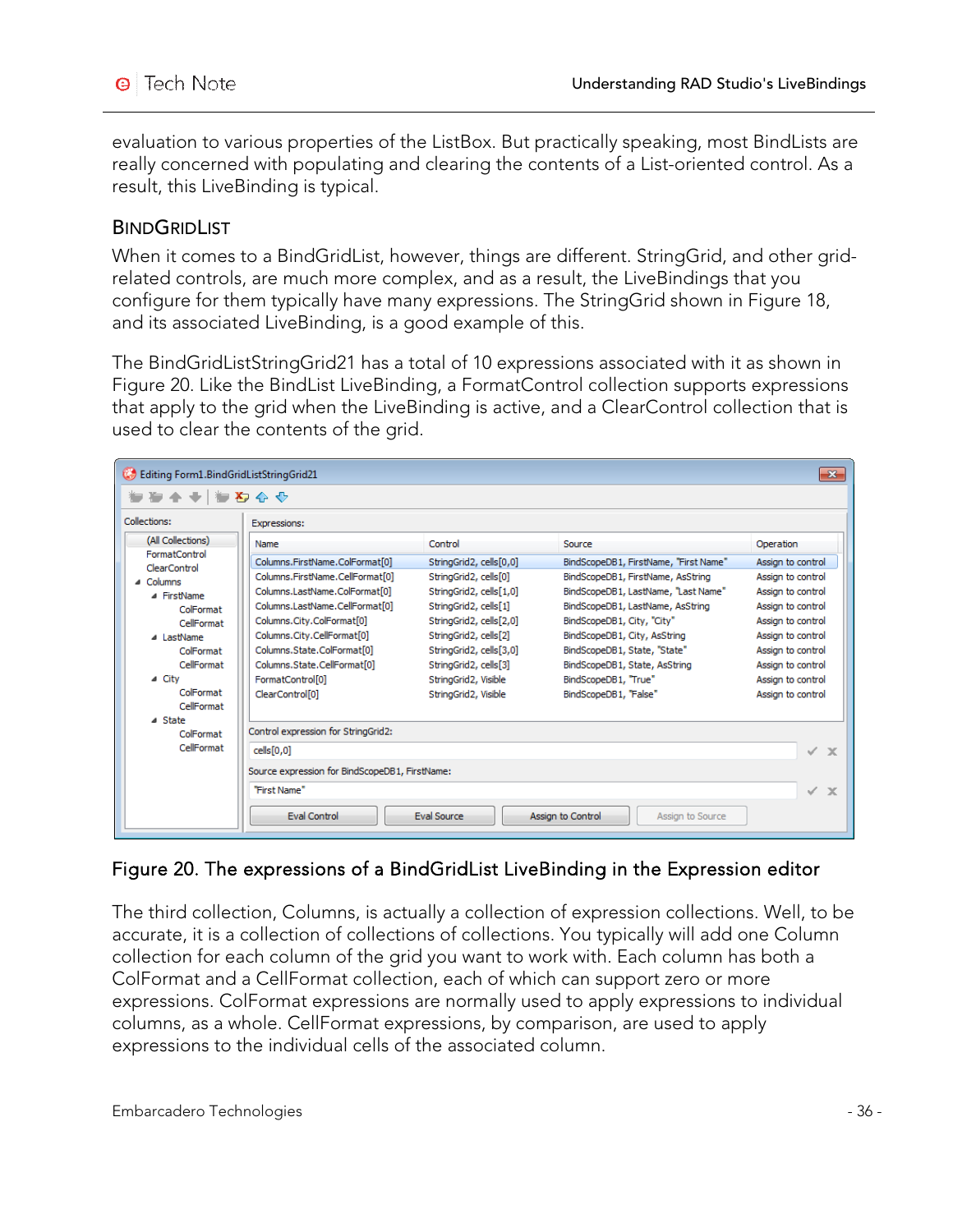Turning our attention back to the Column collection, here is where we finally meet the SourceMemberName property. With a BindGridList, the SourceMemberName associates a specific column of the grid with a field name in the DataSet being referenced by the BindScopeDB. For the BindGridListStringList21 LiveBinding, the three Columns are associated with the FirstName, LastName, and City fields of the ClientDataSet, and these values appear in the SourceMemberName property for each of the Column collections, respectively.

Now that you have seen a number of LiveBinding expressions, you are probably getting pretty good at reading the contents of the Expression editor. Taking a look at the expressions in Figure 20, you can see that there are two FormatControl expressions, one that makes the grid visible when the DataSet is activated, and another that set the number of columns. There is also a ClearControl expression. This one makes the grid invisible when the DataSet is inactive.

There are four Columns in the Column collection, and each one has at least one expression each in its ColFormat and CellFormat collections. The ColFormat expression sets the text of the column header, and the CellFormat assigns the current cell with the data associated with the SourceMemberName field in the DataSet. As you can see back in Figure 18, the effect is similar to what you might find with a readonly DBGrid.

The size of each column in this StringGrid is the default size of a column in a string grid, 64. Let's change that, which will give you the opportunity to use the Expression editor. Use the following steps to perform this task.

1. Begin by selecting the ColFormat collection associated with the State column in the Collections pane of the Expression editor. Next, use the Add button in the Expression editor's toolbar (or press Ins) to insert a new ColFormat expression.

2. In the Control Expression field, which is located in the lower portion of the right pane, enter ColWidths[3], which refers to the width of the fourth (zero-based) column of the StringGrid. Apply this expression by click the checkmark to the right of the Control Expression field.

3. Next, enter Size \* 2 in the Source Expression field. Since this fourth column is associated with the SourceMemberName value of State, this expression is referencing the Size property of the TField associated with the State field of the ClientDataSet. In short, we are instructing the LiveBinding to set the width of the State column based on the maximum number of characters that can appear in the State field. Click the checkmark to the right of the Source Expression field to apply this change. Your Expression editor should now look something like that shown in Figure 21.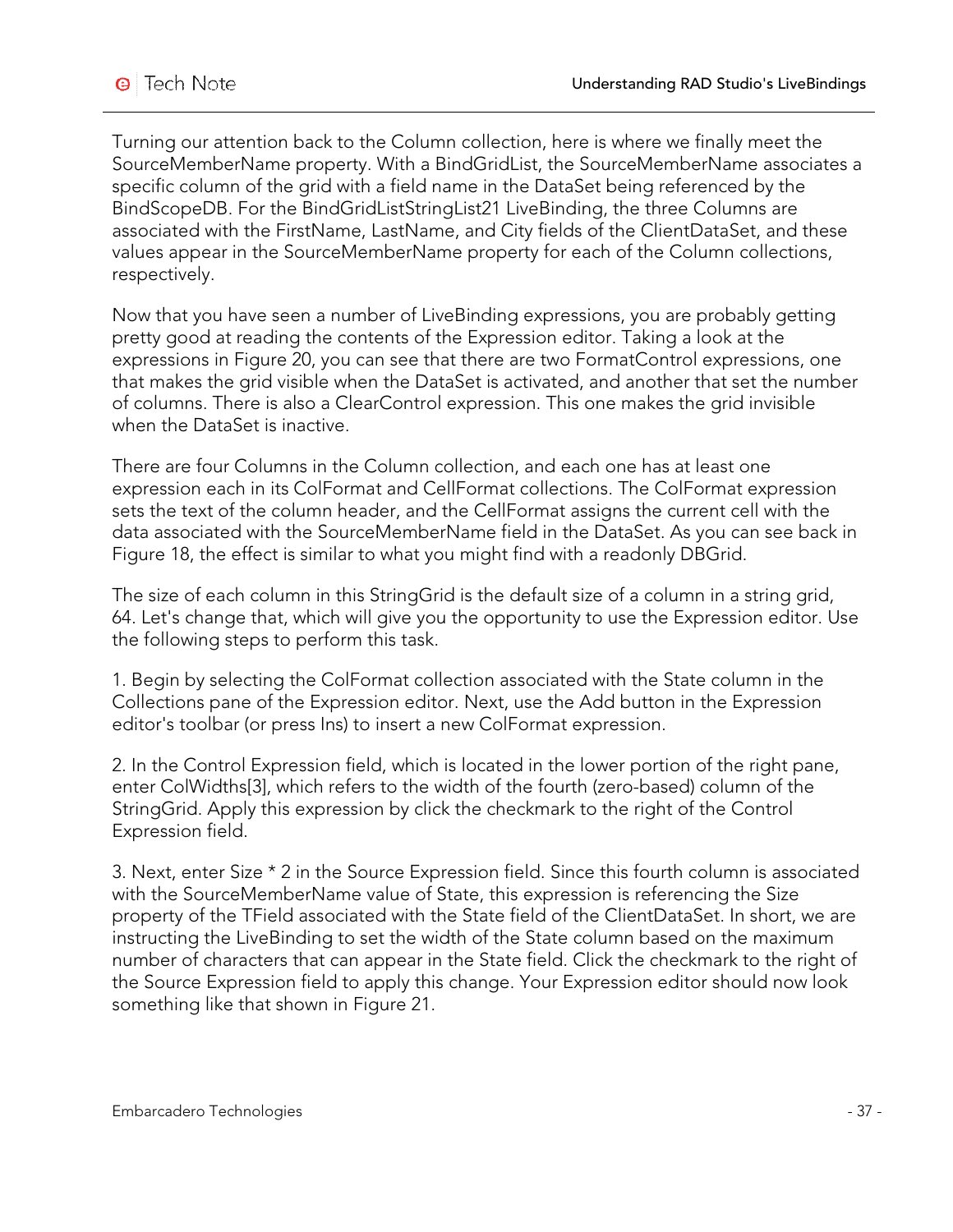| Collections:                                                      | Expressions:                        |                           |                               |                   |
|-------------------------------------------------------------------|-------------------------------------|---------------------------|-------------------------------|-------------------|
| (All Collections)                                                 | Name                                | Control                   | Source                        | Operation         |
| FormatControl<br>ClearControl                                     | ColFormat <sup>[0]</sup>            | StringGrid2, cells[3,0]   | BindScopeDB1, State, "State"  | Assign to control |
| 4 Columns                                                         | ColFormat[1]                        | StringGrid2, ColWidths[3] | BindScopeDB1, State, Size * 2 | Assign to control |
| ▲ FirstName<br>ColFormat<br>CellFormat<br>⊿ LastName<br>ColFormat |                                     |                           |                               |                   |
| CellFormat<br>⊿ City<br>ColFormat                                 |                                     |                           |                               |                   |
| CellFormat<br>⊿ State                                             | Control expression for StringGrid2: |                           |                               |                   |
| ColFormat                                                         | ColWidths[3]                        |                           |                               | $\checkmark$ X    |

#### Figure 21. A new ColFormat expression sets the width of the State column of the StringGrid based on the size of the State field in the ClientDataSet

4. Run this project and view the TBindList and TBindGrid tab, and you should see something like that shown in Figure 22. Notice that the State field is now narrower than the other three fields.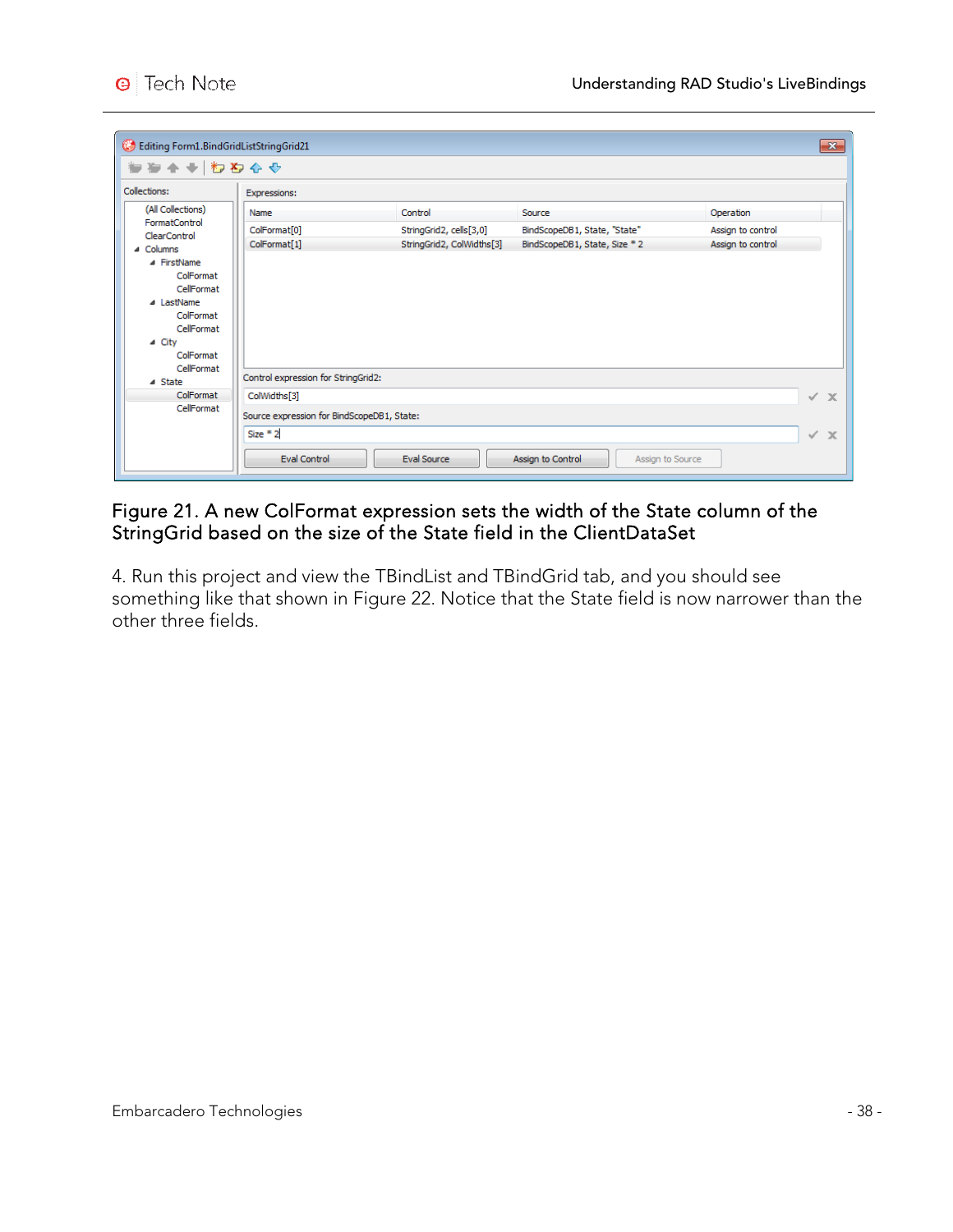| <b>O</b> LiveBindings in VCL Applications                                                                                                                                            |                                |           |                              |              |                          | -0-<br>$-x$<br>- 1 |
|--------------------------------------------------------------------------------------------------------------------------------------------------------------------------------------|--------------------------------|-----------|------------------------------|--------------|--------------------------|--------------------|
| TBindExpression and TBindExprItems<br>Expressions and Scope                                                                                                                          | <b>TBindList and TGridList</b> |           | TBindLinks and TBindPosition |              |                          |                    |
| $\mathbf{M}$ + = $\mathbf{A}$<br>$x_{\alpha}$<br>$\overline{a}$<br>►                                                                                                                 |                                |           |                              |              |                          |                    |
| Henry Durden, from Youngstown, OH<br>A                                                                                                                                               | First Name                     | Last Name | City                         | <b>State</b> | ┻                        |                    |
| Malcom Reid, from Athol, ID<br>Curtis McDaniel, from Summit, NJ<br>E.                                                                                                                | Henry                          | Durden    | Youngstown OH                |              |                          |                    |
| Griff Arnold, from Port Edwards, WI<br>Jollie Hagar, from Bluejacket, OK                                                                                                             | Malcom                         | Reid      | Athol                        | ID           |                          |                    |
| Amber Stansbury, from Chicago, IL<br>Tasha Lincoln, from Beechgrove, TN                                                                                                              | Curtis                         | McDaniel  | Summit                       | NJ.          |                          |                    |
| Kelly Bowlers, from Newport News, VA<br>Hardin Pardue, from Evans, LA                                                                                                                | Griff                          | Arnold    | Port Edward WI               |              |                          |                    |
| Imogene Edwards, from Minneapolis, MN<br>Doug Baumon, from Woodson, TX                                                                                                               | <b>Jollie</b>                  | Hagar     | Bluejacket                   | OK           |                          |                    |
| Jayson Stringer, from Cornelia, GA<br>Dorothy Sibley, from Lyndon, KY                                                                                                                | Amber                          | Stansbury | Chicago                      | IL           | $\overline{\phantom{a}}$ |                    |
| Whitney Klein, from Birmingham, AL<br>Christina Pillsbury, from Dubois, ID<br>Jason Beckett, from Brooklyn, NY<br>Elektra Clausen, from Saint Peters, MO<br>$\overline{\phantom{a}}$ |                                |           |                              |              |                          |                    |
| Close                                                                                                                                                                                |                                |           |                              |              |                          |                    |
| Record 1 of 86                                                                                                                                                                       |                                |           |                              |              |                          |                    |

#### Figure 22. The width of the State column is now based on the size, in characters, of State field

We could go on and on, creating additional expressions, each which can control an elements of the grid. However, as I will point out towards the end of this paper, LiveBindings, at least in this version, are somewhat slow. As a result, we want to use LiveBindings where their dynamic nature gives us an advantage, and not use them for properties that could just as easily be configured at design time.

Since we've digressed for the moment to talk about using the Expression editor, let me make a couple of additional points. If you want to add more columns collection to the LiveBinding, you can select the Columns Node in the Collections pane and click the Insert button (or press Ins). To delete an expression or a column, select the expression or column and click the Delete button in the tool bar (or press Del).

You can also use the buttons below the Source Expression field to evaluate your expressions, or to force the evaluation of the expressions and assign the result to the target of the expression (which as I mentioned earlier, is always Source to Control in a List LiveBinding). However, you can only do this successfully for expressions that make sense at design time. In this project, the ClientDataSet is inactive at design time so it doesn't make sense to evaluate the new Source expression that you just created for the State field. However, the StringGrid does have four columns, so you can evaluate the ColWidths[3] expression.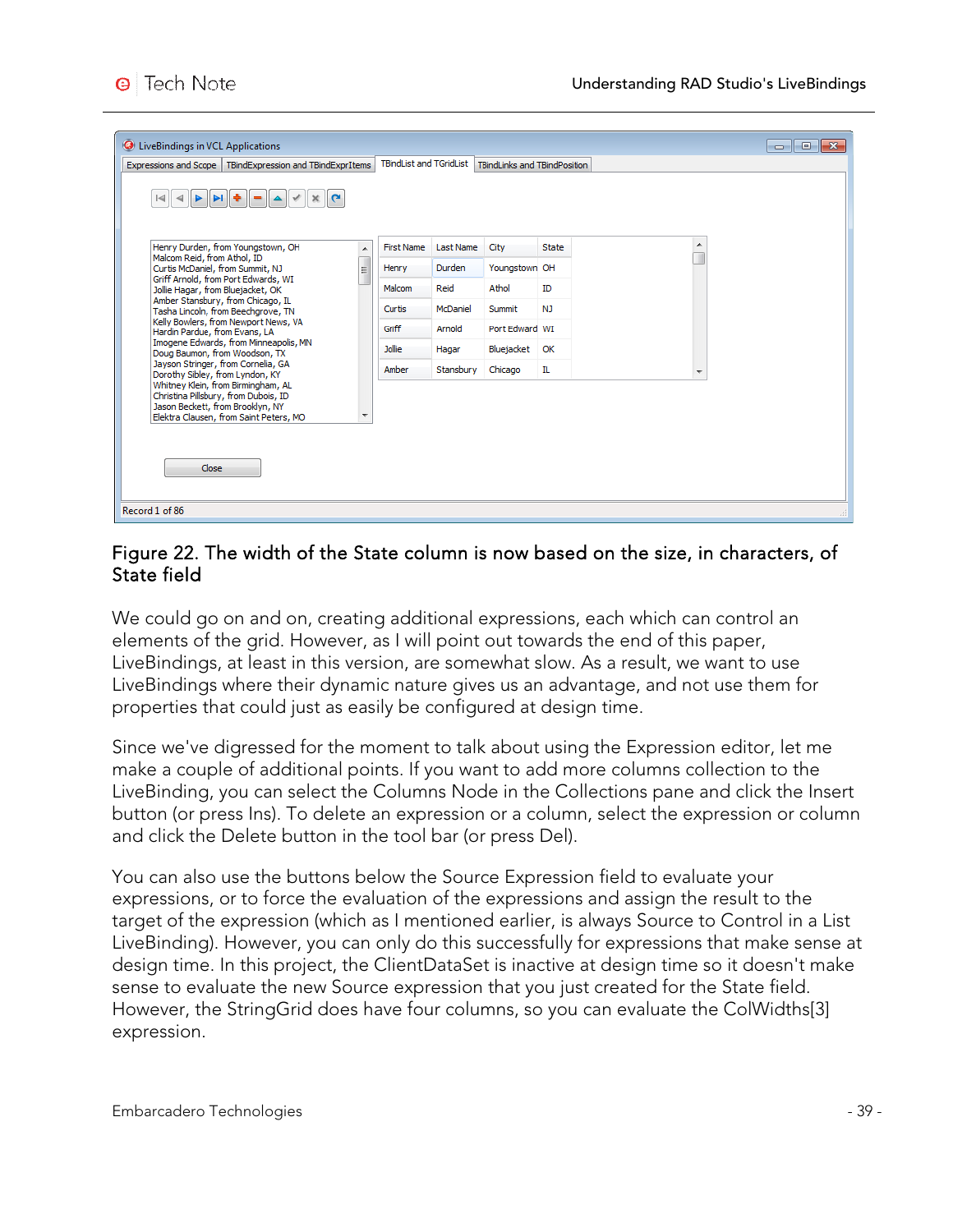To do this, click the Eval Control button. The Expression editor will display the dialog shown in Figure 23. This dialog is telling us that it is evaluating the ColWidths[3] expression of the StringGrid2. If String is selected in the View As list, you will see that it displays 64, which is the default width of a column in a StringGrid. If you set View As to Type, it will report that the expression evaluates to an integer.

| Expression Result         |    |                          |
|---------------------------|----|--------------------------|
| StringGrid2, ColWidths[3] |    |                          |
| View as:                  | 64 |                          |
| String                    |    | 止                        |
| Type                      |    |                          |
|                           |    |                          |
|                           |    | $\overline{\phantom{a}}$ |
|                           | OK |                          |
|                           |    |                          |

#### Figure 23. Depending on the state of your ControlComponent and SourceComponent, you may be able to evaluate their associated expressions at design time

Let's now turn our attention to the most capable of unmanaged LiveBindings, Link LiveBindings.

### LINK LIVEBINDINGS

There are four Link LiveBindings, and they provide read/write capability. Like the List LiveBindings, Link LiveBindings are typically used with BindScopeDB components implementing data awareness in controls that otherwise would not have that capability.

Two of the Link LiveBindings share a great deal in common with the two List LiveBindings. Consequently, I will begin by discussing the two Link LiveBindings that are not shared between the two types. These are the BindLink and BindPosition LiveBindings.

#### BINDLINK

BindLink LiveBindings are used to provide read/write binding between a control that supports a single field and another component, typically a BindScopeDB. More specifically BindLinks can bind a control that implements either the IEditLinkObserver or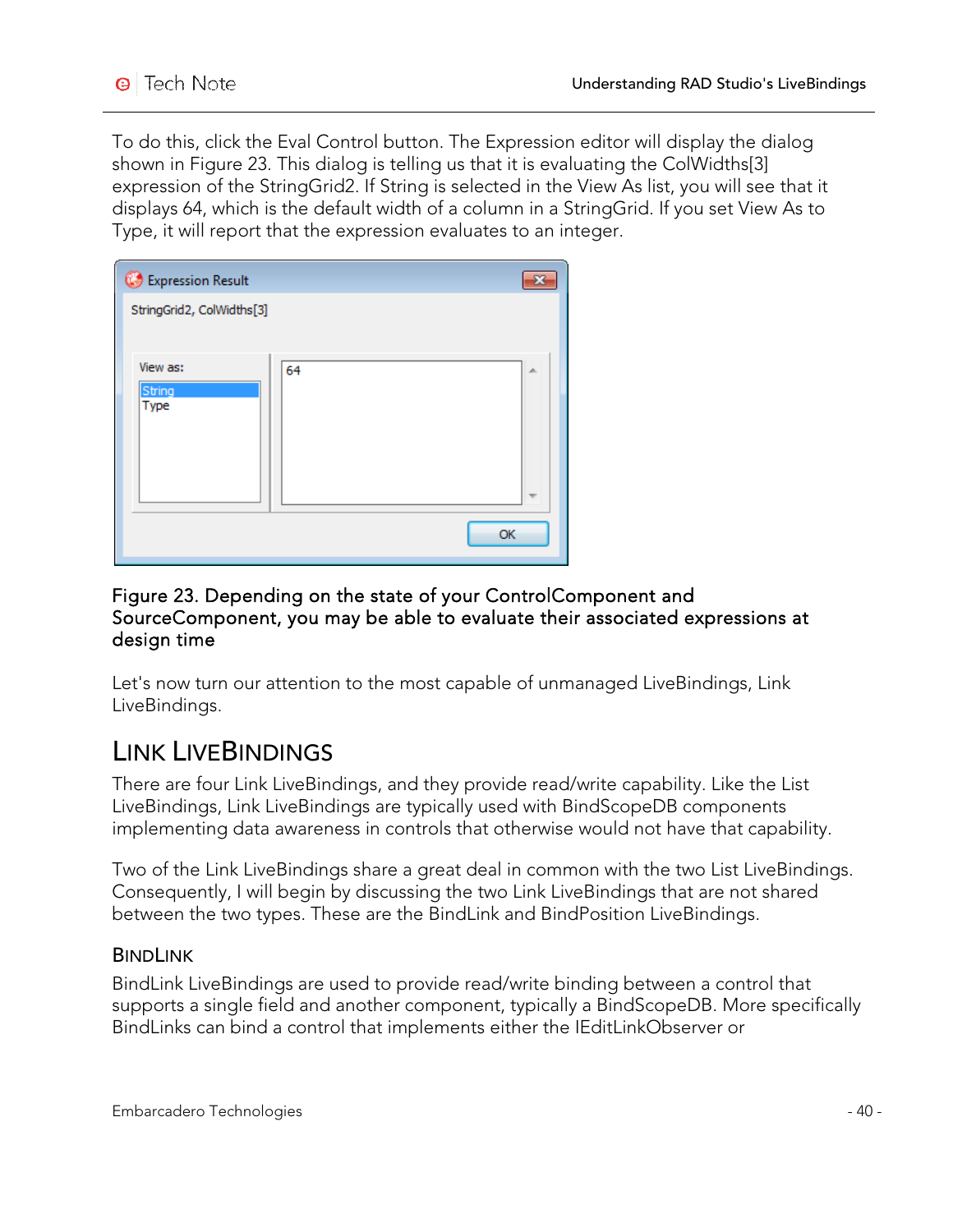IEditGridLinkObserver interface to a BindScopeDB. The VCLLiveBindings project includes two BindLinks.

The first BindLink is associated with a control that cannot be edited by the end user; it is associated with a Label component. This LiveBinding displays the full name of the person associated with the current record. Because the expression associated with this LiveBinding needs to be able to refer to more than one property of the BindScopeDB (two of the fields of the ClientDataSet), this LiveBinding does not employ the SourceMemberName property.

If you view this BindLink in the Expression editor, you can see that this LiveBinding supports three collections: Format, Parse, and Clear. The Format and Clear collections are used for the same purpose as those collections found in the BindExprItems LiveBindings. You add one or more Format collections to assign expressions to the ControlComponent when the LiveBinding is active, and Clear to assign one or more expressions when the LiveBinding is being deactivated. I have added one Format expression and one Clear expression. The Format expression combines the FirstName and LastName fields of the ClientDataSet and assigns the resulting full name to the Text property of the Edit. The clear expression assigns an empty string to the Text property.

As you might be able to predict by now, a Format expression of this LiveBinding assigns an expression that concatenates the FirstName and LastName fields of the ClientDataSet with a string literal (a space) to form the full name, which is assigned to the Caption property of the Label. The single Clear expression assigns an empty string to the Label's caption.

Let's now turn our attention to the BindLink LiveBindings that can write back to the ClientDataSet (through the BindScopeDB). The first is a classic ControlComponent for a BindLink LiveBinding, a single field editable control, which is an Edit in this example.

Like the LiveBinding associated with the StatusBar and the Label, a Format expression retrieves the value of a field exposed by the BindScopeDB, the LastName field in this case, and the Clear expression sets the Edit's Text property to an empty string.

Writing back to the ClientDataSet is performed by the expressions in the Parse collection, and these expressions use a control to source direction. Format and Clear expressions are exclusively source to control in direction. Interestingly, the Parse expression used by this LiveBinding is pretty straightforward. In fact, it's exactly the same as the Format expression with the exception that the direction of the expression is reversed, as you can see in Figure 24.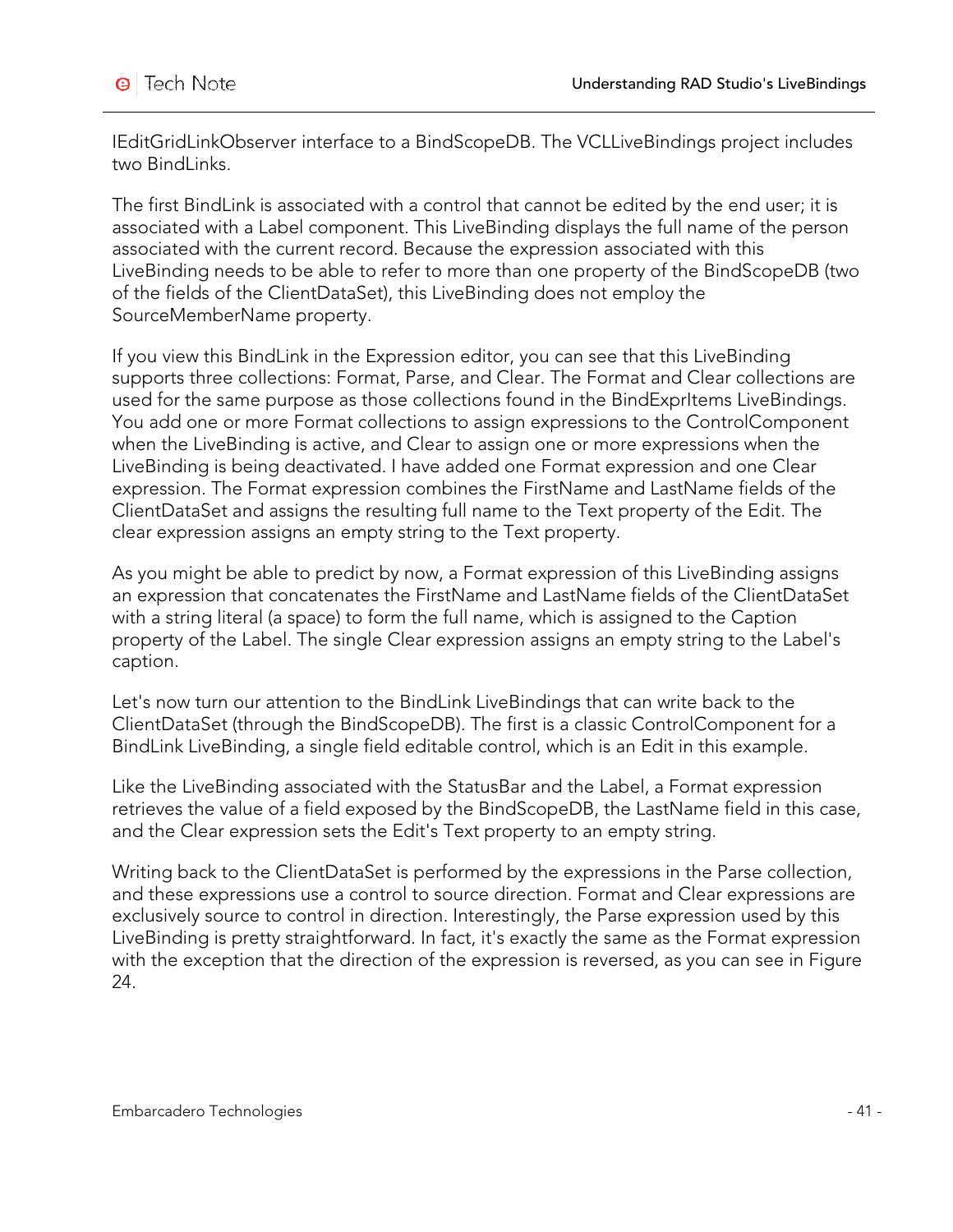| Editing Form1.BindLinkFullNameLabel1 |                                       |                                                                            |                                                            |                   | $\mathbf{x}$ |
|--------------------------------------|---------------------------------------|----------------------------------------------------------------------------|------------------------------------------------------------|-------------------|--------------|
| 御わるや                                 |                                       |                                                                            |                                                            |                   |              |
| Collections:                         | Expressions:                          |                                                                            |                                                            |                   |              |
| (All Collections)<br>Format          | Name                                  | Control                                                                    | Source                                                     | Operation         |              |
| Parse                                | Format <sup>[0]</sup>                 | LastNameLabel, Caption                                                     | BindScopeDB1, FieldByName('FirstName').AsString +'' + Fiel | Assign to control |              |
| Clear                                | Clear[0]                              | LastNameLabel, Caption                                                     | -78                                                        | Assign to control |              |
|                                      |                                       |                                                                            |                                                            |                   |              |
|                                      | Control expression for LastNameLabel: |                                                                            |                                                            |                   |              |
|                                      | Caption                               |                                                                            |                                                            | ✓                 | $\mathbf{x}$ |
|                                      | Source expression for BindScopeDB1:   |                                                                            |                                                            |                   |              |
|                                      |                                       | FieldByName('FirstName').AsString + ' ' + FieldByName('LastName').AsString |                                                            | ✓                 | $\mathbf x$  |
|                                      | <b>Eval Control</b>                   | Eval Source                                                                | Assign to Control                                          | Assign to Source  |              |

#### Figure 24. The expressions associated with the BindLinkLastNameEdit LiveBinding

#### **BINDPOSITION**

The next LiveBinding we are going to look at is the BindPosition LiveBinding. This LiveBinding is the most limited of the unmanaged LiveBindings in the sense that it is designed to work with ControlComponents that reflect and affect relative position. In fact, the BindPosition LiveBinding can be used with any component that implements the IPositionObserver interface. The ScrollBar component is an example of this kind a ControlComponent.

The BindPosition LiveBinding has three expression collections: PosControl, PosClear, and PosSource. You create PosControl expressions to affect the ControlComponent when the LiveBinding is active. An obvious task that you might use a PosControl expression for is to set the relative position of the ControlComponent based on some ordinal property of the SourceComponent. Similarly, you use the PosClear expressions to set the ControlComponent to a neutral condition when the LiveBinding is deactivated.

PosSource, like PosControl, is used to change the position of the target component. Like the Parse expression collection found in the BindLink LiveBindings, the direction of these expressions are control to source, giving your user a chance to affect the underlying source control by interacting with the ControlComponent.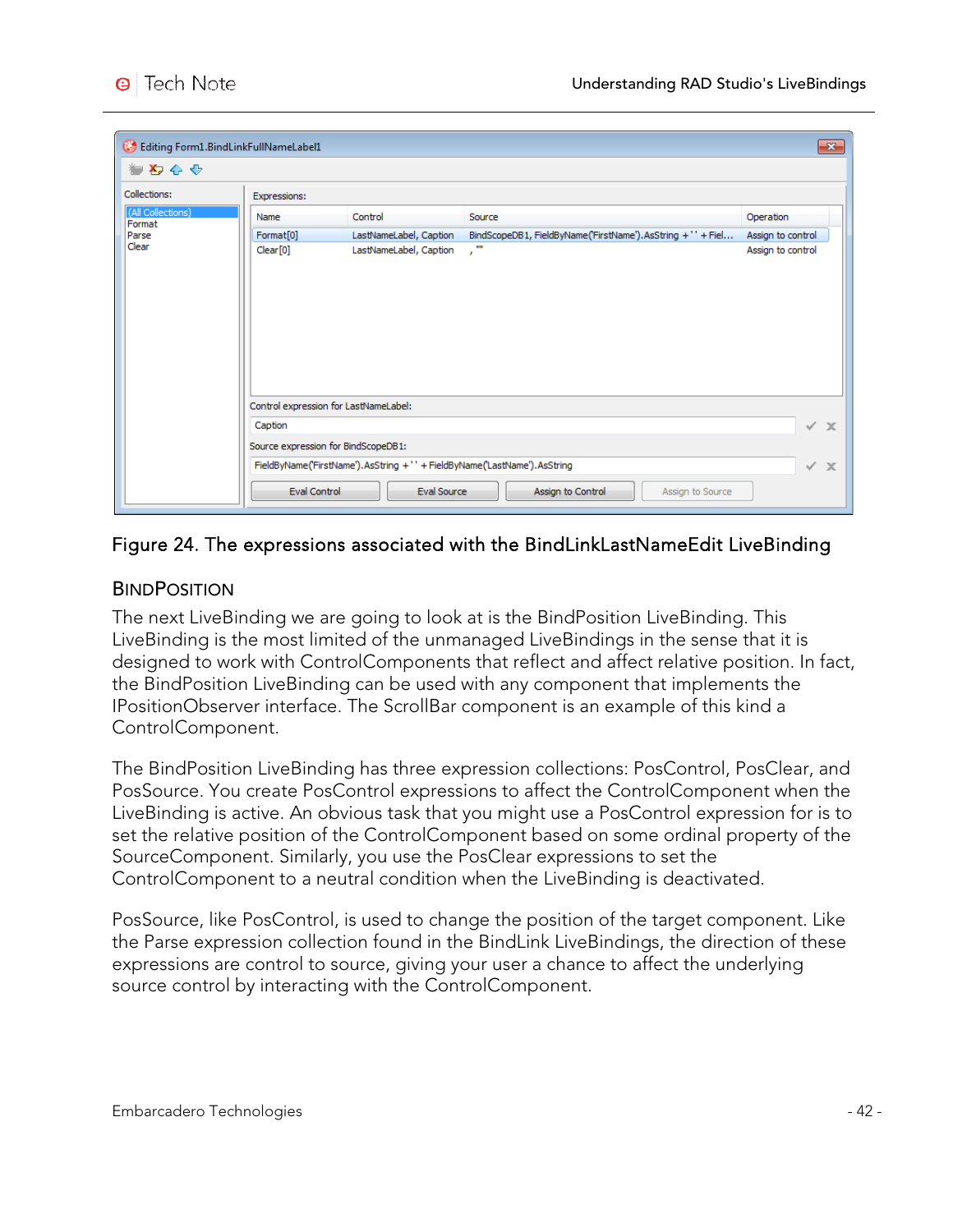The VCLLiveBindings project includes two BindPosition LiveBindings. Let's start by considering the BindPosition as it is used with the ScrollBar. Figure 25 shows the Expression editor for this LiveBinding.

| Editing Form1.BindPositionScrollBar11 |                                     |                           |                                       | $\mathbf{x}$      |
|---------------------------------------|-------------------------------------|---------------------------|---------------------------------------|-------------------|
| 神われや                                  |                                     |                           |                                       |                   |
| Collections:                          | Expressions:                        |                           |                                       |                   |
| (All Collections)                     | Name                                | Control                   | Source                                | Operation         |
| PosControl<br>PosSource<br>PosClear   | PosControl[0]                       | ScrollBar 1, Max          | BindScopeDB1, RecordCount - 1         | Assign to control |
|                                       | PosControl[1]                       | ScrollBar 1, Position     | BindScopeDB1, Math_Max(0, RecNo - 1)  | Assign to control |
|                                       | PosClear <sup>[0]</sup>             | ScrollBar 1, Position     | BindScopeDB1, 0                       | Assign to control |
|                                       | PosSource <sup>[0]</sup>            | ScrollBar 1, Position + 1 | BindScopeDB1, RecNo                   | Assign to source  |
|                                       |                                     |                           |                                       |                   |
|                                       | Ш<br>$\overline{ }$                 |                           |                                       |                   |
|                                       | Control expression for ScrollBar1:  |                           |                                       |                   |
|                                       | Max                                 |                           |                                       | $\checkmark$ X    |
|                                       |                                     |                           |                                       |                   |
|                                       | Source expression for BindScopeDB1: |                           |                                       |                   |
|                                       | RecordCount - 1                     |                           |                                       | $\mathbf x$<br>✓  |
|                                       | Eval Control                        | Eval Source               | Assign to Control<br>Assign to Source |                   |

#### Figure 25. The expressions associated with a BindPosition LiveBinding in the Expression editor

As you can see, there are two PosControl expressions. One of these, the first expression, sets the Max property of the ScrollBar, identifying what value, base on the number of records in the ClientDataSet, represents the extreme right position of the ScrollBar. The second expression, also a PosControl expression, sets the Position property to either 0 (which is the default value for the ScrollBar's Min property) or the current record number (minus 1). These two expressions have the effect of keeping the position of the ScrollBar's thumb tab synchronized with the current record position in the ClientDataSet.

The PosSource expressions are used to permit the BindPosition LiveBinding to change the SourceComponent. As you can see in Figure 25, changes made to the Position property will attempt to change the RecNo property of the DataSet, assuming that there is nothing preventing the ClientDataSet from navigating to a new record, such as a primary key violation, a BeforePost event handler, or some other restriction.

Figure 26 shows the Link tab of the VCLLiveBindings project. Notice that the relative position of the ScrollBar matches the text that appears in the StatusBar. It also matches the relative position of records in the ListBox and the StringGrid, which provides us with a perfect opportunity to consider the BinkListLink and BindGridLink LiveBindings.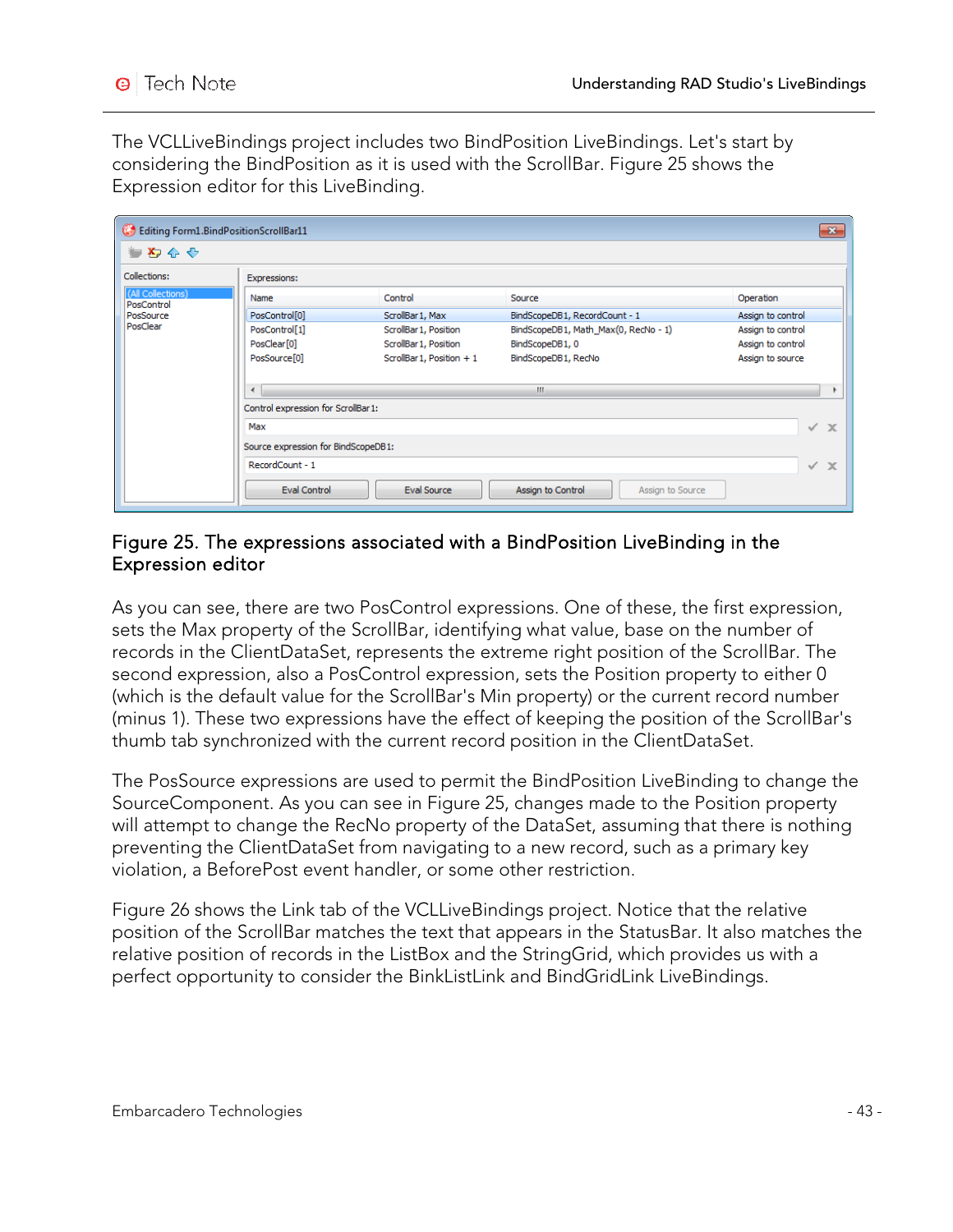| <b>O</b> LiveBindings in VCL Applications<br>Links<br><b>Bind Expressions</b><br>Lists |                                        |                     |           |           | $\begin{array}{c c c c c c} \hline \multicolumn{3}{c }{\mathbf{C}} & \multicolumn{3}{c }{\mathbf{X}} \end{array}$ |    |
|----------------------------------------------------------------------------------------|----------------------------------------|---------------------|-----------|-----------|-------------------------------------------------------------------------------------------------------------------|----|
| Tasha<br>Tasha Lincoln                                                                 | $ 4 4 $ $ 5 1 4  - 4$                  | x <sub>6</sub>      |           |           |                                                                                                                   |    |
|                                                                                        | <b>GUID</b>                            |                     | FirstName | LastName  | <b>Address</b>                                                                                                    | Â  |
| Lincoln                                                                                | {AA13EE20-6514-4B6D-8C9E-AB8EA06AD0AE} |                     | Griff     | Arnold    | 216 Jefferson Ave                                                                                                 |    |
| Rusty Hancock                                                                          | {AA153ACF-66C6-43B1-9CA2-3198634D56A1} |                     | Jollie    | Hagar     | 7673 Twilight Dr                                                                                                  |    |
| ᆂ<br>Joanie East                                                                       | {AA15D595-D717-48AA-89BB-3B92D23BC031} |                     | Amber     | Stansbury | 8650 Jasmine Dr, Apt                                                                                              |    |
| E<br>Henry Durden                                                                      | AA1A7A6A-9BB7-42A9-BEA0-B91A475D8A03}  |                     | Tasha     | Lincoln   | 6745 Warren St                                                                                                    |    |
| Malcom Reid<br>Curtis McDaniel                                                         | ∢                                      |                     |           |           |                                                                                                                   | ъ. |
| Leonora Starr<br><b>Griff Arnold</b>                                                   | Full Name<br>Rec                       | City                |           |           |                                                                                                                   |    |
| Jollie Hagar<br>Amber Stansbury                                                        | 6<br>Leonora Starr                     | <b>Fast Baldwin</b> |           |           |                                                                                                                   |    |
| Tasha Lincoln<br><b>Kelly Bowlers</b>                                                  | <b>Griff Arnold</b><br>7               | Port Edwards        |           |           |                                                                                                                   |    |
| <b>Hardin Pardue</b><br><b>Imogene Edwards</b>                                         | Jollie Hagar<br>8                      | Bluejacket          |           |           |                                                                                                                   |    |
| Doug Baumon<br>Jayson Stringer                                                         | Amber Stansbury<br>9.                  | Chicago             |           |           |                                                                                                                   |    |
| Dorothy Sibley<br>Whitney Klein                                                        | Tasha Lincoln<br>10                    | Beechgrove          |           |           |                                                                                                                   |    |
| Christina Pillshury                                                                    | <b>Kelly Bowlers</b><br>11             | <b>Newport News</b> |           |           |                                                                                                                   |    |
| Close                                                                                  |                                        |                     |           |           |                                                                                                                   |    |
|                                                                                        | $\overline{\phantom{0}}$               |                     |           |           |                                                                                                                   |    |
|                                                                                        |                                        |                     |           |           |                                                                                                                   |    |

#### Figure 26. BindPosition LiveBindings keep the ScrollBar and StatusBar synchronized with the ClientDataSet

The second control that uses a BindPosition LiveBinding is the StatusBar. This project uses the StatusBar to identify to which record the ClientDataSet is pointing. A BindPosition LiveBinding is ideal for this task, though we only need the PosControl and PosClear expressions since the user cannot interact with the StatusBar.

The PosControl expression uses SimpleText as the ControlExpression. (This requires that we set the StatusBar's SimplePanel property to True.) The SourceExpression is set to the following string:

'Record ' + ToStr(RecNo) + ' of ' + ToStr(RecordCount)

The single Clear expression also uses SimpleText as the ControlExpression, and an empty string as the SourceExpression. The effect of these two expressions is to display the ClientDataSet's record position, relative to its total number of records when the ClientDataSet is active, and to display no text when the ClientDataSet is closed.

As mentioned earlier, the BindListLink and BindGridLink LiveBindings share a lot in common with the BindList and BindGrid LiveBindings. The major difference is that these LiveBindings, like the other LiveBindings in the Link category, support control to source expression collections. And because both the BindListLink and BindGridLink LiveBindings refer to multiple records, these collections can affect both fields of the SourceComponent as well as the position of the current record within the Source component.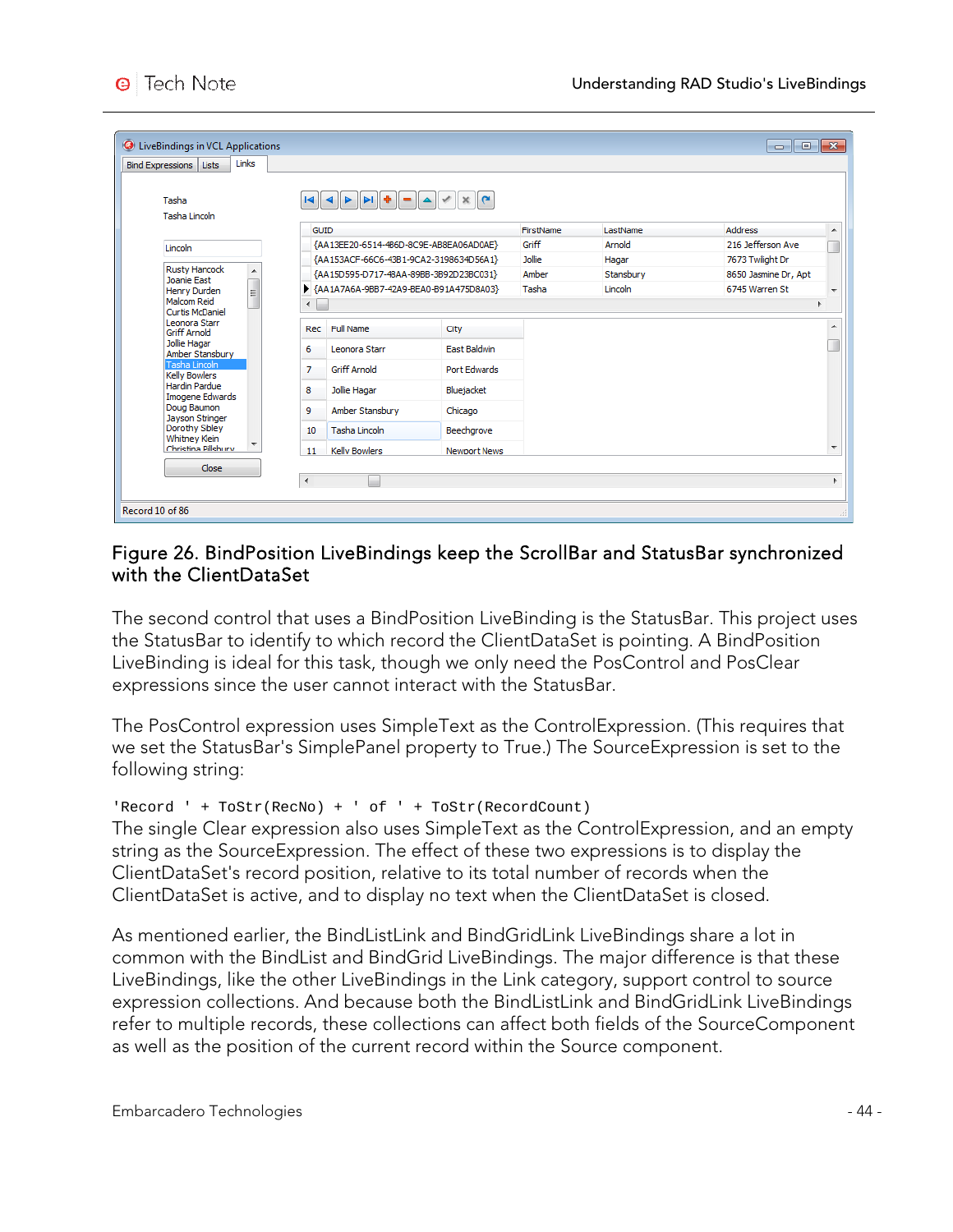#### **BINDLISTLINK**

Figure 27 shows the LiveBinding associated with the ListBox on the Links tab of the VCLLiveBindings project. Like the List LiveBinding associated with the ListBox on the Lists tab of the VCLLiveBindings main form, this BindListLink includes Format expressions that set the values of the ListBox items based on the SourceComponent, as well as a Clear expression that removes items from the ListBox when the ClientDataSet is closed. But also note that it also includes a PosControl expression that keeps the current item in the ListBox synchronized with the current record position in the ClientDataSet, as well as a PosSource expression that has the effect of changing the current record in the ClientDataSet, if possible, in response to the user's interaction within the items in the ListBox.

| Editing Form1.BindListLinkListBox11 |                                     |                                            |                                                         | $\mathbf{x}$                |
|-------------------------------------|-------------------------------------|--------------------------------------------|---------------------------------------------------------|-----------------------------|
| おわやく                                |                                     |                                            |                                                         |                             |
| Collections:                        | Expressions:                        |                                            |                                                         |                             |
| (All Collections)<br>FormatControl  | Name                                | Control                                    | Operation                                               |                             |
| <b>ClearControl</b>                 | Format <sup>[0]</sup>               | ListBox1, Text                             | BindScopeDB1, FirstName.AsString +" + LastName.AsString | Assign to control           |
| Format<br>PosControl                | ClearControl[0]                     | ListBox1, Items.DelimitedText              | BindScopeDB1,""                                         | Assign to control           |
| PosSource                           | PosControl[0]                       | ListBox1, ItemIndex                        | BindScopeDB1, RecNo - 1                                 | Assign to control           |
| Parse                               | PosSource <sup>[0]</sup>            | BindScopeDB1, RecNo                        | Assign to source                                        |                             |
|                                     | $\overline{ }$                      |                                            | m.                                                      |                             |
|                                     | Control expression for ListBox1:    |                                            |                                                         |                             |
|                                     | Items.Text                          |                                            |                                                         | $\checkmark$ x              |
|                                     |                                     |                                            |                                                         |                             |
|                                     | Source expression for BindScopeDB1: |                                            |                                                         |                             |
|                                     |                                     | FirstName.AsString + ' + LastName.AsString |                                                         | $\mathbf x$<br>$\checkmark$ |
|                                     | Eval Control                        | Eval Source                                | Assign to Control<br>Assign to Source                   |                             |

#### Figure 27. The expressions associated with a BindListLink LiveBinding in the VCLLiveBindings project

#### **BINDGRIDLINK**

The BindGridLink LiveBinding is the most capable of all of the LiveBindings in RAD Studio XE2, in that it has the capabilities of all of the unmanaged LiveBindings discussed so far. It supports expressions that can affect the grid as a whole, individual grid columns, individual grid cells, and the position of the current record in the grid as well as the source DataSet. In addition, it supports CellParse collections that can be used to write data from individual cells of the grid back to the source DataSet.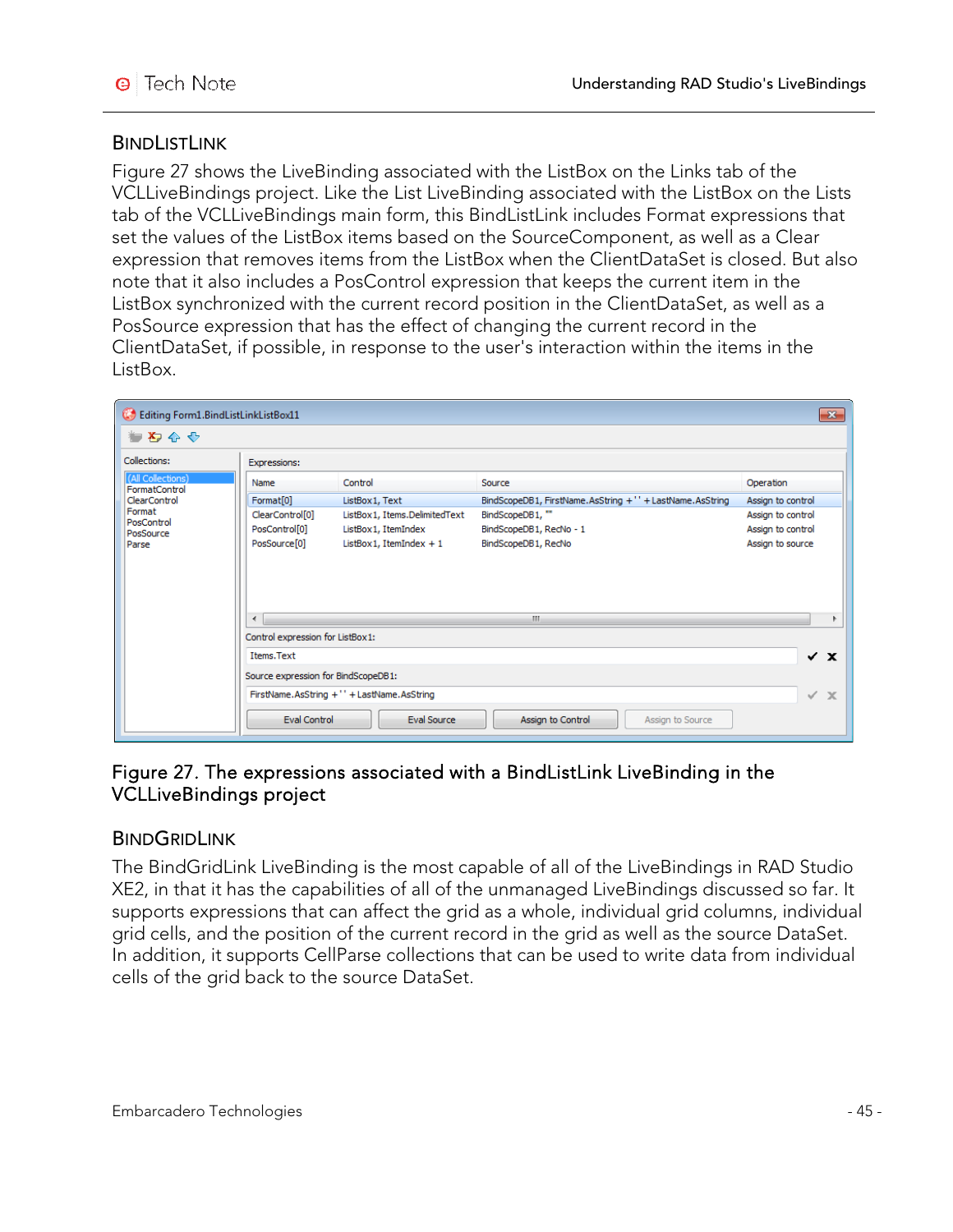Consider the Expression editor for the BindGridLinkStringGrid11 LiveBinding shown in Figure 28. Clearly, there is a lot going on here. However, now that we've had a chance to look at a lot of different expressions, this should be pretty easy to read.

| Editing Form1.BindGridLinkStringGrid11<br>$-x$                                                                                                   |                                                                                                                                                                                                            |                                                                                                                                                                                                        |                                                                                                                                                                                                                                                                      |                                                                                                                                                             |  |  |  |
|--------------------------------------------------------------------------------------------------------------------------------------------------|------------------------------------------------------------------------------------------------------------------------------------------------------------------------------------------------------------|--------------------------------------------------------------------------------------------------------------------------------------------------------------------------------------------------------|----------------------------------------------------------------------------------------------------------------------------------------------------------------------------------------------------------------------------------------------------------------------|-------------------------------------------------------------------------------------------------------------------------------------------------------------|--|--|--|
| <b>₩₩₩₩₩₩₩</b>                                                                                                                                   |                                                                                                                                                                                                            |                                                                                                                                                                                                        |                                                                                                                                                                                                                                                                      |                                                                                                                                                             |  |  |  |
| Collections:                                                                                                                                     | Expressions:                                                                                                                                                                                               |                                                                                                                                                                                                        |                                                                                                                                                                                                                                                                      |                                                                                                                                                             |  |  |  |
| (All Collections)<br>FormatControl<br><b>ClearControl</b><br>PosControl<br>PosSource<br>4 Columns<br>⊿ ∩<br>ColFormat<br>CellFormat<br>CellParse | Name<br>Columns[0].ColFormat[0]<br>Columns[0].CellFormat[0]<br>Columns[1].ColFormat[0]<br>Columns[1].CellFormat[0]<br>Columns.City.ColFormat[0]<br>Columns.City.CellFormat[0]<br>Columns.City.CellParse[0] | Control<br>StringGrid1, cells[0,0]<br>StringGrid1, cells[0]<br>StringGrid1, cells[1,0]<br>StringGrid1, cells[1]<br>StringGrid1, cells[2,0]<br>StringGrid1, cells[2]<br>StringGrid1, SelectedText(Self) | Source<br>BindScopeDB1, "Rec"<br>BindScopeDB1, ToStr(RecNo)<br>BindScopeDB1, "Full Name"<br>BindScopeDB1, FirstName.AsString +" + LastName.AsString<br>BindScopeDB1, City, "City"<br>BindScopeDB1, City, AsString<br>BindScopeDB1, City, AsString<br>BindScopeDB1, 3 | Operation<br>Assign to control<br>Assign to control<br>Assign to control<br>Assign to control<br>Assign to control<br>Assign to control<br>Assign to source |  |  |  |
| 41<br>ColFormat<br>CellFormat<br>CellParse<br>⊿ Citv<br>ColFormat<br>CellFormat                                                                  | FormatControl[0]<br>FormatControl[1]<br>FormatControl <sup>[2]</sup><br>FormatControl[3]<br>PosControl[0]<br>PosSource <sup>[0]</sup>                                                                      | StringGrid1, ColCount<br>StringGrid1, ColWidths[0]<br>StringGrid1, ColWidths[1]<br>StringGrid1, ColWidths[2]<br>StringGrid1, Row<br>StringGrid1, Row                                                   | BindScopeDB1, 30<br>BindScopeDB1, 140<br>BindScopeDB1, 100<br>BindScopeDB1, RecNo<br>BindScopeDB1, RecNo                                                                                                                                                             | Assign to control<br>Assign to control<br>Assign to control<br>Assign to control<br>Assign to control<br>Assign to source                                   |  |  |  |
| CellParse                                                                                                                                        | $\overline{4}$<br>Control expression for StringGrid1:<br>SelectedText(Self)<br>Source expression for BindScopeDB1, City:<br>AsString<br><b>Eval Control</b>                                                | Eval Source                                                                                                                                                                                            | m.<br>Assign to Control<br>Assign to Source                                                                                                                                                                                                                          | ✓<br>$\mathbf x$<br>✓<br>$\mathbf x$                                                                                                                        |  |  |  |

### Figure 28. The Expression editor for the BindGridLinkStringGrid11 LiveBinding

We have seen much of what is going on here before. The PosControl and PosSource collections are keeping the StringGrid and the ClientDataSet synchronized on the same current record. The FormatControl expressions are configuring the overall look of the StringGrid, and the CellFormat expressions are displaying the data in the individual cells of the grid. One of the CellFormat expressions displays the RecNo property of the ClientDataSet, and a second displays the results of a concatenation of the FirstName and LastName fields. The third CellFormat expression displays the value of the City field in its corresponding column.

As mentioned, CellParse is used to write data from a cell back to the corresponding field of the ClientDataSet. In this particular grid, there is only one column that displays the data from a field, and therefore, this the only column for which a CellParse expression really makes any sense. This is the expression that is selected in the Expression editor shown in Figure 28.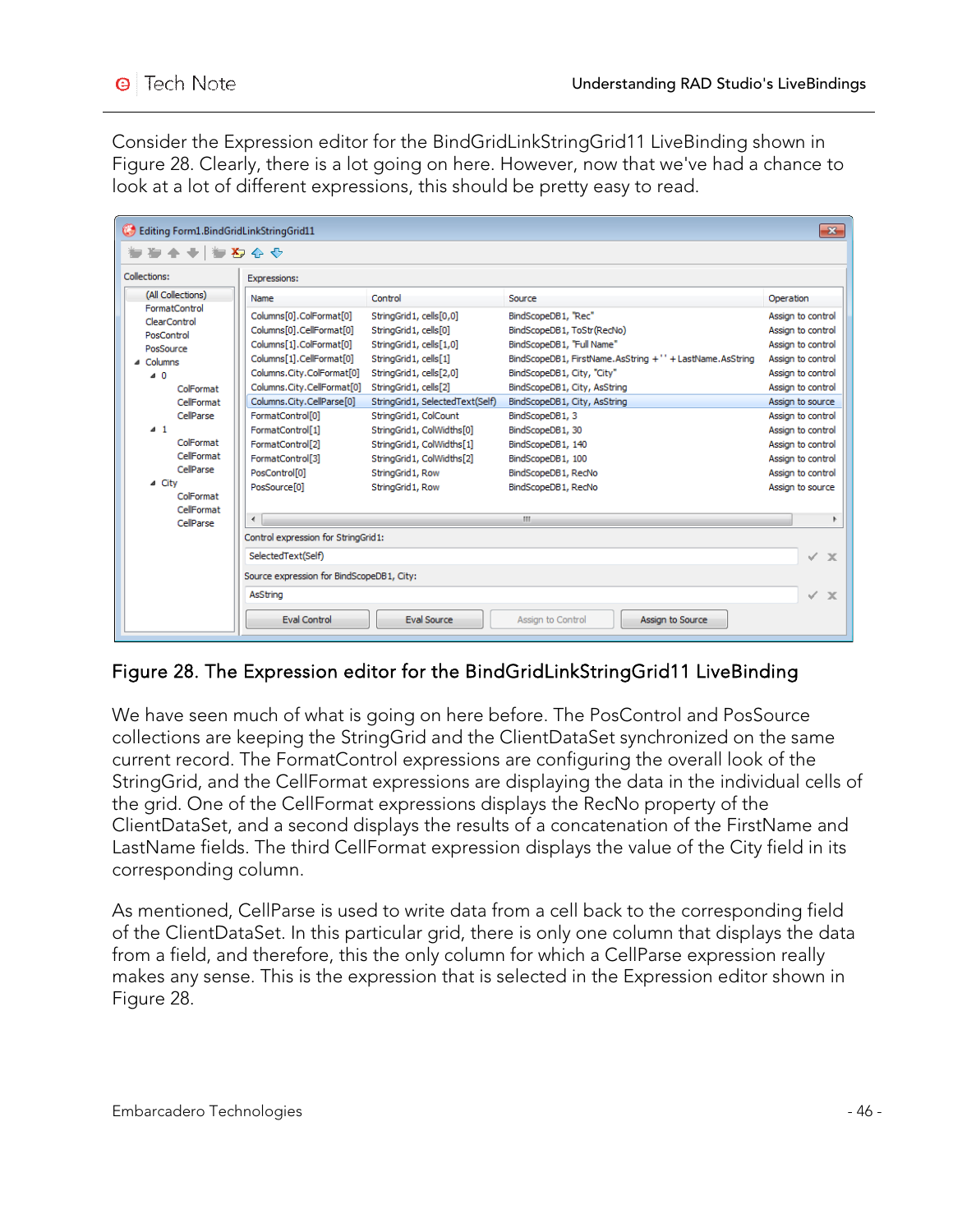As you can see, the ControlComponent is the StringGrid and the SourceComponent is the BindScopeDB. The direction of CellParse expressions is always control to source.

The Source expression is the AsString property of the underlying field, which is the City field (and which is identified by the SourceMemberName property of this expression). The Control expression is SelectedText(Self), and this requires a little explanation.

SelectedText is a bidirectional custom method that permits the retrieval of data from, and assignment of data to, the control. Which control SelectedText refers to is defined by the Self variable in this expression, and Self is a reference to the control in the expression's scope. When used in the context of a StringGrid, SelectedText permits the value of the current cell to be read from or written to. As a result, changes made to the City field in the StringGrid are written to the current record of the ClientDataSet.

# LIVEBINDINGS IN FIREMONKEY APPLICATIONS

Why, you might ask, have I used a VCL application to demonstrate nearly every LiveBinding that I've covered so far when LiveBindings play such a crucial role in FireMonkey applications? The answer is this. I don't want you to think that LiveBindings are exclusively for implementing data awareness in FireMonkey applications. Sure, you can use them that way, but that is just one of their uses.

First of all, data awareness is only one use of LiveBindings. Consider the BindLinks associated with the two buttons in the VCLLiveBindings project as well as the BindPosition associated with the StatusBar. These LiveBindings represent a different way of thinking about the user interface. They let the user interface react to the state of the underlying controls, rather than being manually updated through the invocation of methods that have to be written with intimate knowledge of the controls being manipulated.

The second point is that LiveBindings are not a replacement for event handlers. Case in point— FireMonkey controls support event handlers, just as do VCL controls. LiveBindings are a new and different mechanism. There are things that event handlers do very well. At the same time, there are things that LiveBindings do that would be difficult for event handlers.

The third reason is that I think it's important to start using LiveBindings, where appropriate, in both VCL and FireMonkey applications. Once you start doing so, you will begin to think about LiveBindings differently. LiveBindings, as a framework, is going to be an important part of the new generation of rich user interface applications we are going to be expected to create.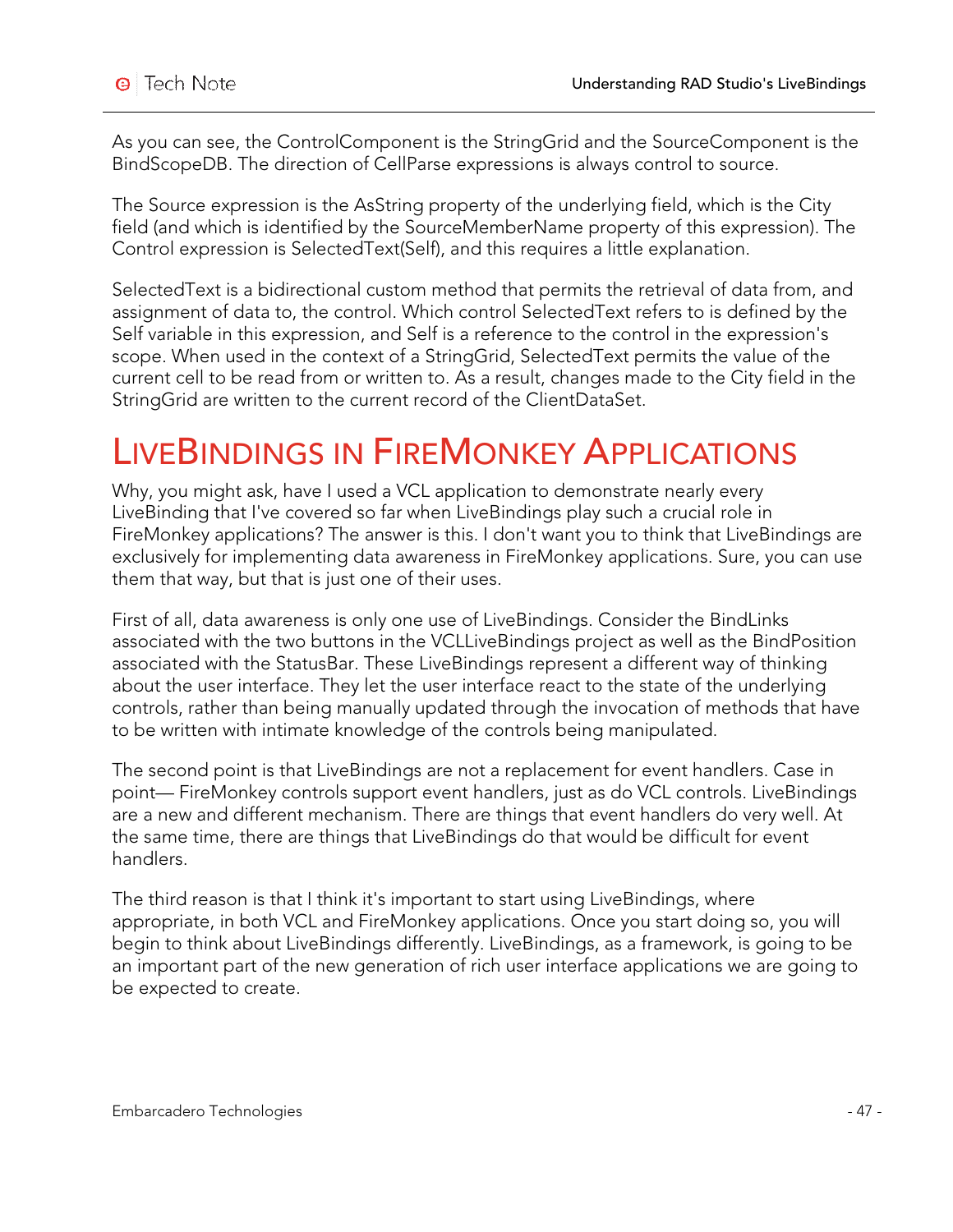The fourth reason is that configuring LiveBindings in FireMonkey uses all of the techniques that I have covered so far in this paper. Every one of the LiveBindings I described, along with their corresponding expression collections, appear in FireMonkey.

FireMonkey does have something, however, that the VCL implementation of LiveBindings currently does not have. FireMonkey has eight components not found in the VCL implementation. Seven of these are Link LiveBindings: TBindDBEditLink, TBindDBTextLink, TBindDBCheckLink, TBindDBGridLink, TBindDBListLink, TBindIDBImageLink, and TBindDBMemoLink. The final component is BindNavigator, and it is a component but not a LiveBinding. I will discuss the BindNavigator component later in this section.

The Link LiveBindings in FireMonkey greatly simplify the process of binding controls to DataSets, taking the responsibility for create all of the necessary expressions for you.

*Code: The code for this project is available in the FireMonkeyLiveBindings project, which you can download along with this white paper.*

Let take a look at a simple project that uses LiveBindings to provide a FireMonkey application with data awareness. The running application is shown in Figure 29.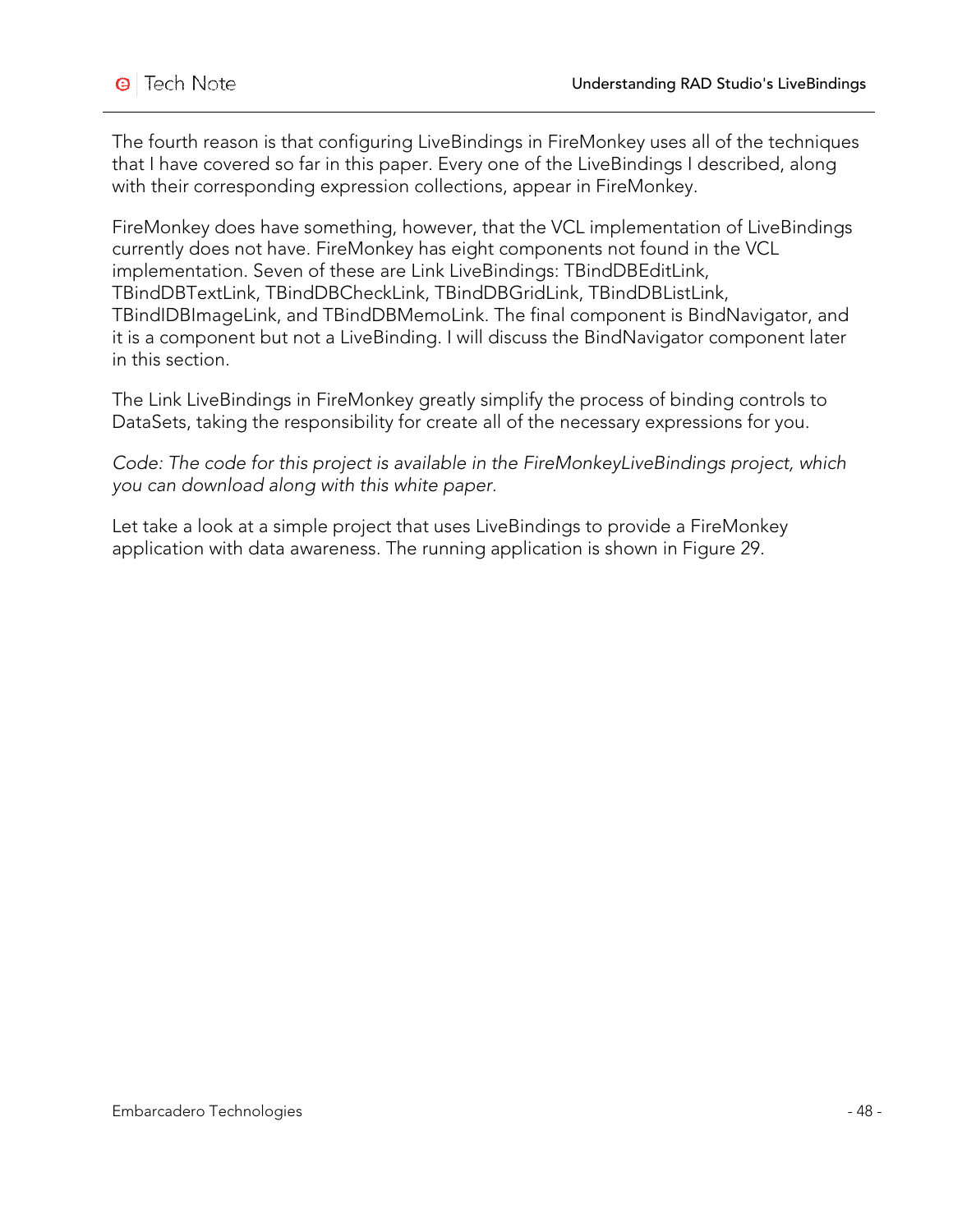|                                  | <b>O</b> Live Bindings with FireMonkey Applications<br>$\begin{array}{c c c c c c} \hline \multicolumn{3}{c }{\mathbf{C}} & \multicolumn{3}{c }{\mathbf{S}} & \multicolumn{3}{c }{\mathbf{X}} \end{array}$ |                |                          |                                 |           |         |                 |   |
|----------------------------------|------------------------------------------------------------------------------------------------------------------------------------------------------------------------------------------------------------|----------------|--------------------------|---------------------------------|-----------|---------|-----------------|---|
|                                  | <b>KKI 4</b>                                                                                                                                                                                               |                |                          |                                 |           |         |                 |   |
| <b>First Name</b>                |                                                                                                                                                                                                            |                |                          |                                 |           |         |                 |   |
| Henry                            |                                                                                                                                                                                                            |                |                          |                                 |           |         |                 |   |
| Last Name                        |                                                                                                                                                                                                            |                |                          |                                 |           |         |                 |   |
| Durden                           |                                                                                                                                                                                                            |                |                          |                                 |           |         |                 |   |
| GUID                             | FirstName                                                                                                                                                                                                  | LastName       | Address                  | City                            | State     | ZipCode | <b>RandomNi</b> |   |
| {AA06F53E-  Henry                |                                                                                                                                                                                                            | Durden         |                          | 2057 Diam <a> let Youngstow</a> | <b>OH</b> | 44510   | 145691365       | ▲ |
| {AA074A67-   Malcom              |                                                                                                                                                                                                            | Reid           | 6649 Atlant Athol        |                                 | ID        | 83801   | 33560004        |   |
| {AA08EC90- Curtis                |                                                                                                                                                                                                            | McDaniel       | 6054 Decke Summit        |                                 | <b>NJ</b> | 07901   | 304730301       |   |
| {AA0E2724- Leonora               |                                                                                                                                                                                                            | <b>Starr</b>   |                          | 8908 Hardii East Baldwi   ME    |           | 04024   | 124375106       |   |
| {AA13EE20-Griff                  |                                                                                                                                                                                                            | Arnold         |                          | 216 Jeffersc   Port Edward   WI |           | 54469   | 152320463       |   |
| {AA153ACF-Jollie                 |                                                                                                                                                                                                            | Hagar          | 7673 Twilig   Bluejacket |                                 | OK        | 74333   | 442758945       |   |
| {AA15D595- Amber                 |                                                                                                                                                                                                            | Stansbury      | 8650 Jasmir Chicago      |                                 | IL        | 60624   | 422113821       |   |
| {AA1A7A6A Tasha                  |                                                                                                                                                                                                            | Lincoln        |                          | 6745 Warre   Beechgrove   TN    |           | 37018   | 369332182       |   |
| {AA1D7244- Kelly                 |                                                                                                                                                                                                            | <b>Bowlers</b> |                          | 2926 Ashlar   Newport No VA     |           | 23606   | 221892552       |   |
| {AA2364FB-: Hardin               |                                                                                                                                                                                                            | Pardue         | 7839 6th St   Evans      |                                 | LA        | 70639   | 465337872       |   |
| {AA270D68- Imogene<br>. <u>.</u> |                                                                                                                                                                                                            | Edwards        | . <u>.</u>               | 8592 Doyle   Minneapoli   MN    |           | 55409   | 200564106       | ▼ |

#### Figure 29. A data-aware FireMonkey application

This application is pretty plain, because I have not used LiveBindings to do anything special. However, with a little effort, all of the techniques that were used in the VCLLiveBindings project could have been applied here.

I did keep this application simple to demonstrate the incredible ease with which you can associate FireMonkey controls with data. In short, once you have a DataSet, a DataSource, and a BindScopeDB hooked up on a form, this interface can be recreated in a under a minute (if you work fast).

Here is what you are going to do. You are going to delete all of the visual controls from this form, and then re-create this form yourself. To do this, use the following steps:

1. Open the FireMonkeyLiveBindings project in RAD Studio.

2. Delete the StringGrid, the two Edits, and the BindNavigator from your form. Also, double-click the BindingsList and delete all of the LiveBindings that were previously created on this form. Your form should now look something like that shown in Figure 30.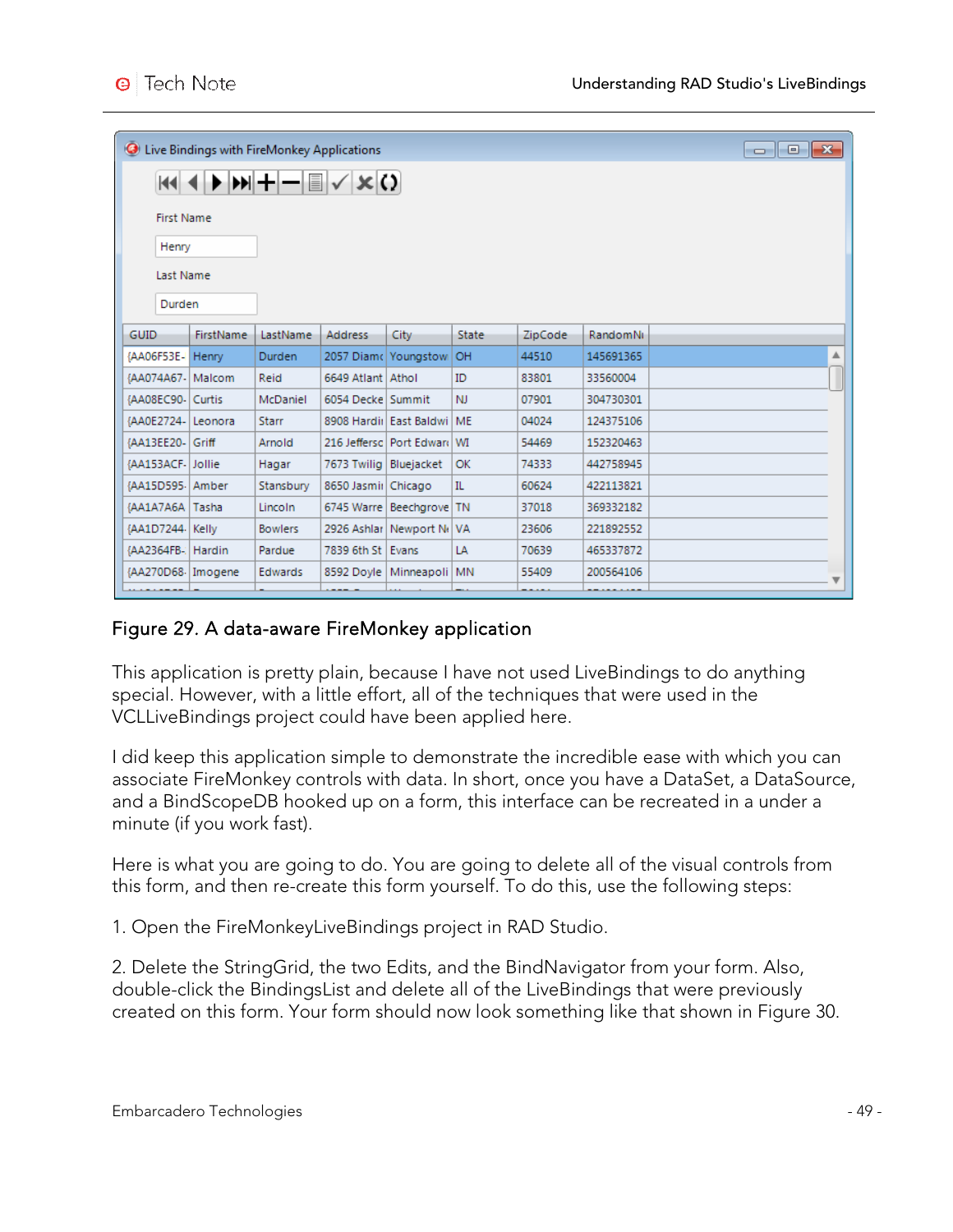| Live Bindings with FireMonkey Applications |                   |                                 |   |  |  |
|--------------------------------------------|-------------------|---------------------------------|---|--|--|
|                                            |                   |                                 |   |  |  |
| First Name                                 | B                 |                                 |   |  |  |
|                                            |                   | BindingsList1                   |   |  |  |
| Last Name                                  |                   |                                 | E |  |  |
|                                            | 食<br>BindScopeDB1 | ₩<br>DataSource1 ClientDataSet1 |   |  |  |
|                                            |                   |                                 |   |  |  |
|                                            |                   |                                 |   |  |  |
|                                            |                   |                                 |   |  |  |
|                                            |                   |                                 |   |  |  |
|                                            |                   |                                 |   |  |  |
|                                            |                   |                                 |   |  |  |
|                                            |                   |                                 |   |  |  |
|                                            |                   |                                 |   |  |  |
|                                            |                   |                                 |   |  |  |

#### Figure 30. A basic form with a BindScopeDB that is hooked up to an active ClientDataSet through a DataSource

3. Next, we need to make sure that the ClientDataSet is configured and active. Select the ClientDataSet, and using the Object Inspector, set its FileName property to the sampledata.cds file, which you will find in the same directory as the FireMonkeyLiveBindings.dpr file. (Note that the FileName property editor for the ClientDataSet defaults its file filter to \*.xml by default, so you will have to change the file filter to see the cds file.) Then, set the ClientDataSet's Active property to True.

4. Now, place a StringGrid on the form and set its Align property to alMostBottom. Adjust the size of the StringGrid so that it is more or less in the position of the StringGrid that appears in Figure 29.

5. Select the form (so that the StringGrid is not selected) and place two Edits, one beneath each of the Labels.

6. Select the form again and place a BindNavigator. Position it above the top-most Label.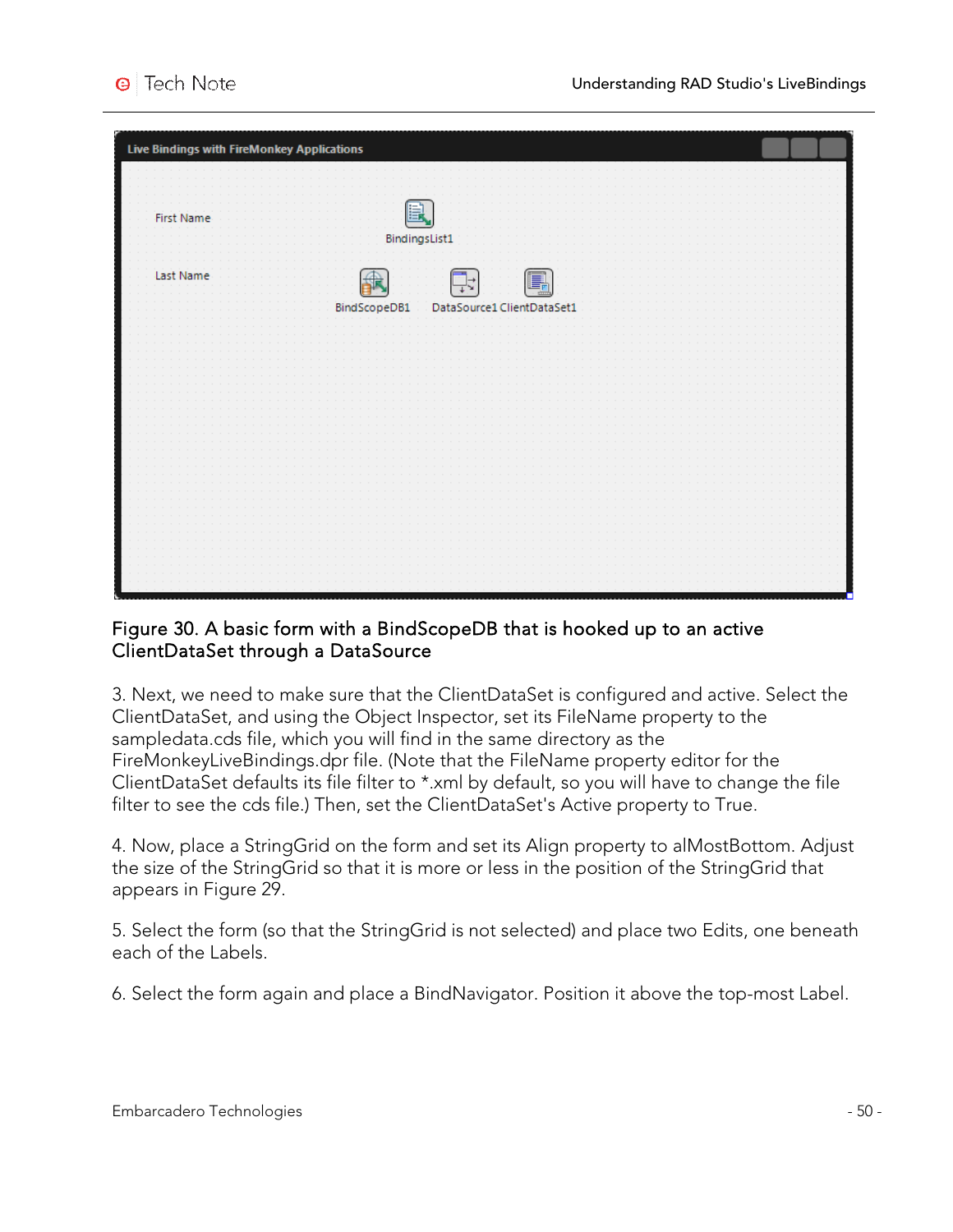7. Now you are ready to create the LiveBindings. Let's start with the StringGrid. Right-click the StringGrid and select New LiveBinding.... RAD Studio displays the New LiveBinding dialog box as shown in Figure 31.

| New LiveBinding                                                                                                                                                                                                                            |
|--------------------------------------------------------------------------------------------------------------------------------------------------------------------------------------------------------------------------------------------|
| <b>Binding Classes:</b>                                                                                                                                                                                                                    |
| ▲ Binding Expressions<br>- TBindExpression<br>- TBindExprItems<br>⊿ Links<br>- TBindLink<br>- TBindListLink<br><b>TBindGridLink</b><br>- TBindPosition<br>⊿ ⊥ists<br>$-$ TBindList<br><b>E</b> mdGridList<br>⊿ DB Links<br>TBindDBGridLink |
| OK<br>Cancel<br>Help                                                                                                                                                                                                                       |

### Figure 31. The New LiveBinding dialog box for a FireMonkey StringGrid

What you will see is similar, but not identical, to what you get when you create a new LiveBinding for a VCL component. Specifically, this dialog box includes an additional node: DB Links.

8. Select the TBindDBGridLink that appears under the DB Links node and click OK. A new LiveBinding named BindDBGridLinkStringGrid11 is created, and it is selected in the Object Inspector.

9. Using the Object Inspector, set the DataSource property of the new LiveBinding to BindScopeDB. Upon setting this property, the StringGrid is populated with the data from the ClientDataSet. Your form should now look something like that shown in Figure 32.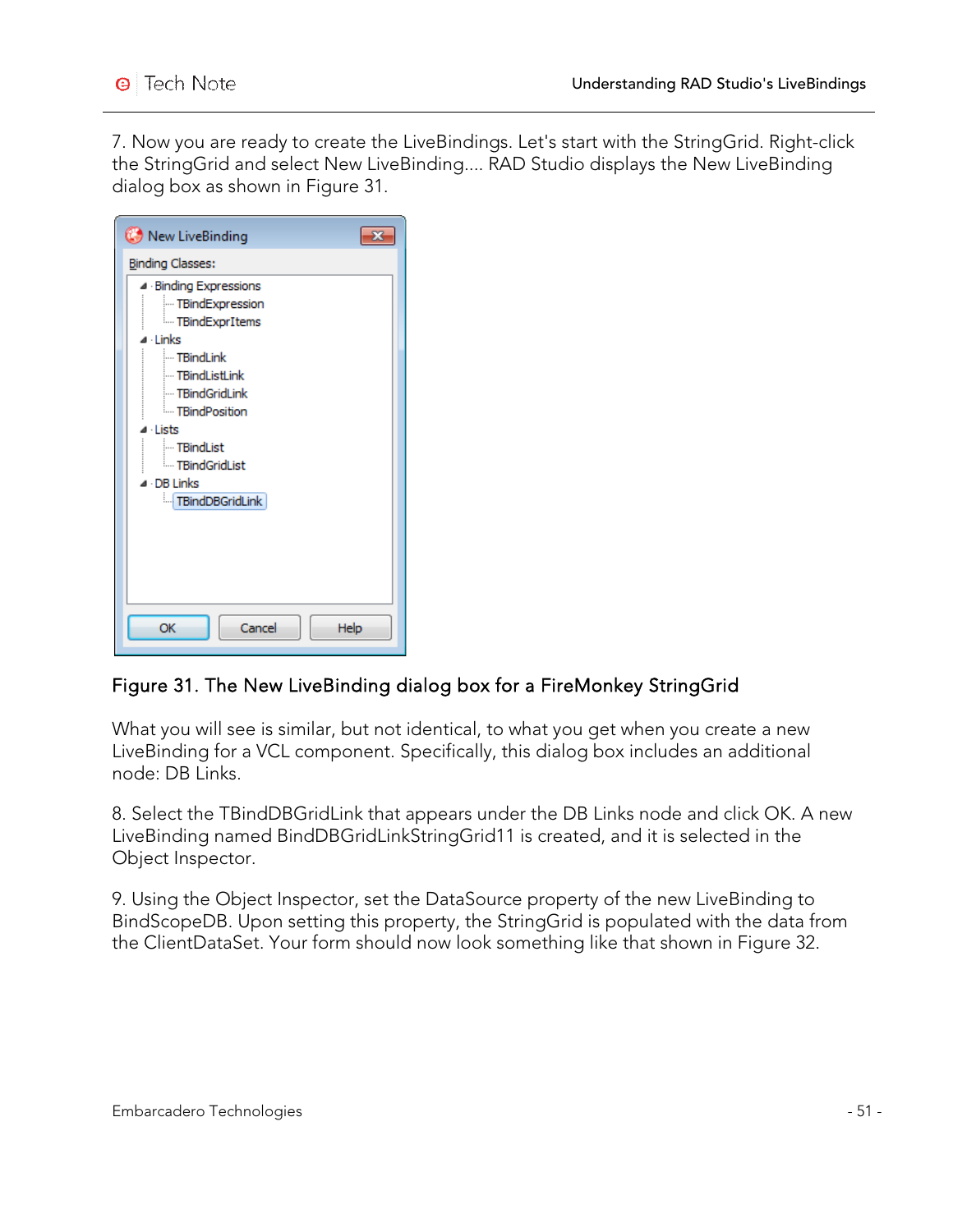| Live Bindings with FireMonkey Applications |                  |                                                           |                        |                               |                            |         |           |  |
|--------------------------------------------|------------------|-----------------------------------------------------------|------------------------|-------------------------------|----------------------------|---------|-----------|--|
| KH                                         |                  | $\blacktriangleright$ $\blacktriangleright$ $\dashv$<br>ē | $\sqrt{\mathbf{x}}$ () |                               |                            |         |           |  |
| <b>First Name</b>                          |                  |                                                           |                        | 圓                             |                            |         |           |  |
|                                            |                  |                                                           |                        | <b>BindingsList1</b>          |                            |         |           |  |
| Last Name                                  |                  |                                                           | BindScopeDB1           |                               | DataSource1 ClientDataSet1 | q       |           |  |
| <b>GUID</b>                                | <b>FirstName</b> | LastName                                                  | <b>Address</b>         | City                          | <b>State</b>               | ZipCode | RandomNi  |  |
| {AA06F53E-                                 | Henry            | <b>Durden</b>                                             |                        | 2057 Diame Youngstow          | OH                         | 44510   | 145691365 |  |
| {AA074A67-                                 | Malcom           | Reid                                                      | 6649 Atlant Athol      |                               | ID                         | 83801   | 33560004  |  |
| <b>AA08EC90-</b>                           | Curtis           | McDaniel                                                  | 6054 Decke Summit      |                               | <b>NJ</b>                  | 07901   | 304730301 |  |
| {AA0E2724-                                 | Leonora          | Starr                                                     |                        | 8908 Hardii East Baldwi       | <b>ME</b>                  | 04024   | 124375106 |  |
| {AA13EE20-                                 | Griff            | Arnold                                                    |                        | 216 Jeffersc   Port Edward WI |                            | 54469   | 152320463 |  |
| {AA153ACF-                                 | Jollie           | Hagar                                                     | 7673 Twilig Bluejacket |                               | OK                         | 74333   | 442758945 |  |
| {AA15D595- Amber                           |                  | Stansbury                                                 | 8650 Jasmir Chicago    |                               | IL.                        | 60624   | 422113821 |  |
| {AA1A7A6A                                  | Tasha            | Lincoln                                                   |                        | 6745 Warre Beechgrove         | <b>TN</b>                  | 37018   | 369332182 |  |
| {AA1D7244}                                 | Kelly            | <b>Bowlers</b>                                            |                        | 2926 Ashlar Newport No VA     |                            | 23606   | 221892552 |  |
| {AA2364FB-                                 | Hardin           | Pardue                                                    | 7839 6th St Evans      |                               | LA                         | 70639   | 465337872 |  |
| {AA270D68- Imogene                         |                  | <b>Edwards</b>                                            |                        | 8592 Dovle   Minneapoli   MN  |                            | 55409   | 200564106 |  |
| {AA2A97CF-Doug                             |                  | <b>Baumon</b>                                             | 1557 Garne Woodson     |                               | TX                         | 76491   | 374994425 |  |

### Figure 32. Once hooked up to a BindScopeDB, the new LiveBinding is fully functional

Actually, I made this a bit more difficult than I had to. The context menu for the StringGrid also included an option labeled Link to DB DataSource. If you had selected that option, the LiveBinding would have been created and configured that link for you in one step. Let's use that technique with the two Edits.

10. Right-click the Edit that appears below the First Name Label and Select Link to DB Field.... The New DB Link dialog box, shown in Figure 33, is displayed. Select FirstName and Click OK. The Edit is now fully configured. Repeat this step with the Edit that appears below the Last Name Label. This time select the LastName field from the New DB Link dialog box.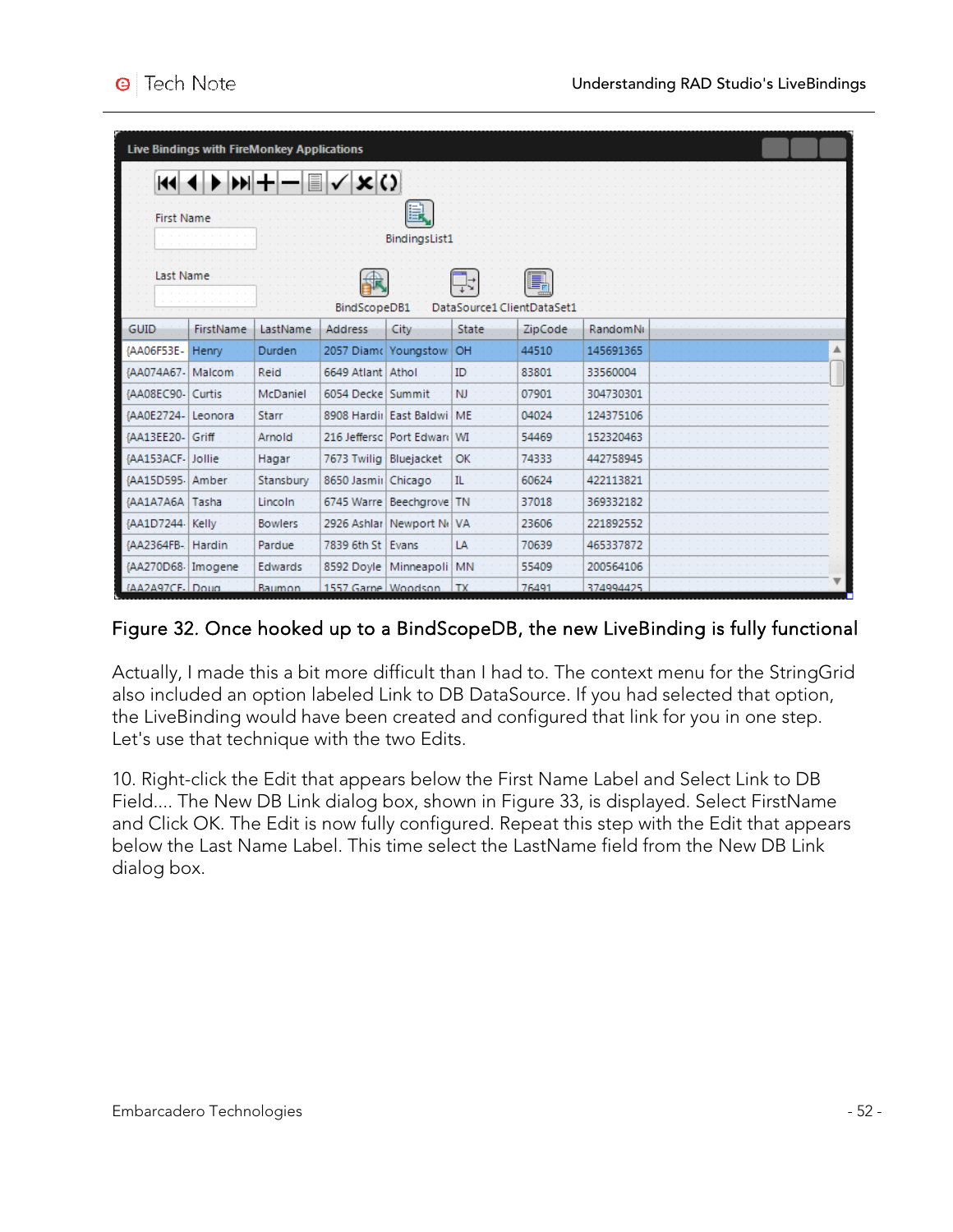

### Figure 33. The New DB Link dialog box

11. Finally, let's configure the BindNavigator. Select the BindNavigator and set its BindScope property to BindScopeDB.

That's it. Your controls are fully data aware. You can now run the application, navigate the data, and even edit the data. If you close the application, the changes you made are changed. Admittedly, there are two event handlers on this form that helped. But here they are, and I think you'll agree that they are rather simple:

```
procedure TForm1.FormCreate(Sender: TObject);
begin
   ClientDataSet1.Close;
   ClientDataSet1.FileName := ExtractFilePath(ParamStr(0)) + 'sampledata.cds';
   ClientDataSet1.LogChanges := False;
   ClientDataSet1.Open;
end;
procedure TForm1.FormClose(Sender: TObject; var Action: TCloseAction);
begin
   if ClientDataSet1.Active then
   begin
     ClientDataSet1.SaveToFile;
     ClientDataSet1.Close;
   end;
end;
```
So, what is different about adding LiveBindings in VCL versus FireMonkey applications? The answer is that the component editor created the Link LiveBindings and configured them almost the same way as you would do manually in VCL applications. The classes and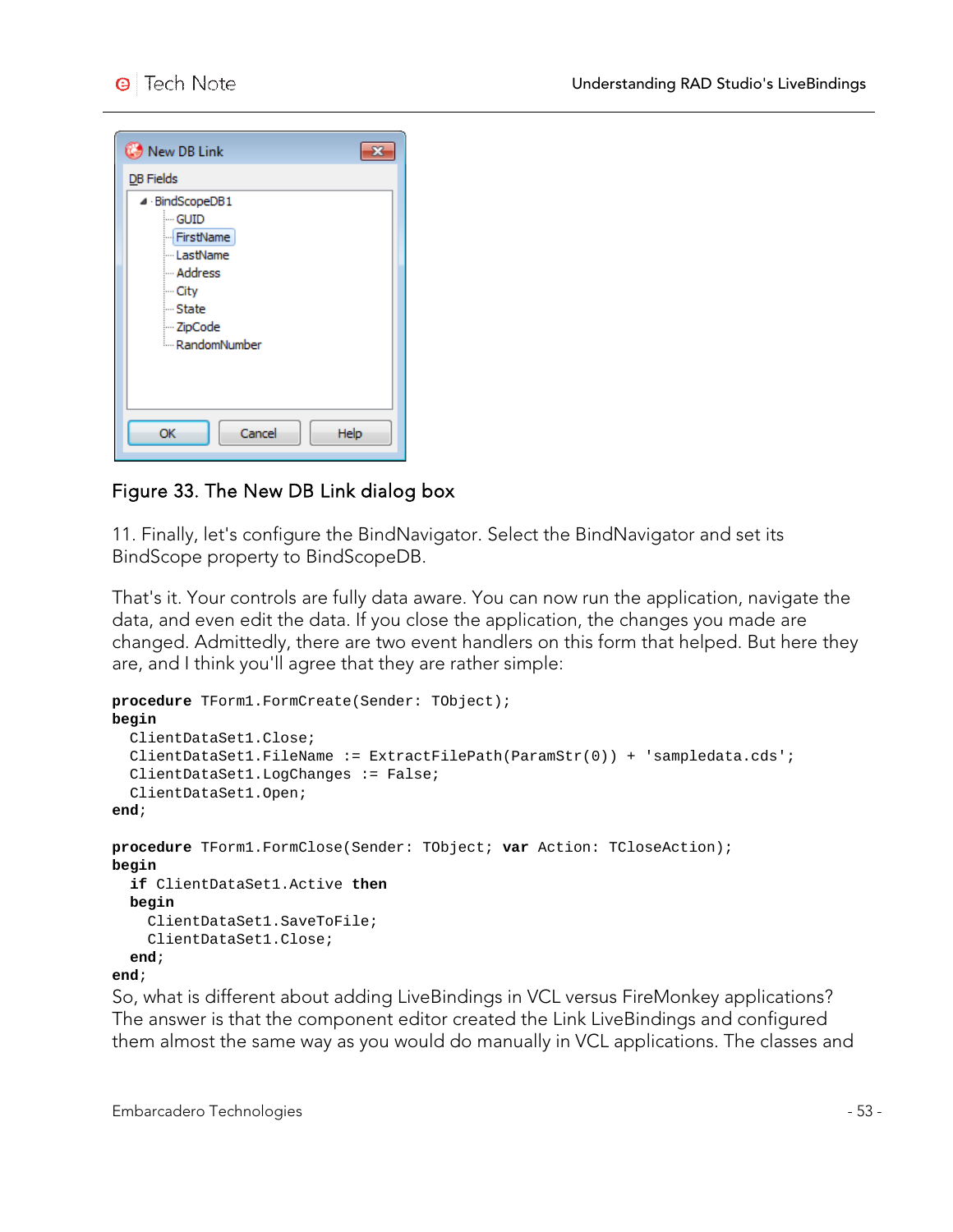the properties are the same. But there is one difference. You cannot edit the properties of these LiveBindings. In fact, if you open one of these LiveBindings in the Expression editor, you will find that the Expression collections are read only, as shown in Figure 34.

| Editing Form1.BindDBGridLinkStringGrid11 |                                           |                                 |                                                       | $\mathbf{x}$                |
|------------------------------------------|-------------------------------------------|---------------------------------|-------------------------------------------------------|-----------------------------|
|                                          |                                           |                                 |                                                       |                             |
| Collections:                             | Expressions:                              |                                 |                                                       |                             |
| (All Collections)                        | Name                                      | Control                         | Source                                                | Operation                   |
| FormatControl<br>ClearControl            | Columns.GUID.CellForma                    | StringGrid1, Cells[0]           | BindScopeDB1, GUID, DisplayText                       | Assign to control           |
| PosControl                               | Columns.GUID.CellParse[0]                 | StringGrid1, SelectedText(Self) | BindScopeDB1, GUID, Text                              | Assign to source            |
| PosSource                                | Columns.FirstName.CellF                   | StringGrid1, Cells[1]           | BindScopeDB1, FirstName, DisplayText                  | Assign to control           |
| 4 Columns                                | Columns.FirstName.CellP                   | StringGrid1, SelectedText(Self) | BindScopeDB1, FirstName, Text                         | Assign to source            |
| $\triangle$ GUID                         | Columns.LastName.CellE                    | StringGrid1, Cells[2]           | BindScopeDB1, LastName, DisplayText                   | Assign to control           |
| ColFormat                                | Columns.LastName.CellP                    | StringGrid1, SelectedText(Self) | BindScopeDB1, LastName, Text                          | Assign to source            |
| CellFormat                               | Columns.Address.CellFor                   | StringGrid1, Cells[3]           | BindScopeDB1, Address, DisplayText                    | Assign to control           |
| CellParse                                | Columns. Address. CellPar                 | StringGrid1, SelectedText(Self) | BindScopeDB1, Address, Text                           | Assign to source            |
| ⊿ FirstName                              | Columns.City.CellFormat[0]                | StringGrid1, Cells[4]           | BindScopeDB1, City, DisplayText                       | Assign to control           |
| ColFormat                                | Columns.City.CellParse[0]                 | StringGrid1, SelectedText(Self) | BindScopeDB1, City, Text                              | Assign to source            |
| CellFormat <sup>E</sup>                  | Columns.State.CellForma                   | StringGrid1, Cells[5]           | BindScopeDB1, State, DisplayText                      | Assign to control           |
| CellParse                                | Columns.State.CellParse[0]                | StringGrid1, SelectedText(Self) | BindScopeDB1, State, Text                             | Assign to source            |
| ▲ LastName                               | Columns.ZipCode.CellFor                   | StringGrid1, Cells[6]           | BindScopeDB1, ZipCode, DisplayText                    | Assign to control           |
| ColFormat<br>CellFormat                  | Columns.ZipCode.CellPar                   | StringGrid1, SelectedText(Self) | BindScopeDB1, ZipCode, Text                           | Assign to source            |
| CellParse                                | Columns.RandomNumber                      | StringGrid1, Cells[7]           | BindScopeDB1, RandomNumber, DisplayText               | Assign to control           |
| ⊿ State                                  | Columns.RandomNumber                      | StringGrid1, SelectedText(Self) | BindScopeDB1, RandomNumber, Text                      | Assign to source            |
| ColFormat                                | PosControl[0]                             | StringGrid1, Selected           | BindScopeDB1, Math Max(0, DBUtils ActiveRecord(Self)) | Assign to control           |
| CellFormat                               | PosSource <sup>[0]</sup>                  | StringGrid1, Selected+1         | BindScopeDB1, DBUtils_ValidRecNo(Self)                | Assign to source            |
| CellParse                                |                                           |                                 |                                                       |                             |
| ⊿ ZipCode                                |                                           |                                 |                                                       |                             |
| ColFormat                                | $\overline{4}$                            |                                 | m.                                                    |                             |
| CellFormat                               | Control expression for StringGrid1:       |                                 |                                                       |                             |
| CellParse                                | Cells[0]                                  |                                 |                                                       | $\checkmark$<br>$\mathbf x$ |
| ⊿ Address<br>ColFormat                   | Source expression for BindScopeDB1, GUID: |                                 |                                                       |                             |
| CellFormat                               | DisplayText                               |                                 |                                                       |                             |
| CellParse                                |                                           |                                 |                                                       | ✓<br>$\mathbf x$            |
| m.                                       | <b>Eval Control</b>                       | Eval Source                     | Assign to Control<br>Assign to Source                 |                             |

### Figure 34. A LiveBinding created by the StringGrid component editor

I actually think that it is a shame that we cannot change these LiveBindings at design time. For example, while you can use the StringGrid's Column Editor component editor to configure the individual columns of the StringGrid, you cannot customize the individual expressions of this generated LiveBinding.

If you want to use these LiveBindings (as opposed to configuring Link LiveBindings manually), it is possible to change one or more of their properties, but you must do so at runtime. To do so, add an OnActivating event handler to your form, and use the GetDelete method of the Link LiveBinding to get a reference to the LiveBinding object. You can then use this reference to make changes to the contained expression collections.

There is only one more topic to cover where LiveBindings in FireMonkey applications are concerned. FireMonkey does not have any of the data-aware controls that appear on the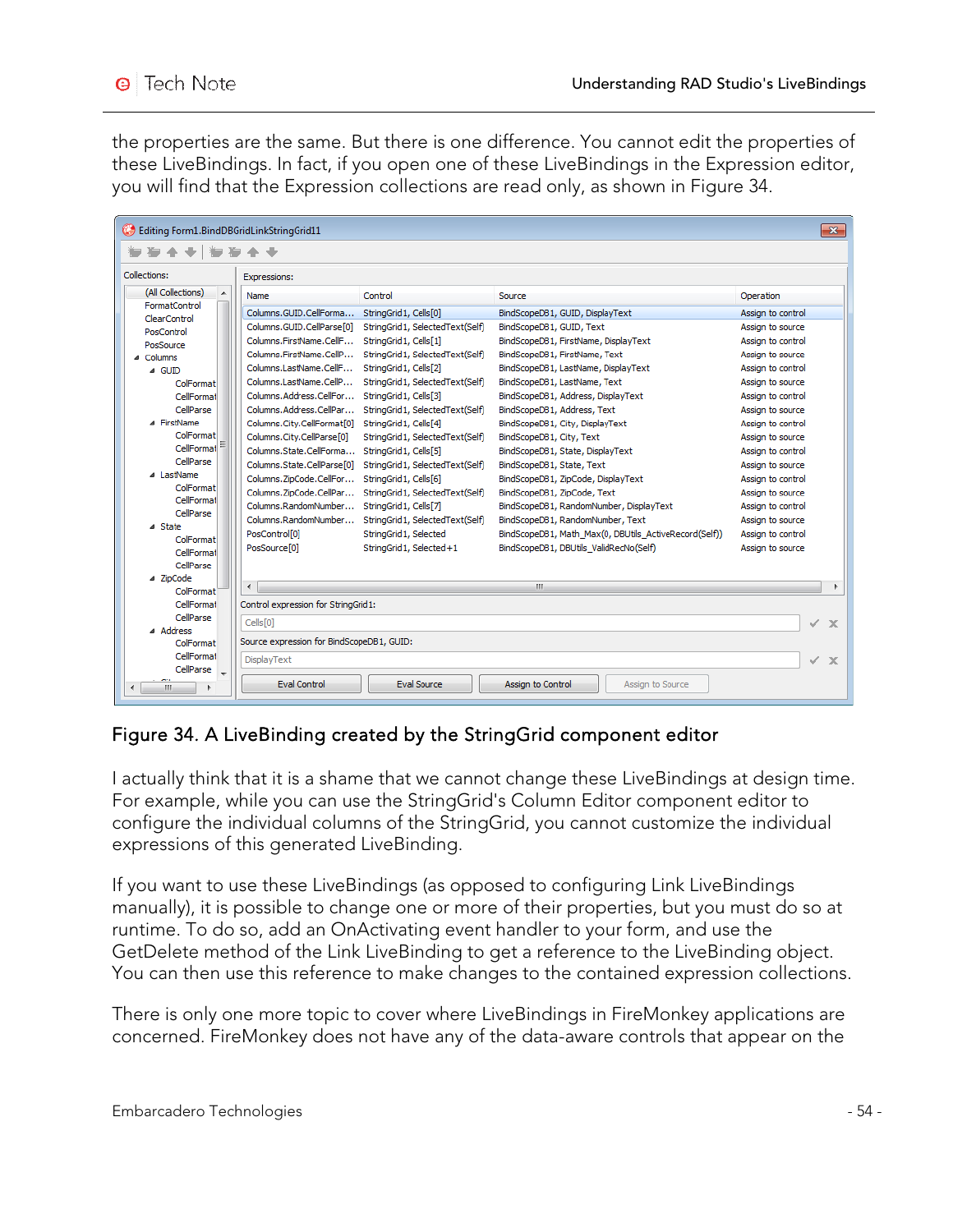Data Control page of the VCL Tool Palette, which means that there is no DBNavigator in FireMonkey. That is where the BindNavigator comes in. If you want a predefined navigator in a FireMonkey application, use the BindNavigator.

## THE FUTURE OF LIVE BINDINGS

I have been interested in LiveBindings since RAD Studio XE2 was released. It was clear to me that LiveBindings represented a new way to work with objects, and I have worked to promote their use through magazine articles and presentations, such as my LiveBinding presentation during the 24 Hours of Delphi event hosted by David Intersimone (David I). I have also blogged a bit about LiveBindings.

The response has been interesting, though not entirely positive. In short, there are three common complaints that developers have shared with me and I want to take this opportunity to address them.

The first comment that I have heard a number of times is that LiveBindings don't really add anything new. In other words, there is nothing that LiveBindings can do that you cannot already achieve using the existing mechanisms in RAD Studio, such as event handlers.

I don't agree. Sure, event handlers are powerful, and fast, but if we only look at LiveBindings as just a different way of doing what we've always done, we will come to this same conclusion. And that's just the thing. LiveBindings requires us to look at our goals from a different perspective. LiveBindings can do things that really don't fit into the eventdriven model of traditional event handlers. Sure, in this version of RAD Studio they are somewhat limited, but that will change over time.

Here is an example of what I am talking about. I want to turn my attention back to a BindExpression event handler that I created for the VCLLiveBindings project, but have not yet discussed. To me, this LiveBinding represents a new way of working with components.

First of all, this BindExpressions includes a call to a method that produces side effects in the SourceExpression. This is that method, and as you can see, it is associated with the Form.

```
function TForm1.OpenCDS(Open: Boolean): string;
begin
  if Open then
  begin
     ClientDataSet1.Open;
     ClientDataSet1.LogChanges := False;
     exit('Close');
   end
   else
```
Embarcadero Technologies - 55 -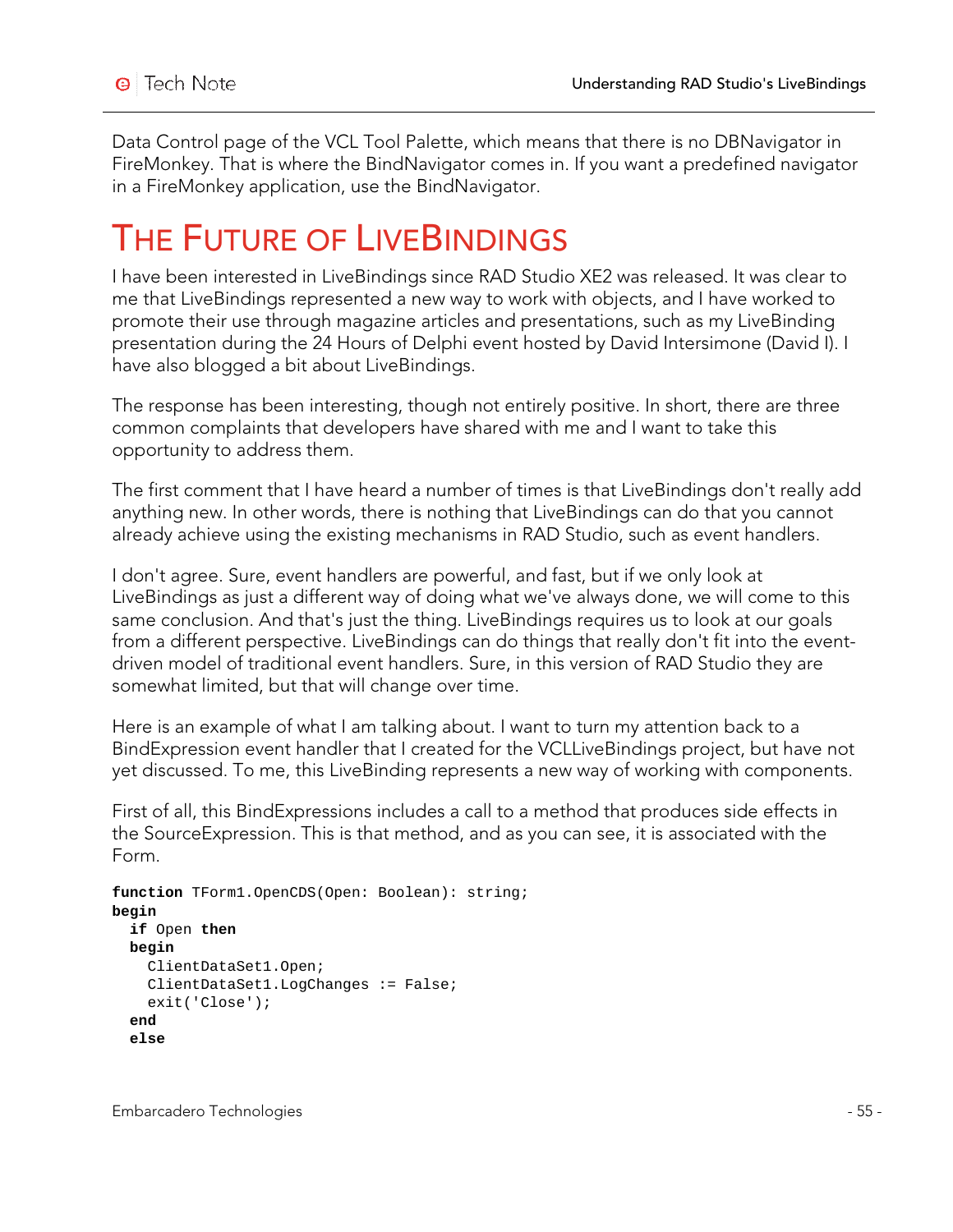

#### **begin**

```
 ClientDataSet1.SaveToFile;
   ClientDataSet1.Close;
   exit('Open');
 end;
```
#### **end**;

This BindExpression is associated with an ActionItem named OpenCloseAction. Two Buttons use this ActionItem as their Action, which means that they share a number of properties, such as Caption, Enabled, images, and use the OnExecute event handler as their OnClick event handler. As a result, clicking either of these buttons both opens or closes the ClientDataSet, as well as causing the Caption of any object using this ActionItem to update. While this particular ActionItem is associated with two buttons on the Form, any number of different components (not just Buttons) could theoretically use this same ActionItem.

Turning back to the BindExpression, the ControlComponent is OpenCloseAction (the ActionItem), and this same object serves as the SourceComponent. The ControlExpression is Caption, and the SourceExpression is shown here:

Owner.OpenCDS(Self.Caption="Close")

This LiveBinding is shown in the Object Inspector in Figure 35.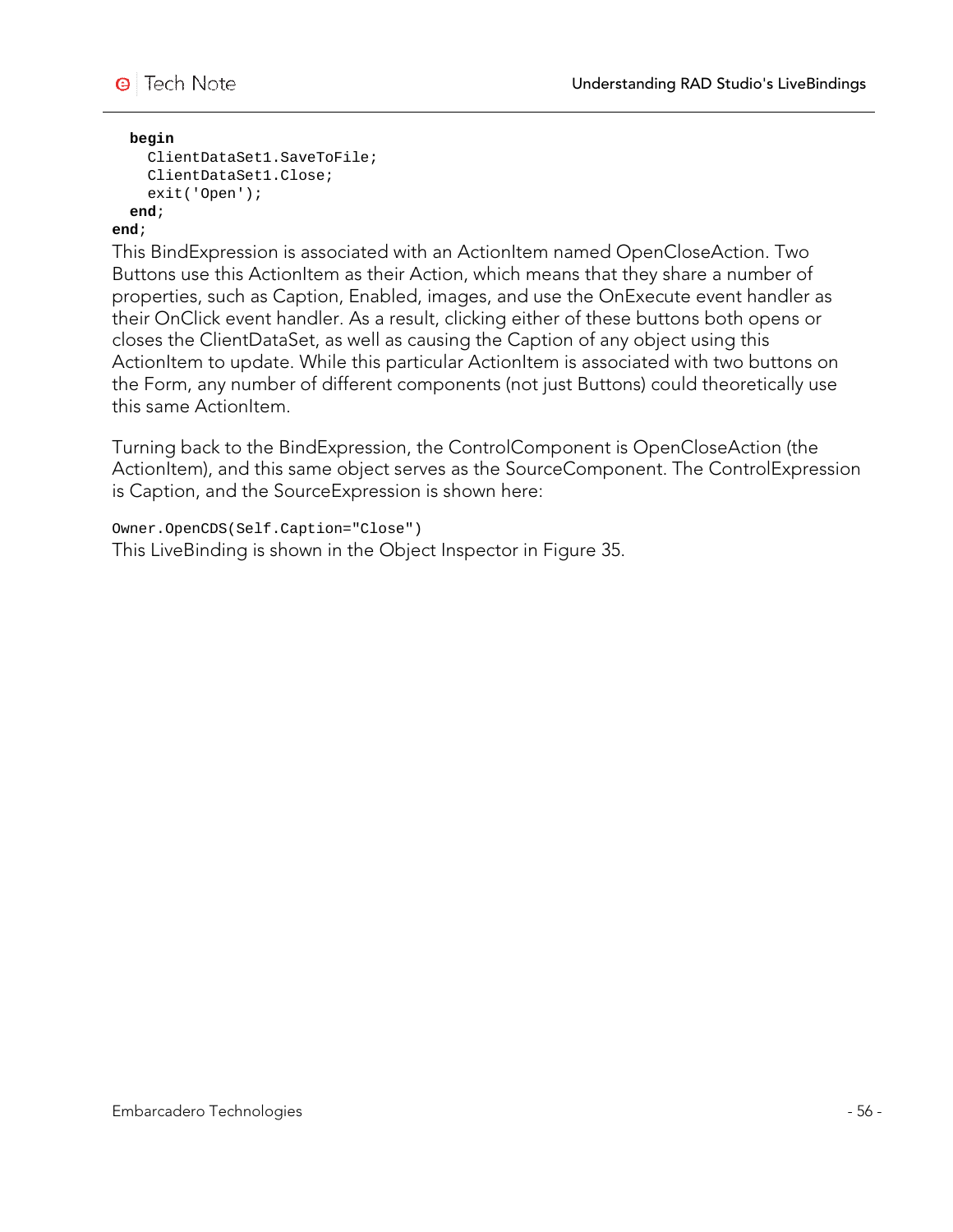| Object Inspector                               |                                    |  |  |  |  |  |
|------------------------------------------------|------------------------------------|--|--|--|--|--|
| <b>OpenCloseBindExpression TBindExpression</b> |                                    |  |  |  |  |  |
| Properties   Events                            |                                    |  |  |  |  |  |
| <b>AutoActivate</b>                            | $V$ True                           |  |  |  |  |  |
| Category                                       | <b>Binding Expressions</b>         |  |  |  |  |  |
| El ControlComponent                            | <b>OpenCloseAction</b>             |  |  |  |  |  |
| ControlExpression                              | <b>Caption</b>                     |  |  |  |  |  |
| Direction                                      | dirSourceToControl                 |  |  |  |  |  |
| Managed                                        | $V$ True                           |  |  |  |  |  |
| > Name                                         | OpenCloseBindExpression            |  |  |  |  |  |
| NotifyOutputs                                  | <b>El False</b>                    |  |  |  |  |  |
| E SourceComponent                              | <b>OpenCloseAction</b>             |  |  |  |  |  |
| SourceExpression                               | Owner.OpenCDS(Self.Caption="Open") |  |  |  |  |  |
| SourceMemberName                               |                                    |  |  |  |  |  |
| Tao                                            | 0                                  |  |  |  |  |  |
|                                                |                                    |  |  |  |  |  |
| Expressions Evaluate                           |                                    |  |  |  |  |  |
|                                                |                                    |  |  |  |  |  |
|                                                |                                    |  |  |  |  |  |
| Name                                           |                                    |  |  |  |  |  |
|                                                |                                    |  |  |  |  |  |
| All shown                                      |                                    |  |  |  |  |  |

#### Figure 35. This LiveBinding, which produces side effects, represents a new way to enable component interaction

This is a managed LiveBinding, and accordingly, the OnExecute event handler for this ActionItem has to invoke Notify. However, it does so by calling the Value1EditChange event handler, which is the same event handler used by a number of managed LiveBindings on this form:

```
procedure TForm1.Value1EditChange(Sender: TObject);
begin
   BindingsList1.Notify(Sender, '');
end;
```
As you can see, when the user clicks the button, the expression engine is notified to evaluate the LiveBindings associated with Sender, which is the ActionItem in this case. The SourceExpression calls the OpenCDS method, which returns a new value for the Caption property of the ActionItem. This, in turn, causes the two buttons that are using this action to likewise adopt the caption. It also performs the rather simple side effect of closing or opening the ClientDataSet. However, there are really very few limits to the side effects that could have been implemented.

This is profoundly different than normal event handler usage. This event handler is completely agnostic, as far as the operation that will result from its invocation. All of the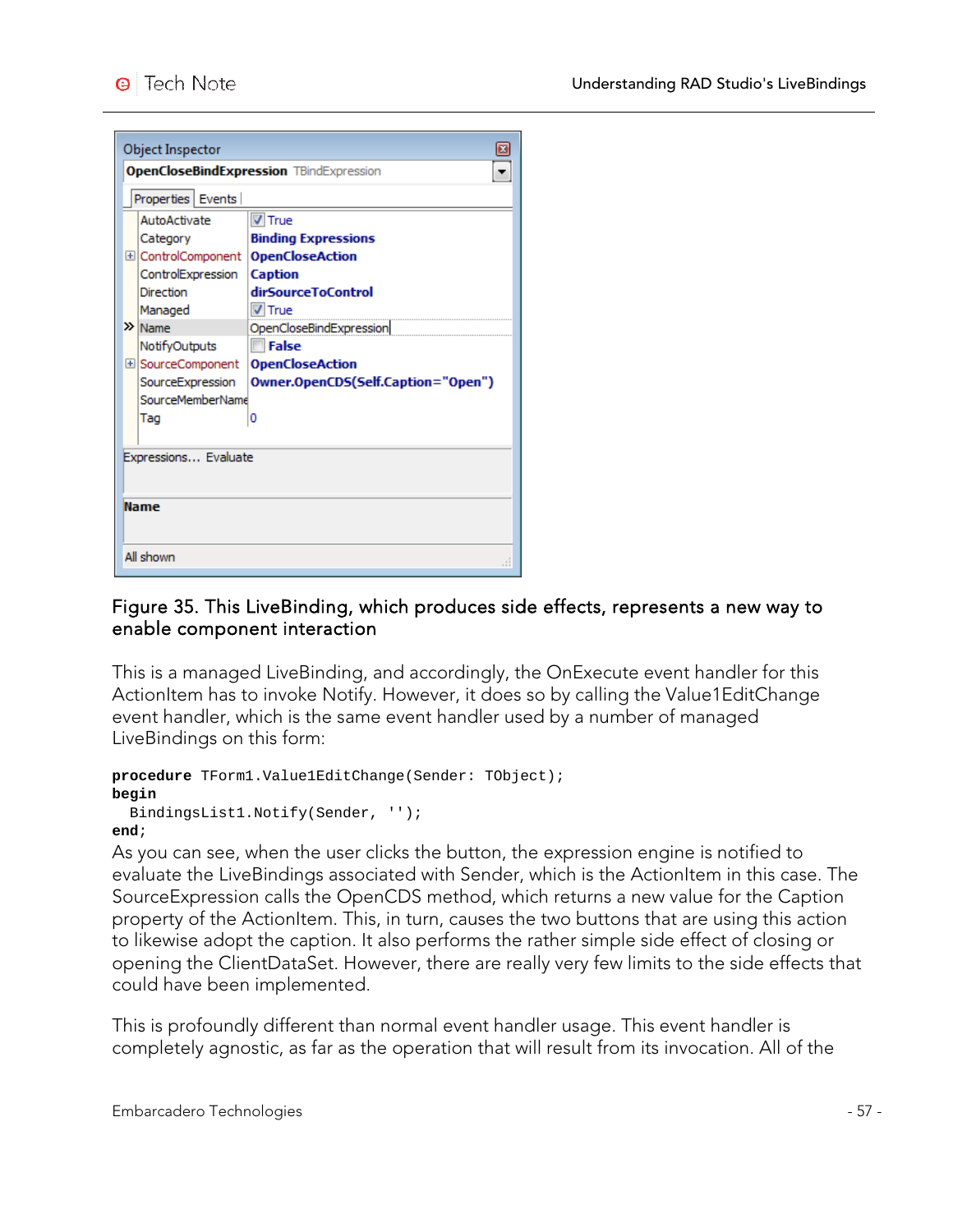behavior is define declaratively in the LiveBinding, along with the actions defined in any methods that are invoked during the evaluation of the SourceExpression. What's even more exciting is that in the future this type of effect might be achieved without any event handlers at all.

Earlier in this paper I noted that invoking a method that produces side effects from an expression is similar to the power of side effects produced by property accessor methods. Actually, these two techniques are more closely related than you might think. When designing a new class, you might actually implement a side effect in a property accessor method, and a LiveBinding could then produce that side effect as a result of its assignment of data to the associated property.

On the other hand, side effects produced by property accessor methods are often associated with keeping the internals of that component consistent. By comparison, the types of side effects that you can introduce in methods invoked through LiveBindings can have a much more global impact, keeping many elements of a form, or an entire application, synchronized.

The second comment people make about LiveBindings is that they are complicated. Sure, some LiveBindings require many different expressions, and if you are unfamiliar with this process, it can be challenging. But most of that is a combination of our collective unfamiliarity with these new tools and the limited design-time support that LiveBindings provide in this first release. I have no doubt that LiveBindings will get easier to use with each new release of RAD Studio. And, once you get comfortable with the process of configuring LiveBindings, I think much of the apparent complexity will vanish. It has for me, but it did take some time.

And, consider the following code listing. This is the listing for the implementation section of the main form in the VCLLiveBindings project. This is the only custom code involved in the entire project. All of the primary behaviors you see on the three different tabs are implemented by the LiveBindings themselves.

#### **implementation**

```
{$R *.dfm}
procedure TForm1.FormCreate(Sender: TObject);
begin
   ClientDataSet1.FileName :=
     ExtractFilePath(ParamStr(0)) + 'sampledata.cds';
   PageControl1.ActivePageIndex := 0;
end;
function TForm1.OpenCDS(Open: Boolean): string;
begin
```
Embarcadero Technologies - 58 -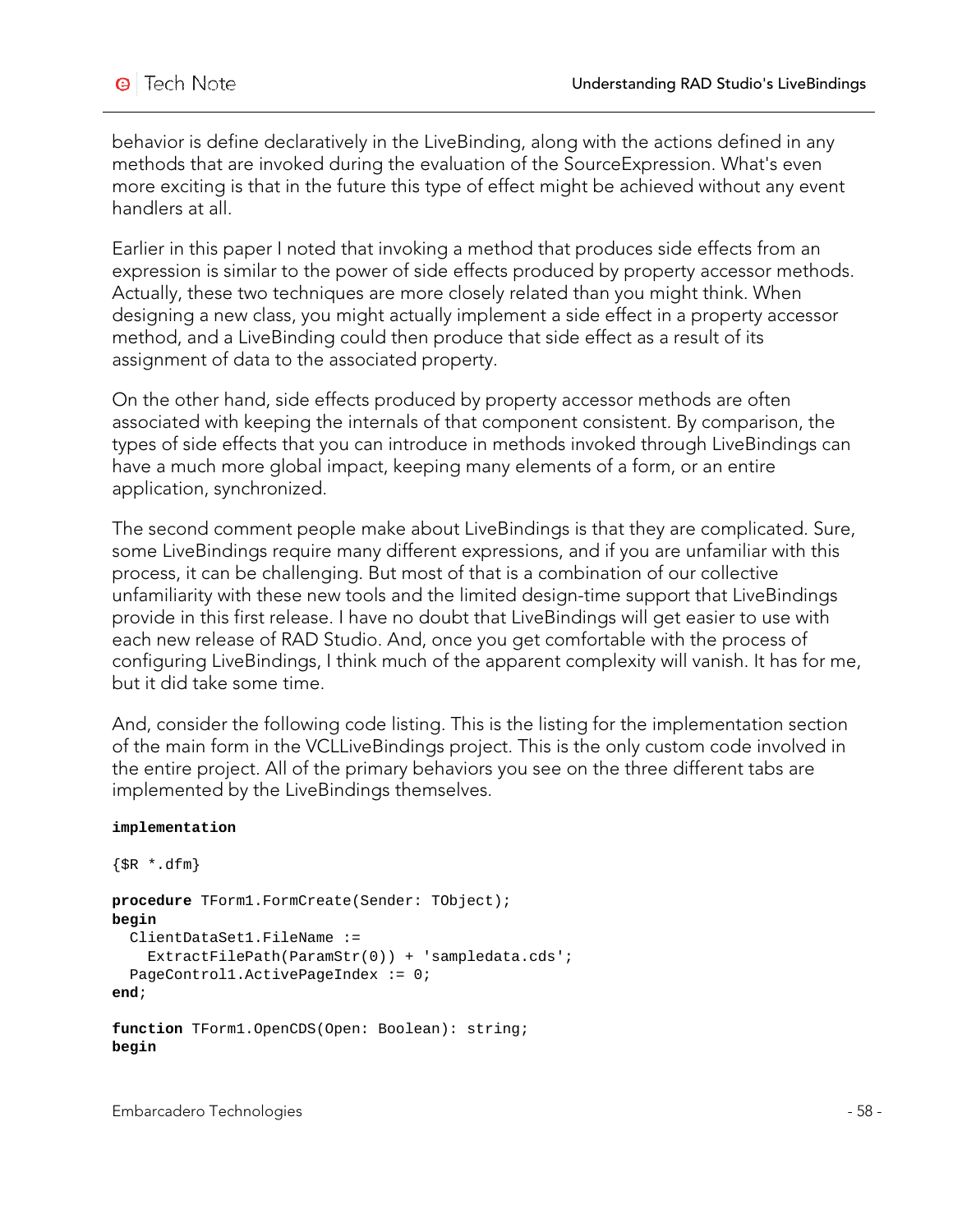

```
 if Open then
   begin
     ClientDataSet1.Open;
     ClientDataSet1.LogChanges := False;
     exit('Close');
   end
   else
   begin
     ClientDataSet1.SaveToFile;
     ClientDataSet1.Close;
     exit('Open');
   end;
end;
procedure TForm1.TrackBar1Change(Sender: TObject);
begin
  BindingsList1.Notify(TrackBar1, 'Position');
end;
procedure TForm1.Value1EditChange(Sender: TObject);
begin
  BindingsList1.Notify(Sender, '');
end;
end.
```
We can even get rid of the TrackBar1Change event handler, so long as we hook the TrackBar's OnChange property to use the Value1EditChange event handler, so this listing is actually more complicated than it needs to be.

The third complaint is that LiveBindings are insufficient for many tasks. Some of RAD Studio's biggest supporters have found that they cannot do with LiveBindings what they want to do. For example, longtime Delphi advocate and supporter Robert Love has noted that it is very difficult to create a bidirectional LiveBinding between a TList and a StringGrid. He's right. It can be done, but LiveBindings, at least in this incarnation, lack the support to make it practical.

The complaint is valid, but it is no reason not to use LiveBindings. First of all, this is the first release of LiveBindings. If developers need to do things with LiveBindings that are reasonable, but they cannot do those things now, it is very likely that this will change in future releases. While not going into specific details, RAD Studio Product Manager John Thomas has suggested that future releases will permit LiveBindings to bind to a much wider range of objects, and that doing so will be made much easier.

Delphi in particular, and RAD Studio in general, have been at the forefront of innovation for the more than 17 years, and good ideas are improved upon all the time. Delphi's RTTI (runtime type information) was truly groundbreaking when Delphi first shipped, and was a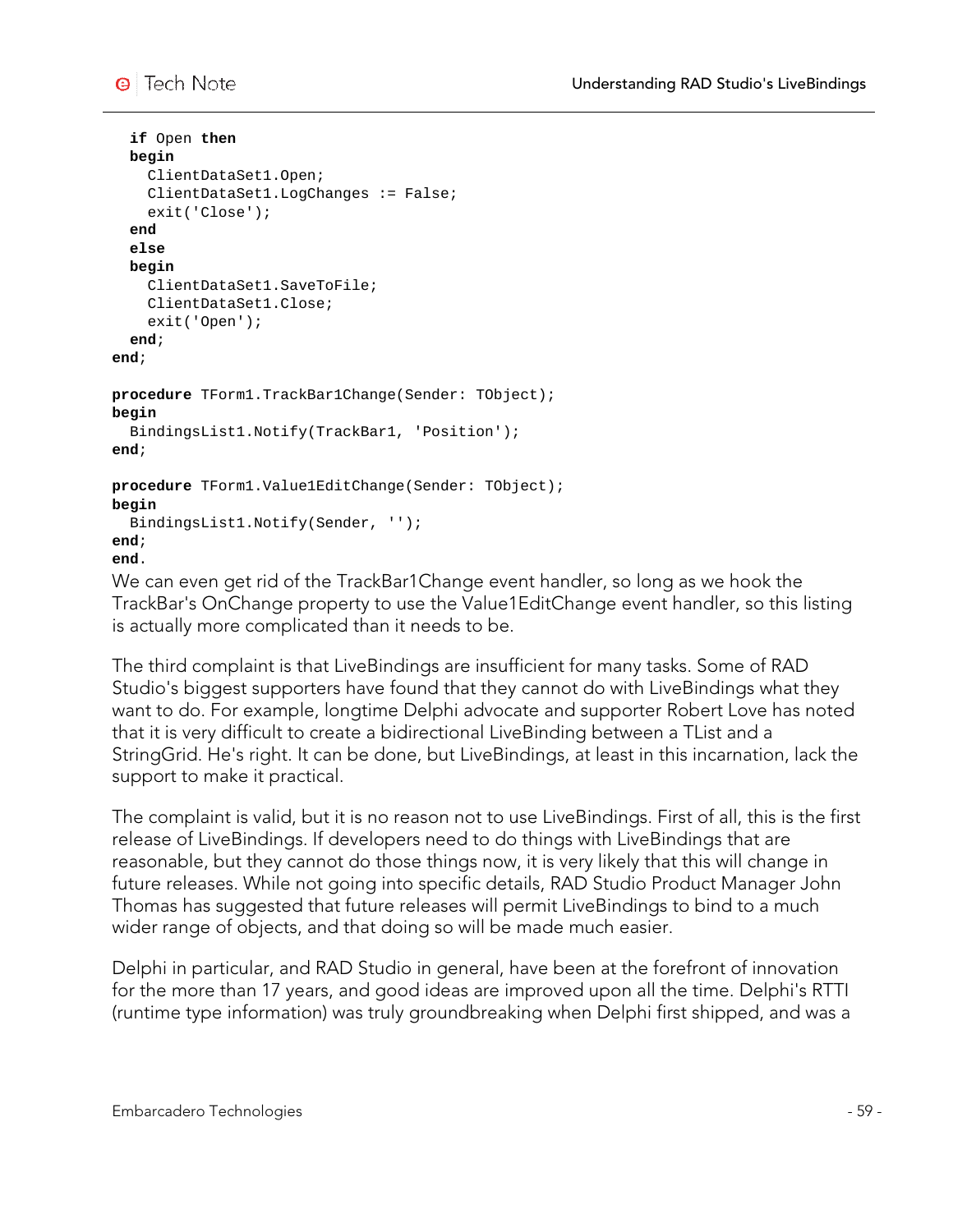critical technology in the implementation of the form designer. Over the years, RTTI has gotten more powerful and at the same time easier to use.

There are other examples as well, but I think it is safe to say that, yes, LiveBindings, in this release, have some limitations. These limitations, however, are unlikely to remain for long. LiveBindings is an important new technology, one that is sure to improve with age. On the other hand, LiveBindings have also added a whole new dimension to RAD Studio's capabilities. We should not avoid using them just because they can't do everything we want now.

I have a several personal concerns about LiveBindings as well. First, they are slow. The expression engine is an interpreter, and it appears as though it re-evaluates each expression every time. Consider the VCLLiveBindings project. If you click either of the buttons to close and then re-open the ClientDataSet you will notice a delay before the final expression has been evaluated. By comparison, event handlers are fast, since the code that appears in them is compiled to binary instructions at compile time.

What this means, at least for now, is that you should use LiveBindings where appropriate, but they are not a replacement for event handlers or design time configuration. For example, consider the BindExpression LiveBinding that associated the TrackBar and the ProgressBar. Instead of using a BindExpression, we could have used a BindExprItems, and added a second expression that synchronized the Max property of the ProgressBar to the Max property of the TrackBar. This, however, would be an unnecessary use of an expression. The Max property can easily be set at design time. Having it be set by an expression that is going to be evaluated many times at runtime incurs an unwelcome amount of overhead.

My second concern is that you cannot share a LiveBinding definition. The VCLLiveBindings project has two almost identical BindExpression classes, the ones associated with the two buttons. I'm not entirely sure that it makes sense, but I think it would be cool if a given LiveBindings could be employed by two or more controls.

Another concern that I have is that there is no debugger for the expression engine. Yes, you can use the Eval Control and Eval Source buttons on the Expression editor to examine the type and value of the associated expressions, but the error message that is returned if something is wrong is sometimes unhelpful. The whole thing fails if there is one error in the expression. You currently have to reassemble a complex expression to determine what the expression engine doesn't like.

Once again, however, I suspect that these issues are short term, and that they will go away as LiveBindings matures.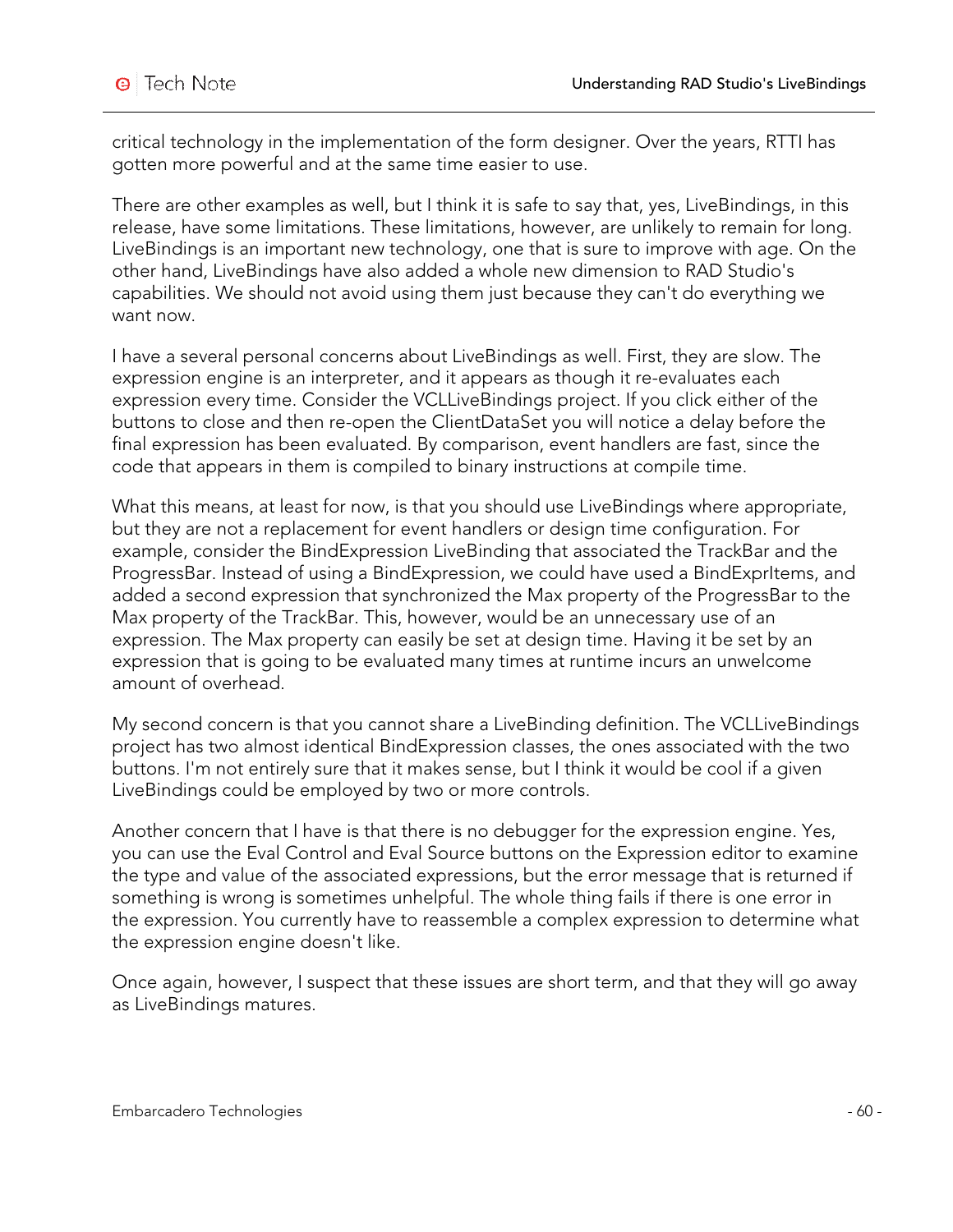# SUMMARY

LiveBindings is the new object binding technology first introduced in RAD Studio XE2. Not only does it enable data awareness in controls that do not support the classic Data Controls interface, they represent a new way of defining inter-object interaction. Rather than being an alternative to traditional event handlers, LiveBindings give developers a new dimension in which to work, one that promises to enable the rich interfaces that users are coming expect from modern applications.

In this paper, I have demonstrated the use and configuration of all of the LiveBindings components. My demonstrations were all design time, however. Yes, you can create and configure LiveBindings at runtime (just as you can set published properties both at design time and runtime), and you can even write code to directly use the expression engine.

For more examples of LiveBindings, including quite a bit of runtime code, please search the Embarcadero Developer Network for Jim Tierney's recorded LiveBindings presentations, including the two detailed presentations he recorded for CodeRage 6. You can also view my LiveBinding presentation from 24 Hours of Delphi. The Embarcadero Developer Network can be found at edn.embarcadero.com.